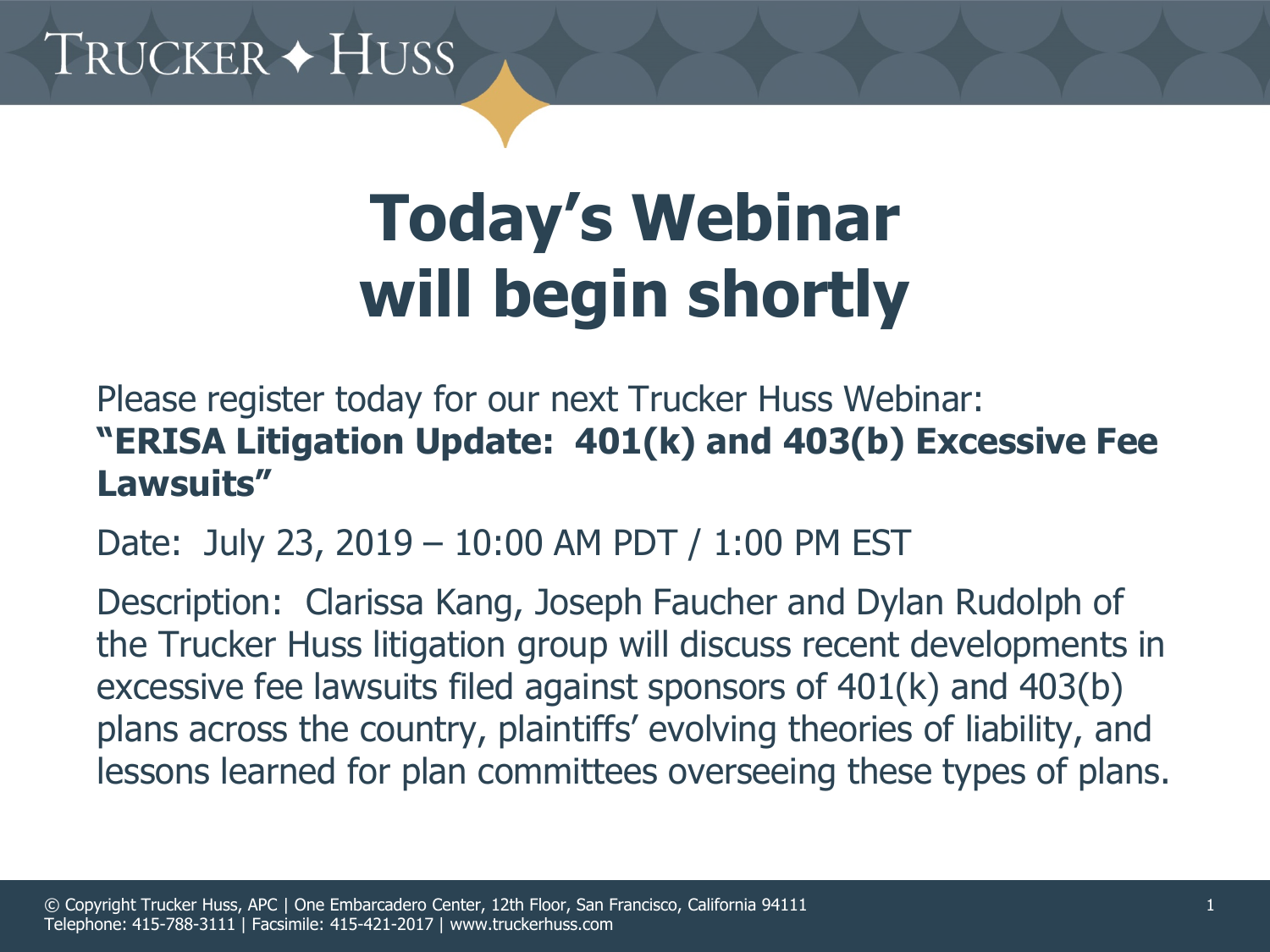# TRUCKER + HUSS

A PROFESSIONAL CORPORATION **ERISA AND EMPLOYEE BENEFITS ATTORNEYS** 



# **401(k) Hot Topics**

**Craig P. Hoffman, Esq.**

**Kevin E. Nolt, Esq.**

**Trucker Huss, APC**

June 20, 2019

© Copyright Trucker Huss, APC | One Embarcadero Center, 12th Floor, San Francisco, California 94111 Telephone: 415-788-3111 | Facsimile: 415-421-2017 | www.truckerhuss.com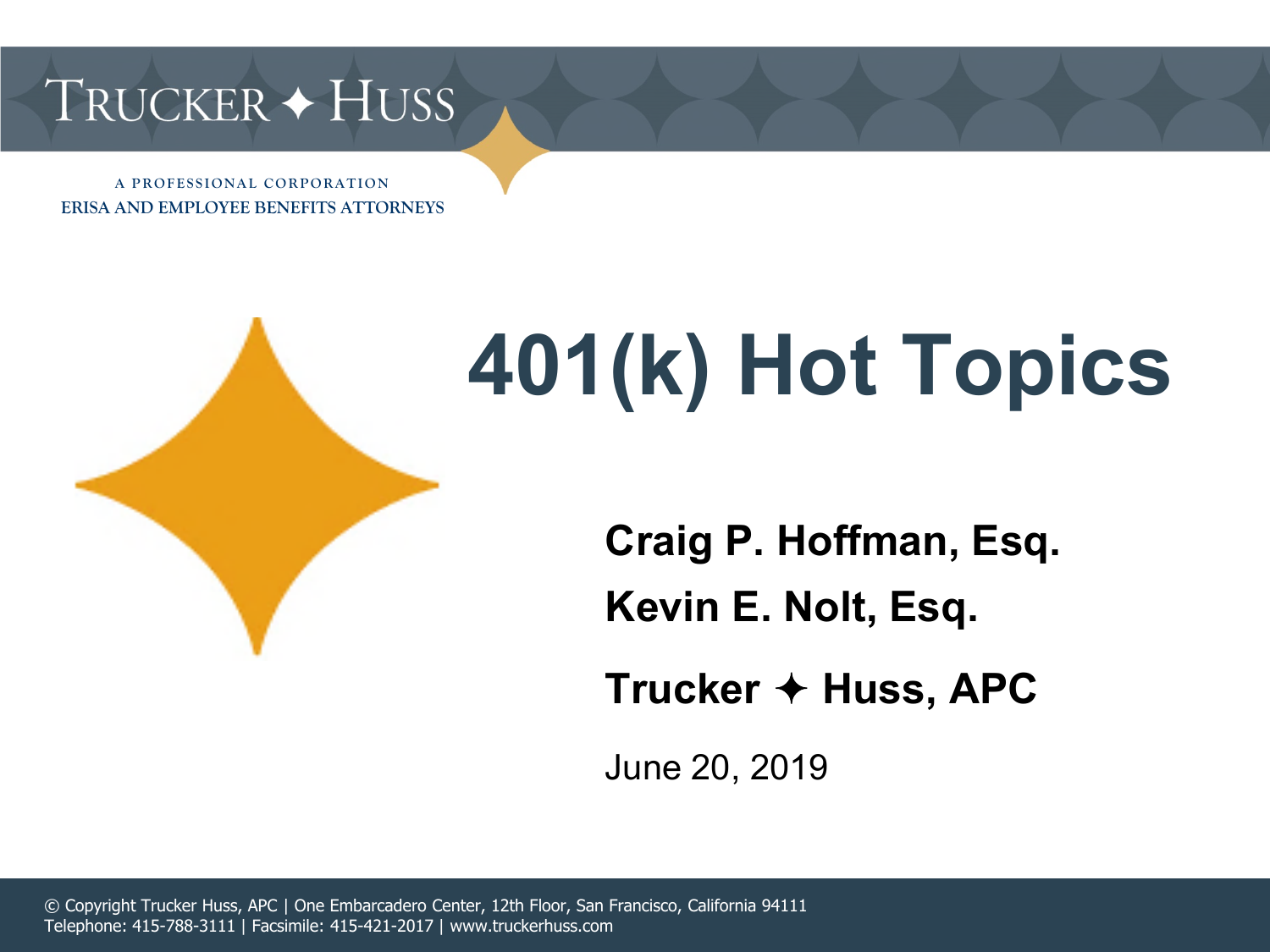### **Agenda**

- **Hardship Withdrawal Changes for 2019**
- **Student Loan "Matching" Contributions to 401(k) Plans**
- **"Back Door" Roth 401(k) Contributions**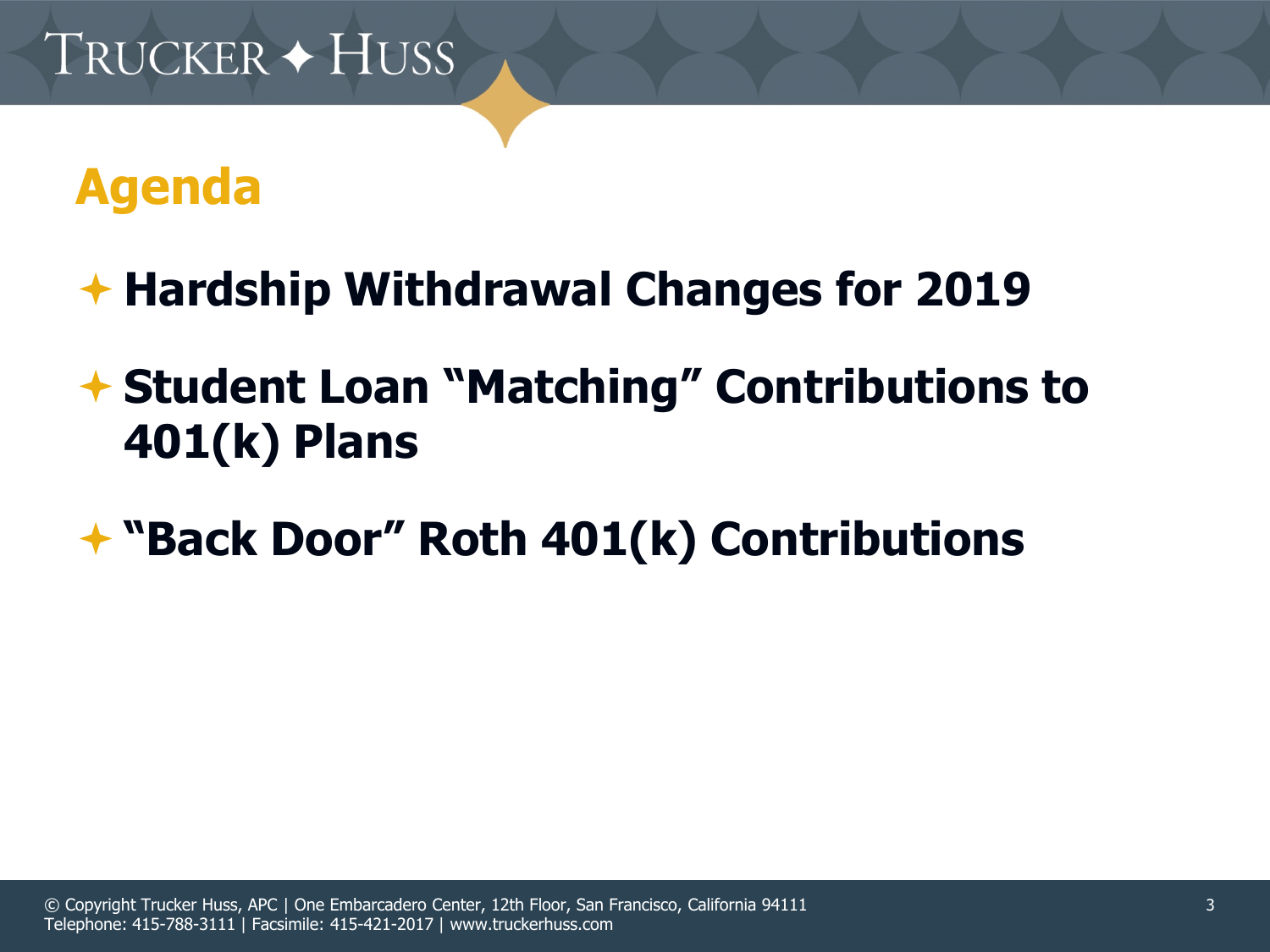TRUCKER + HUSS

# **HARDSHIP WITHDRAWAL CHANGES**

© Copyright Trucker Huss, APC | One Embarcadero Center, 12th Floor, San Francisco, California 94111 Telephone: 415-788-3111 | Facsimile: 415-421-2017 | www.truckerhuss.com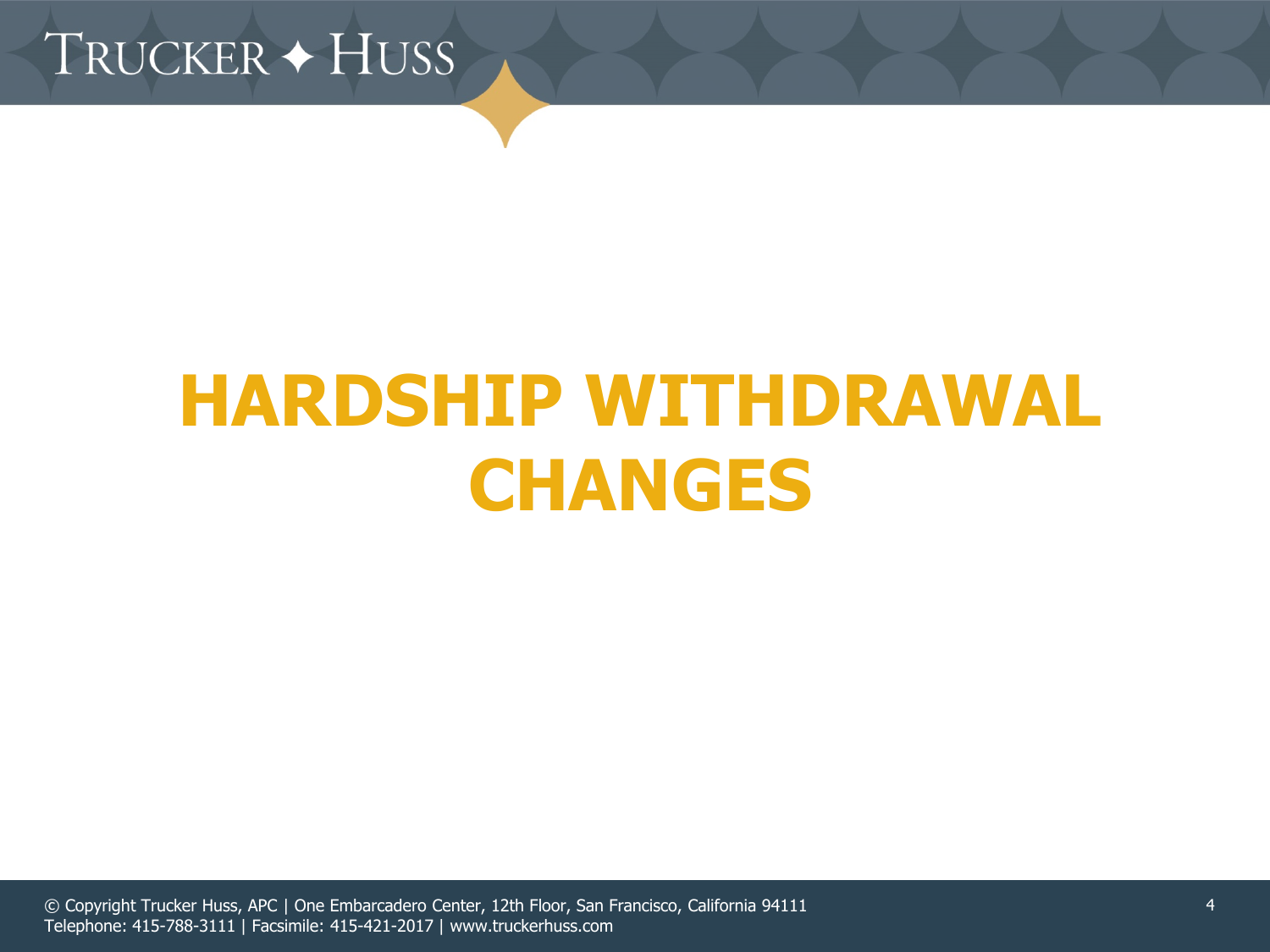### **Hardship Distribution Option**

- Available only to profit sharing and  $401(k)$  plans (i.e. NOT pension plans).
- $\div$  **403(b) plans may also permit hardship** distributions with some modifications regarding the permitted sources.
- Allows in-service distribution to employee based on "immediate and heavy financial need."
- $\rightarrow$  Optional Provision qualification rules do not mandate hardship distributions.
- **← Document must reflect employer's choice.**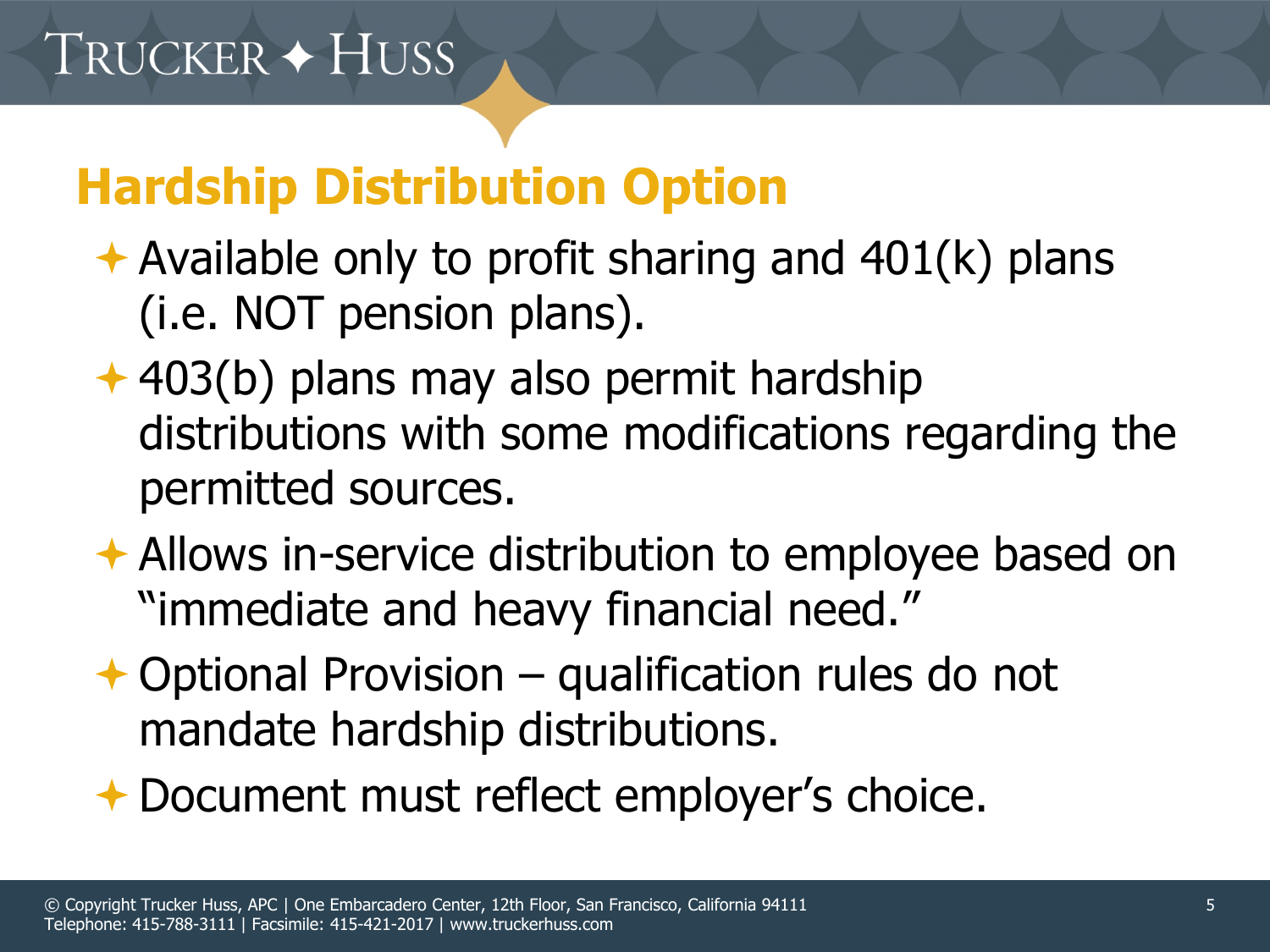# **Hardships: Pro and Con**

#### $+$  Con

- > Tough to administer
- > Frequent cause of plan errors
- > Can be source of frustration if you have to deny request
- > If you spend it today, it isn't there when you retire

# $+$ Pro

- > Lets participants get \$\$ if they really need it
	- Otherwise they may quit to get distribution
- > Good "karma"
- > Even more important in tough times
- > May encourage deferrals
	- Workers more likely to defer if they can get it if they need it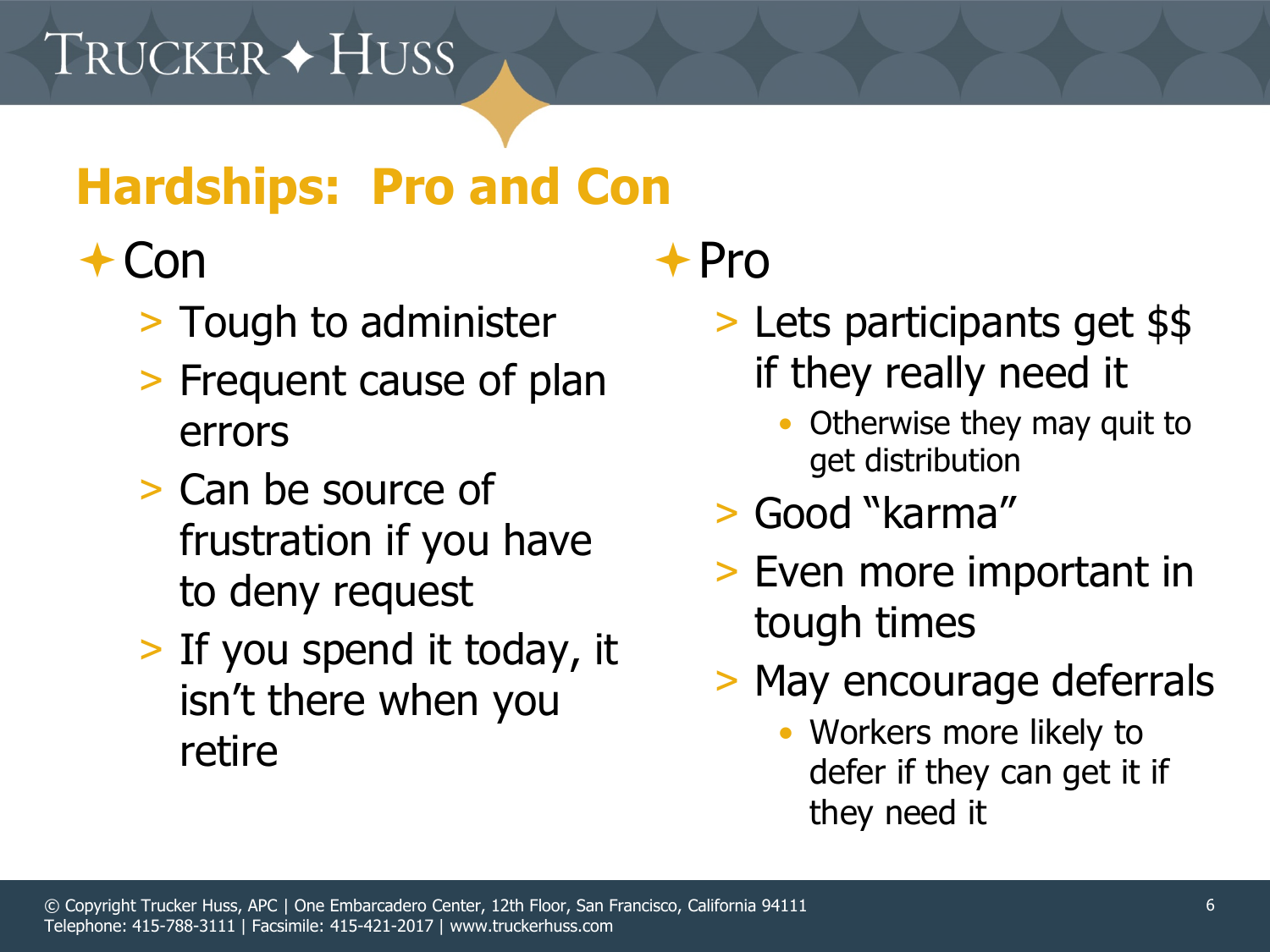#### **Distribution Restrictions**

- **→ Under prior law, distributions from "restricted" 401(k)** plan accounts (deferrals, QNECs, QMACs, safe harbor contributions) could occur only on account of:
	- > Severance from employment
	- > Death
	- > Disability
	- > **Hardship (limited to the principal amount of elective deferrals, no earnings)**
	- > Attainment of age 59½
	- > Plan termination
	- > Qualified reservist distributions
	- > HEART Act distributions (but only if receiving military differential pay)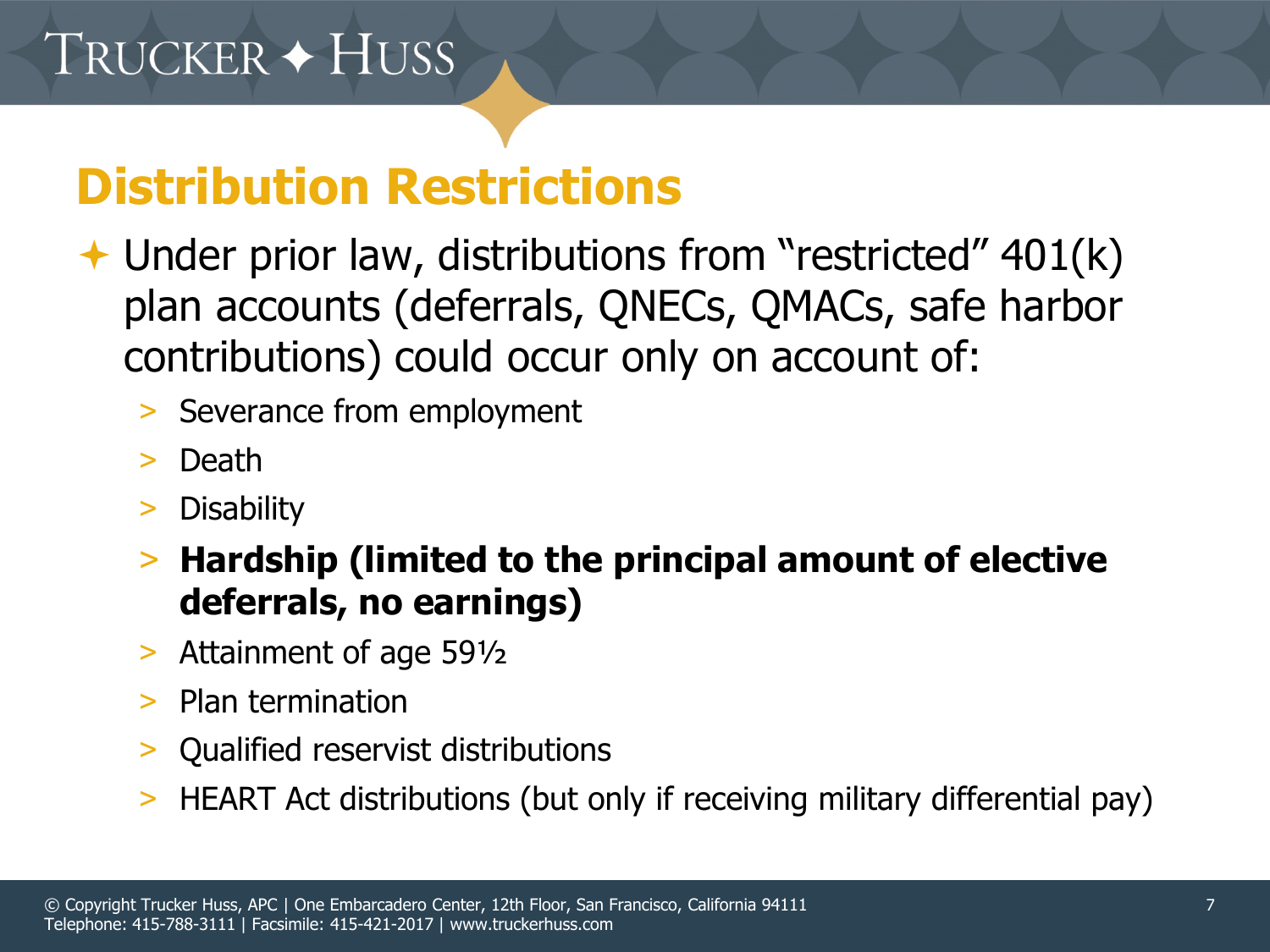#### **Distribution Restrictions**

- ◆ Under the Bipartisan Budget Act of 2018, all restricted accounts may now be paid out on account of hardship.
- **★ Special rules apply for 403(b) plans because of** glitch in the law's language.
- **★ This change is effective for the 2019 plan year and** will be discussed in greater detail later in the program.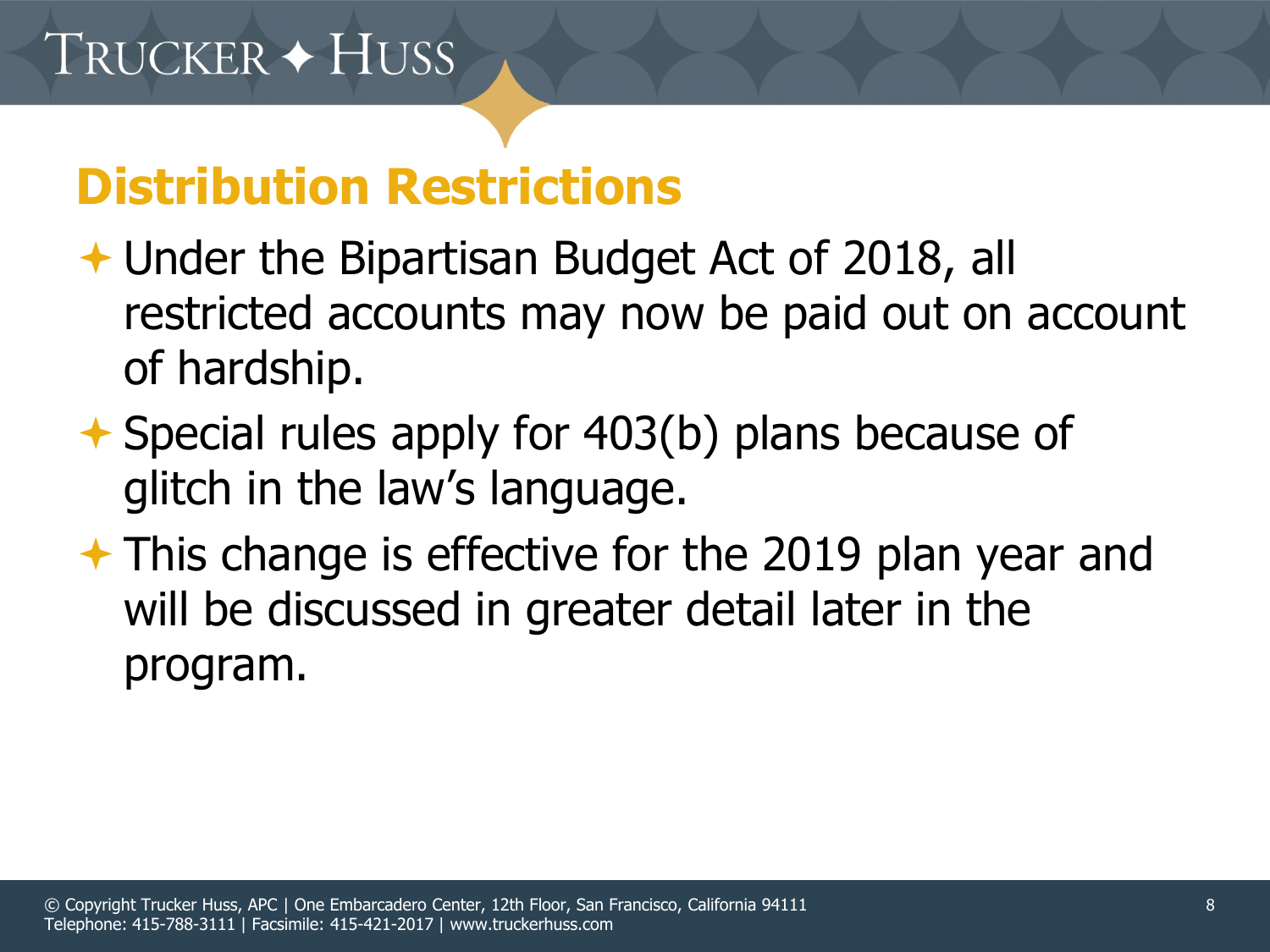# **Hardship Distributions**

- **★ Two requirements:** 
	- 1. The distribution must be on account of an immediate and heavy financial need ("needs" test).
	- 2. The distribution must be necessary to satisfy that need ("necessity" or "resources" test).
- $\rightarrow$  No "hardship" exception to the 10% additional income tax per IRC §72(t).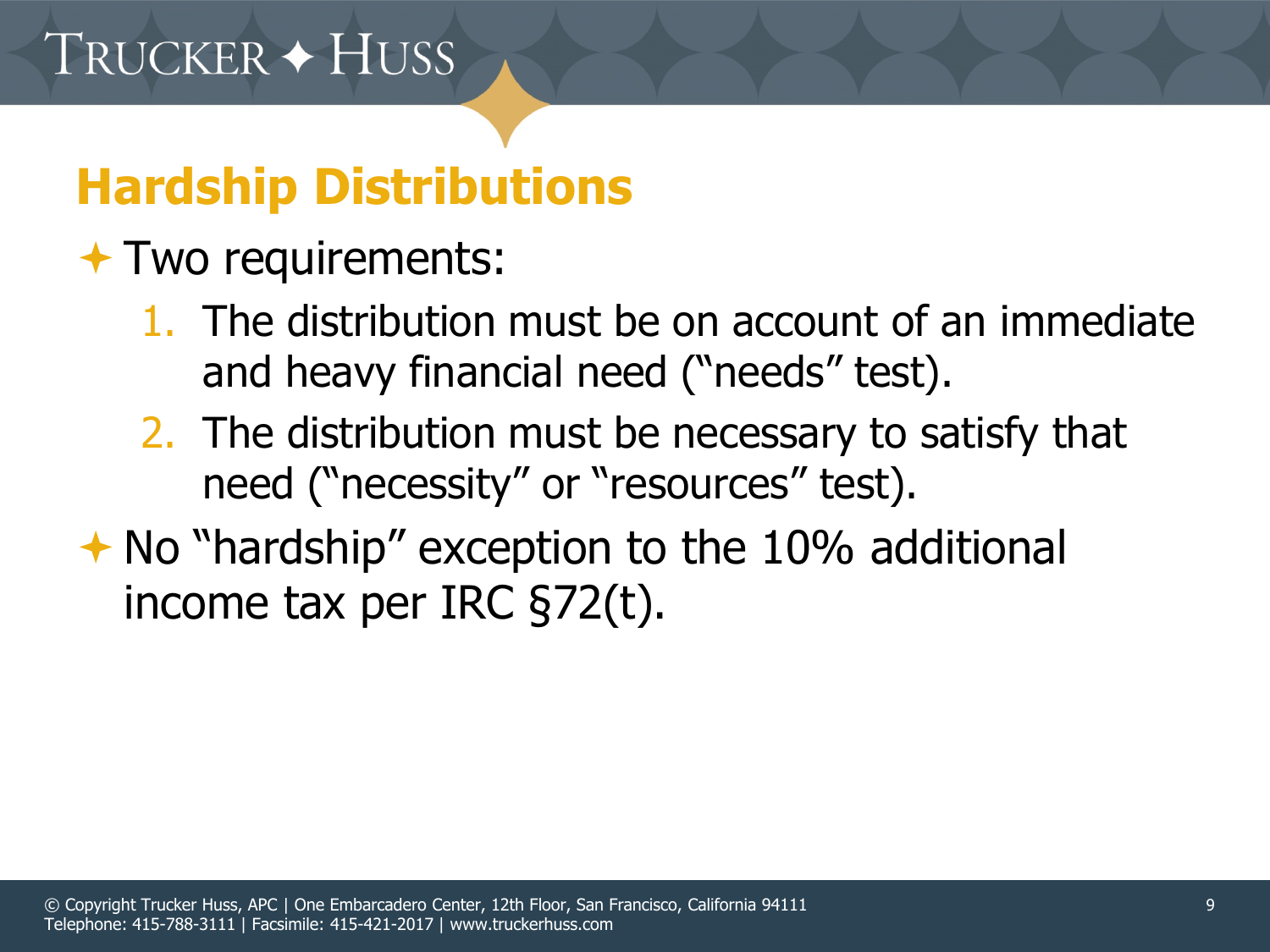# **Plan Document Choice**

- **★ Two alternative approaches:** 
	- > Objective plan provisions.
		- Facts and circumstances.
		- Can NOT use in prototype.
	- > Safe harbor.
		- Must use in prototype.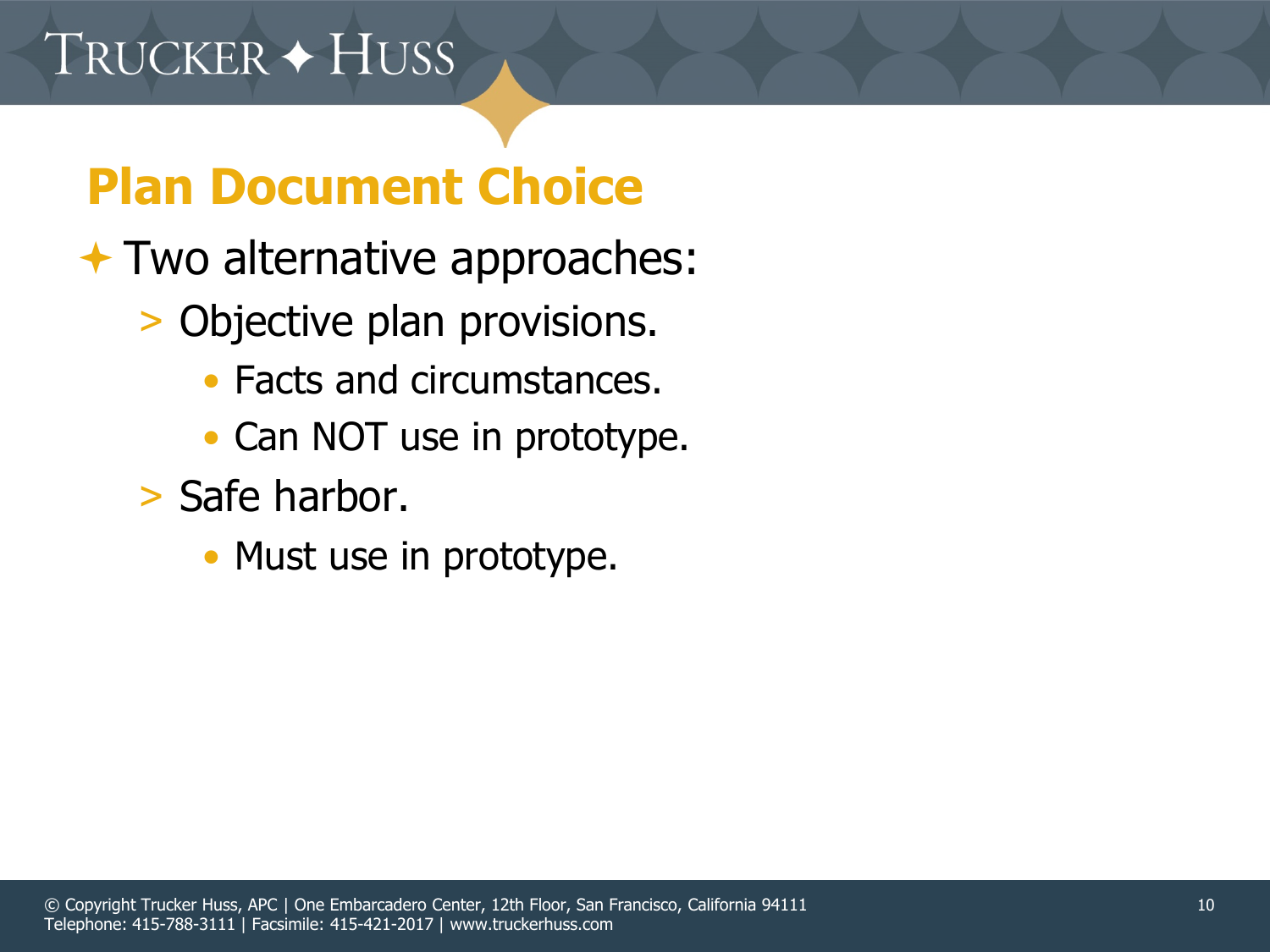TRUCKER + HUSS

# **NEED TEST**

© Copyright Trucker Huss, APC | One Embarcadero Center, 12th Floor, San Francisco, California 94111 Telephone: 415-788-3111 | Facsimile: 415-421-2017 | www.truckerhuss.com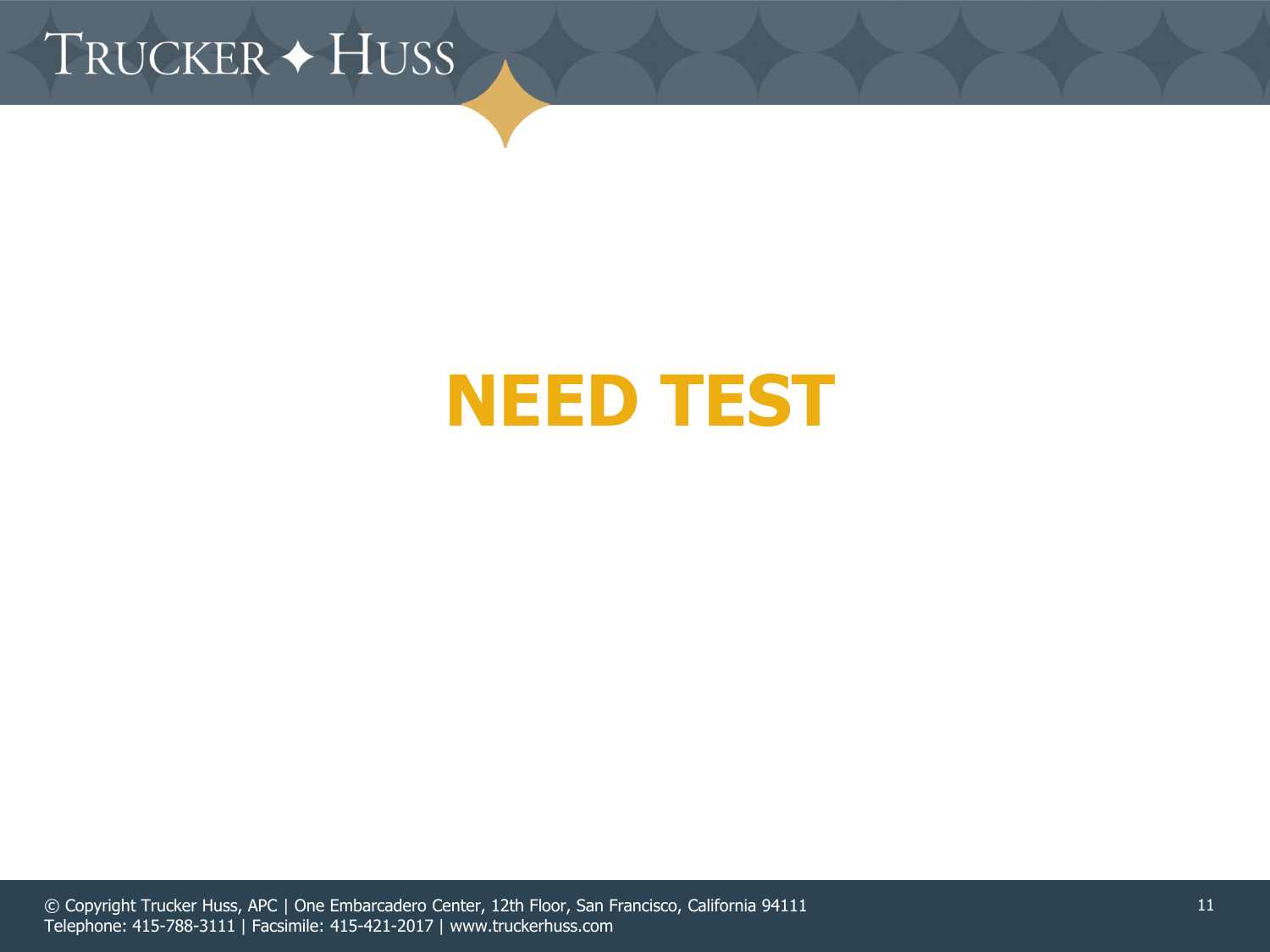#### **Safe Harbor Financial Need**

- **★ The current regulations deem a distribution to be** on account of an immediate and heavy financial need if it is for one of six reasons:
	- 1. Costs directly related to purchase of the participant's principal residence (not mortgage payments!).
	- 2. Amount necessary to avoid eviction from or foreclosure on participant's principal residence.
	- 3. Expenses for casualty loss to participant's principal residence (disregard 10% AGI floor).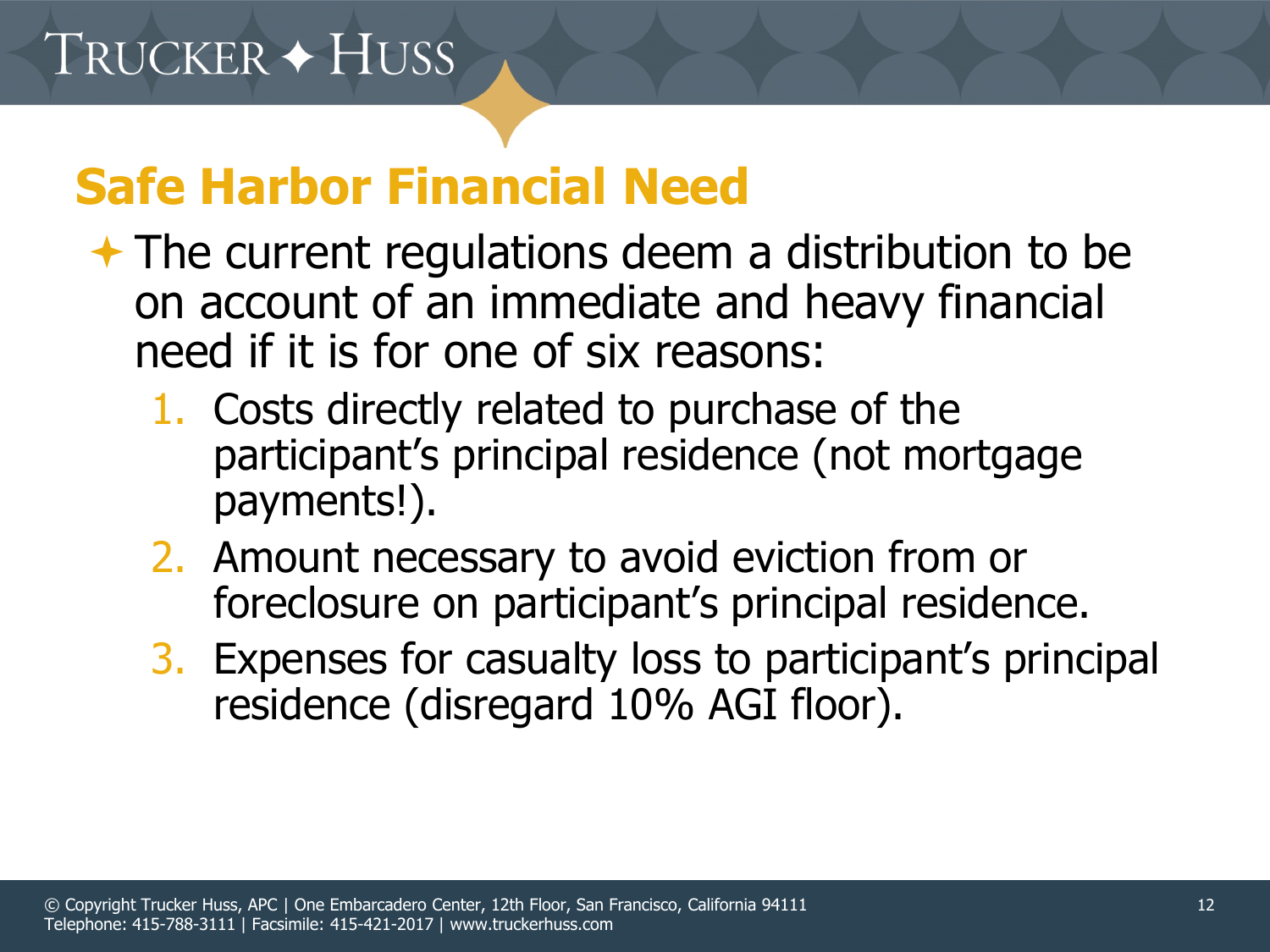#### **Three Events for Broader Group**

- 4. Medical expenses of the employee, spouse, dependent or primary beneficiary (disregard 7.5% AGI floor).
- 5. College tuition, room and board and related expenses for employee, spouse, children, dependents or primary beneficiary.
- 6. Funeral expenses for deceased parent, spouse, child, dependent or primary beneficiary.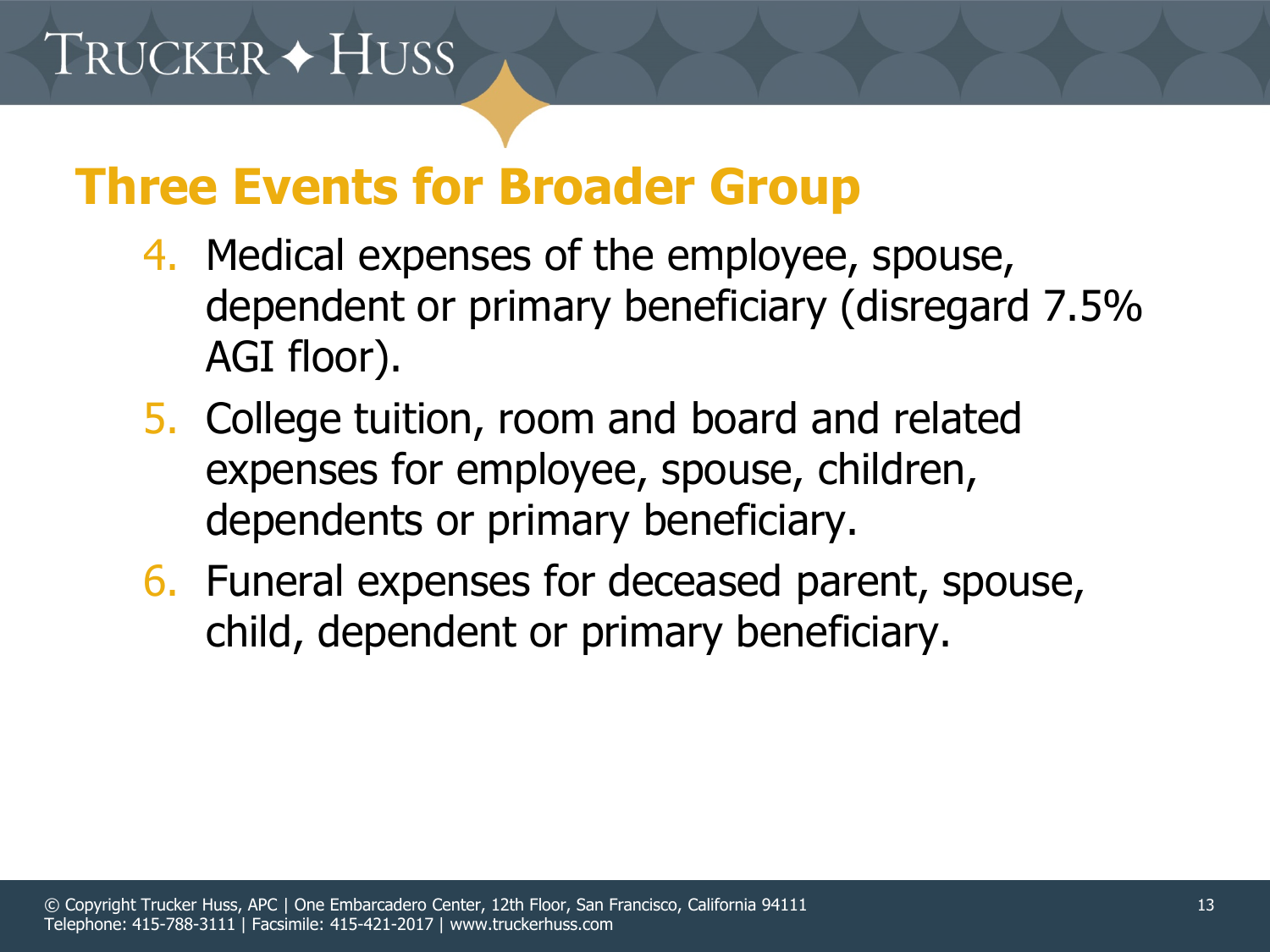#### **Facts and Circumstances Financial Need**

- $\rightarrow$  The regulations allow a facts circumstances approach to the needs test but provides very little guidance.
	- > "… the need to the pay the funeral expenses of a family member would constitute an immediate and heavy financial need."
	- > "A distribution made to an employee for the purchase of a boat or television would generally not…."
- $\rightarrow$  Due to the lack of guidance, few plans use this approach.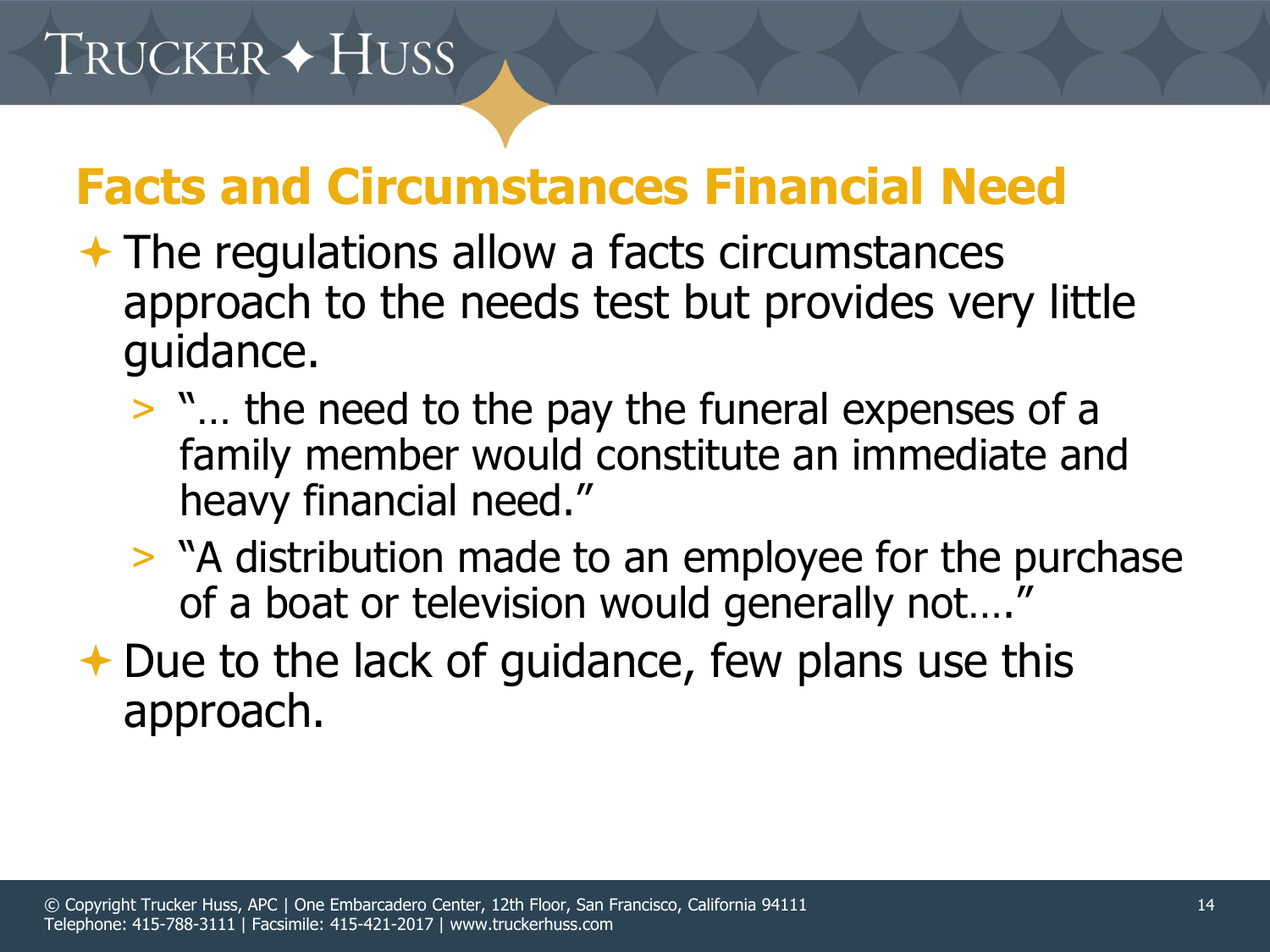

# **NECESSITY/RESOURCES TEST**

© Copyright Trucker Huss, APC | One Embarcadero Center, 12th Floor, San Francisco, California 94111 Telephone: 415-788-3111 | Facsimile: 415-421-2017 | www.truckerhuss.com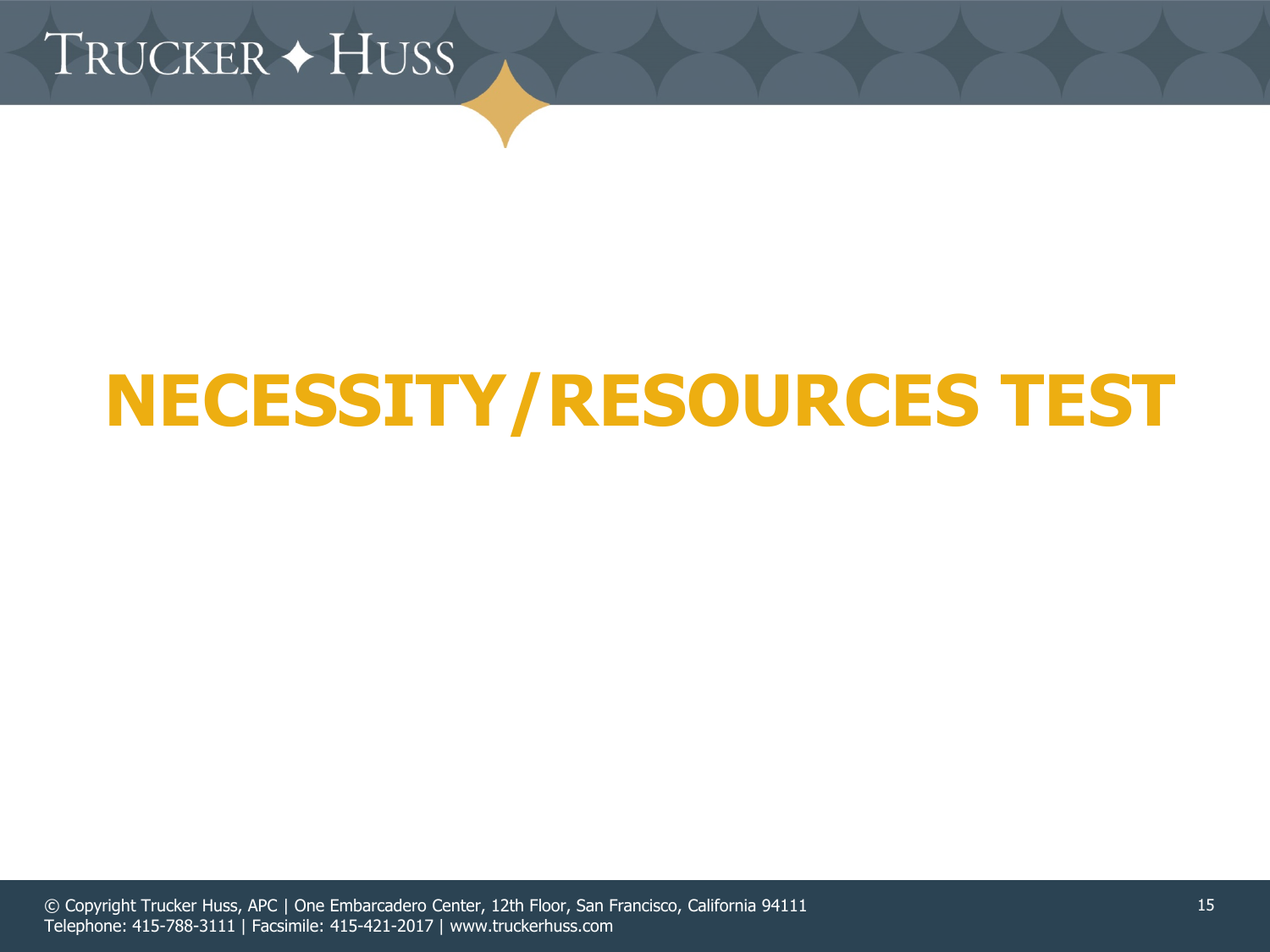#### **Facts and Circumstances Necessity/Resources Test**

- A participant may not receive a hardship distribution if there are other resources reasonably available which could be used to satisfy the heavy and immediate financial need.
- **← Examples from the regulations of other resources** include liquidation of assets, loans from commercial sources, insurance reimbursement, etc.
- **★ The distribution amount may be grossed up for income** taxes and penalties reasonably anticipated to result from the distribution.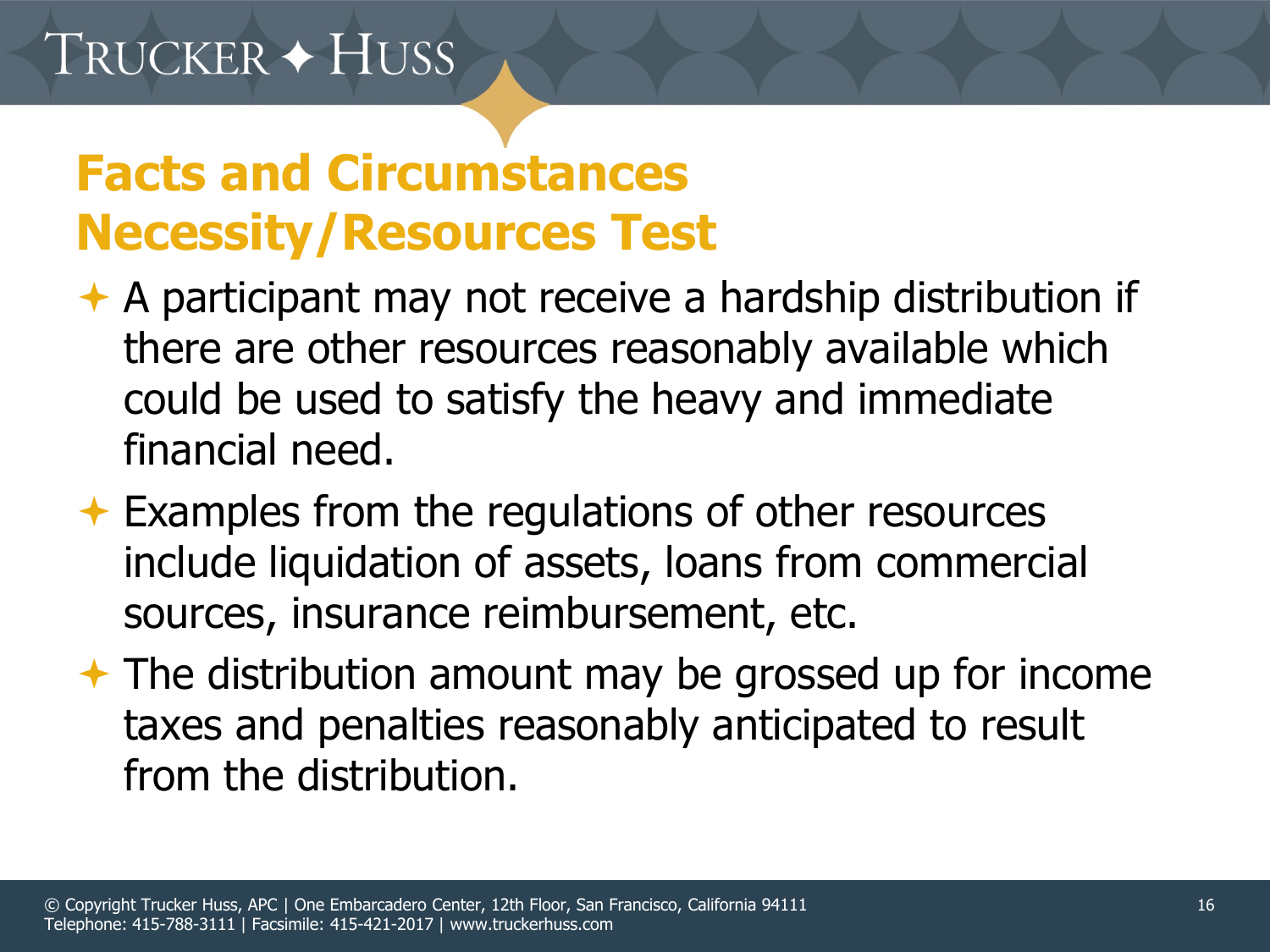#### **Facts and Circumstances Necessity/Resources Test**

- $\rightarrow$  The employer may generally rely on the participant's written representation that the hardship can not be relieved with funds from other sources unless the employer has actual knowledge to the contrary.
- Again, very little guidance in the  $401(k)$  regs on the facts and circumstances approach so little used (and its going away).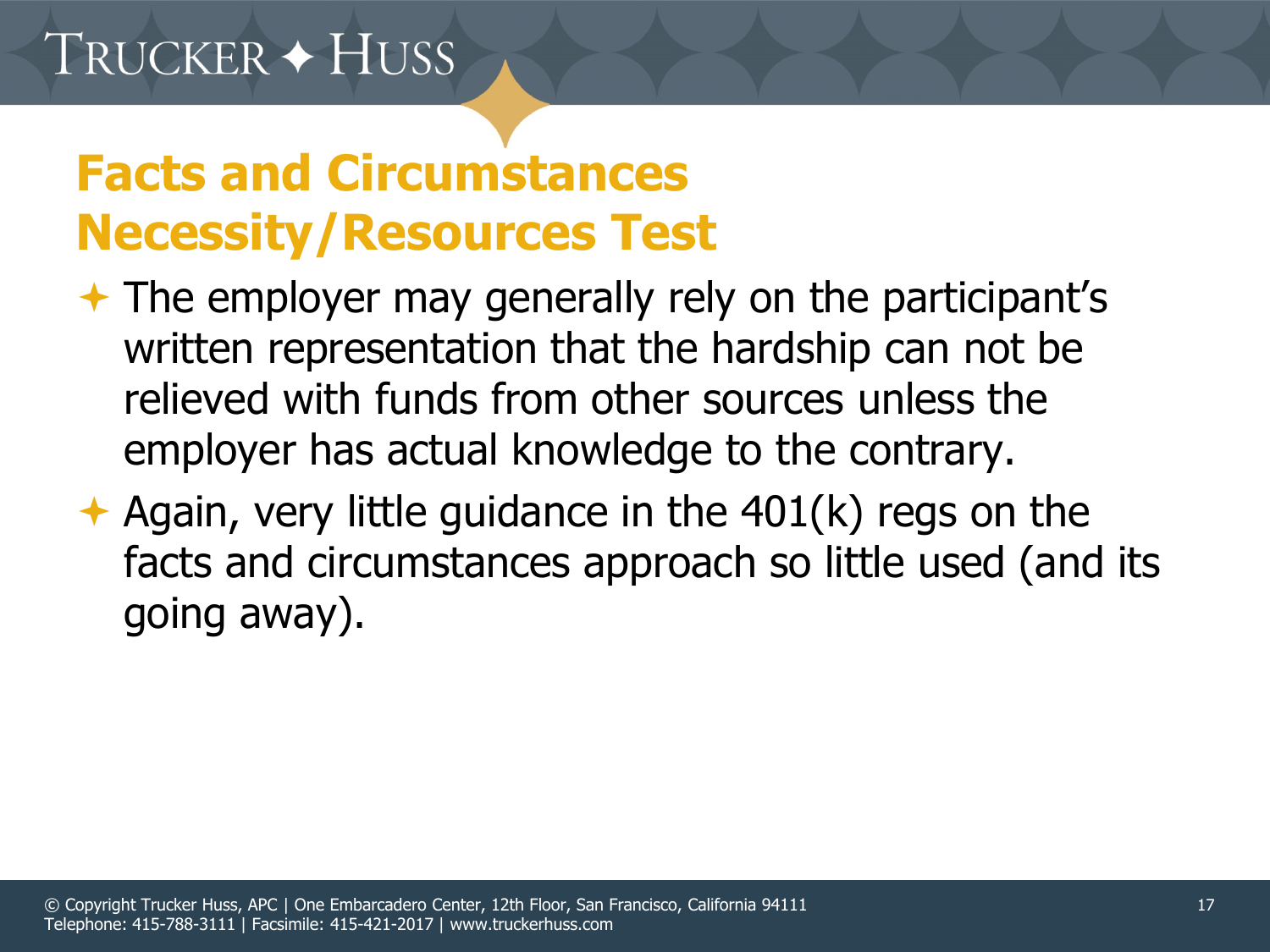#### **Safe Harbor Necessity**

- Under current regulations, a distribution is deemed necessary to satisfy the hardship financial need if three requirements are satisfied:
	- 1. The distribution does not exceed the amount required to satisfy the need.
		- The amount required can be "grossed-up" for federal, state, or local income taxes or penalties anticipated to result from the hardship distribution.
		- Not clear whether the amount required can be "grossed up" for any plan imposed fees applicable to the distribution.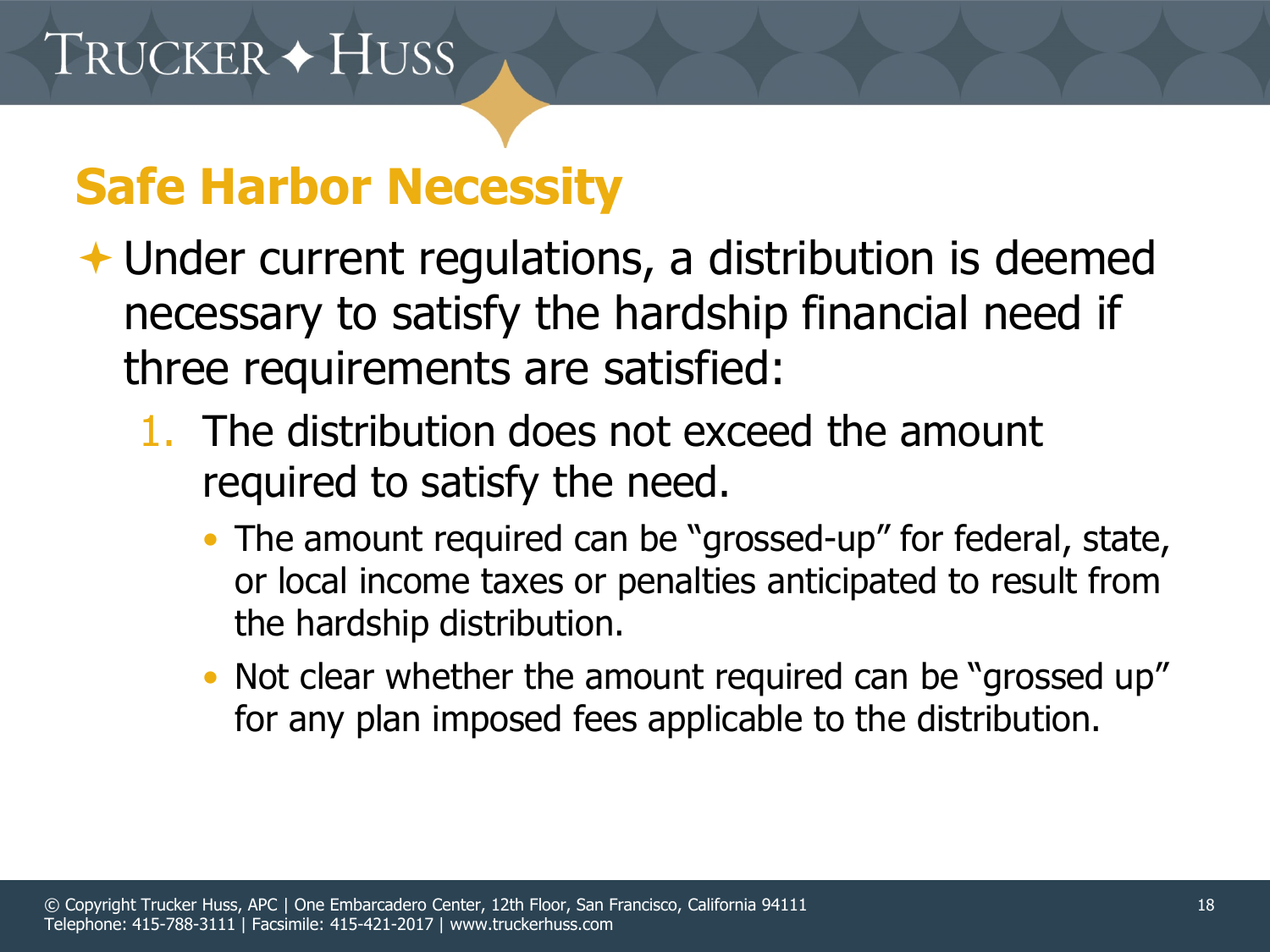#### **Safe Harbor Necessity**

- 2. The employee has obtained all non-hardship distributions and all nontaxable loans available from the employer's plans.
- 3. The employee must then be suspended from making any deferrals to any plan of deferred compensation (qualified and nonqualified), including 401(k) and stock purchase plans, but not health or welfare benefit plans. The period of suspension must be for at least 6 months after the hardship distribution.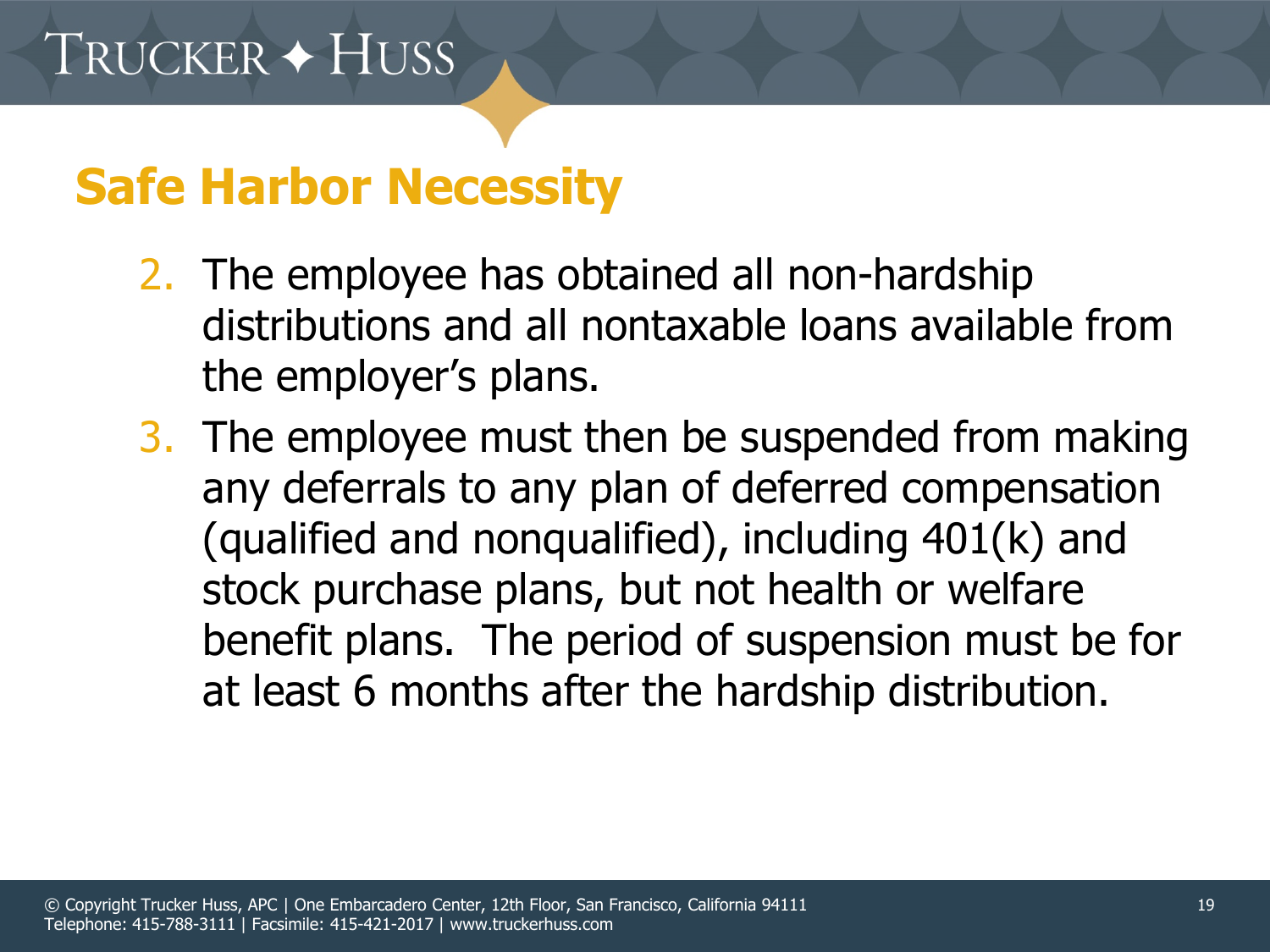

# **HARDSHIP RULE CHANGES**

© Copyright Trucker Huss, APC | One Embarcadero Center, 12th Floor, San Francisco, California 94111 Telephone: 415-788-3111 | Facsimile: 415-421-2017 | www.truckerhuss.com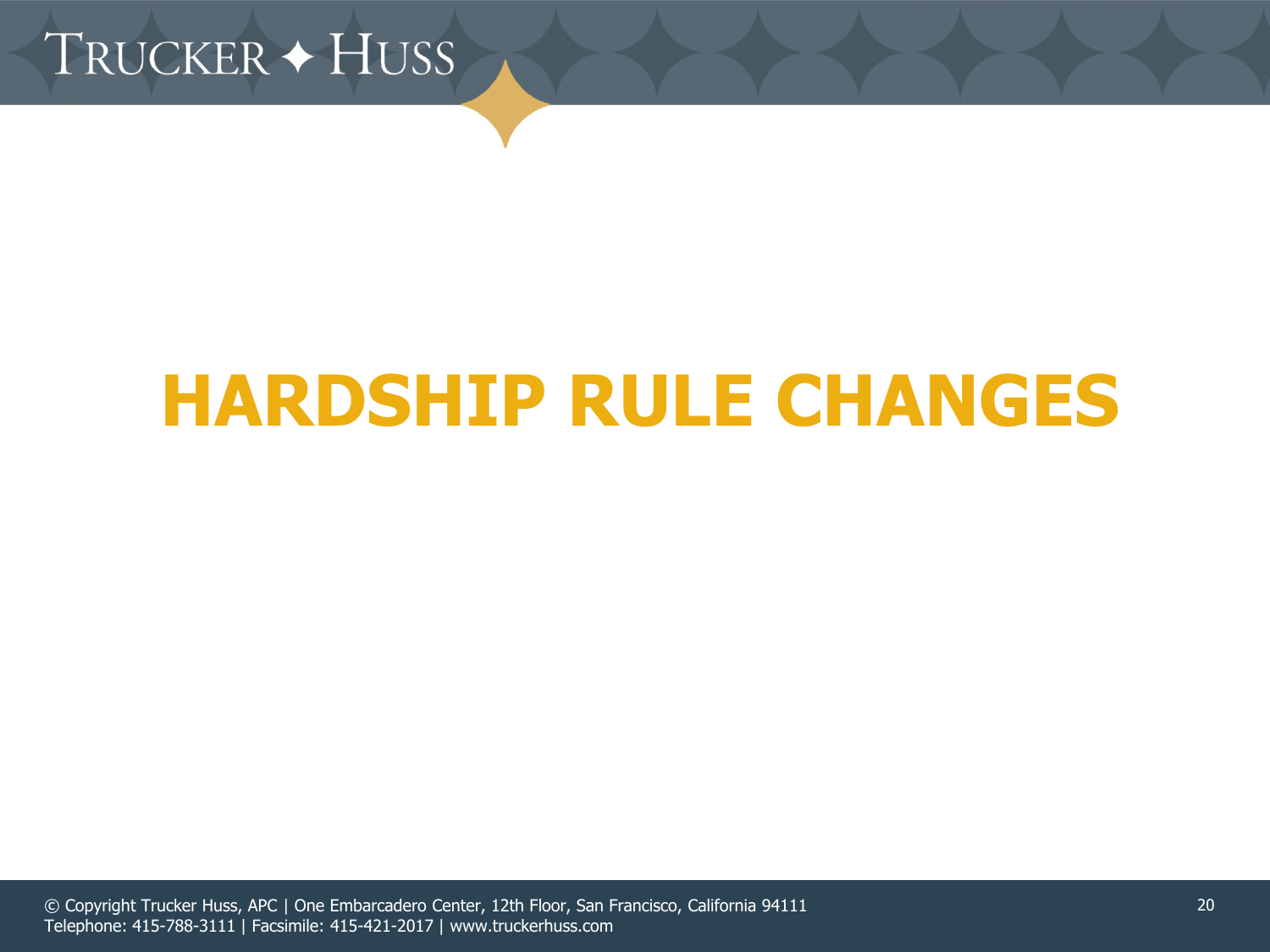- **← Changes made by the Bipartisan Budget Act of** 2018:
	- > No requirement to take loans before hardship.
	- > No need to suspend deferrals for six months.
	- > Sources now available deferral earnings, QNECs, QMACs and Safe Harbor 401(k).
	- > Effective for plan years beginning after December 31, 2018.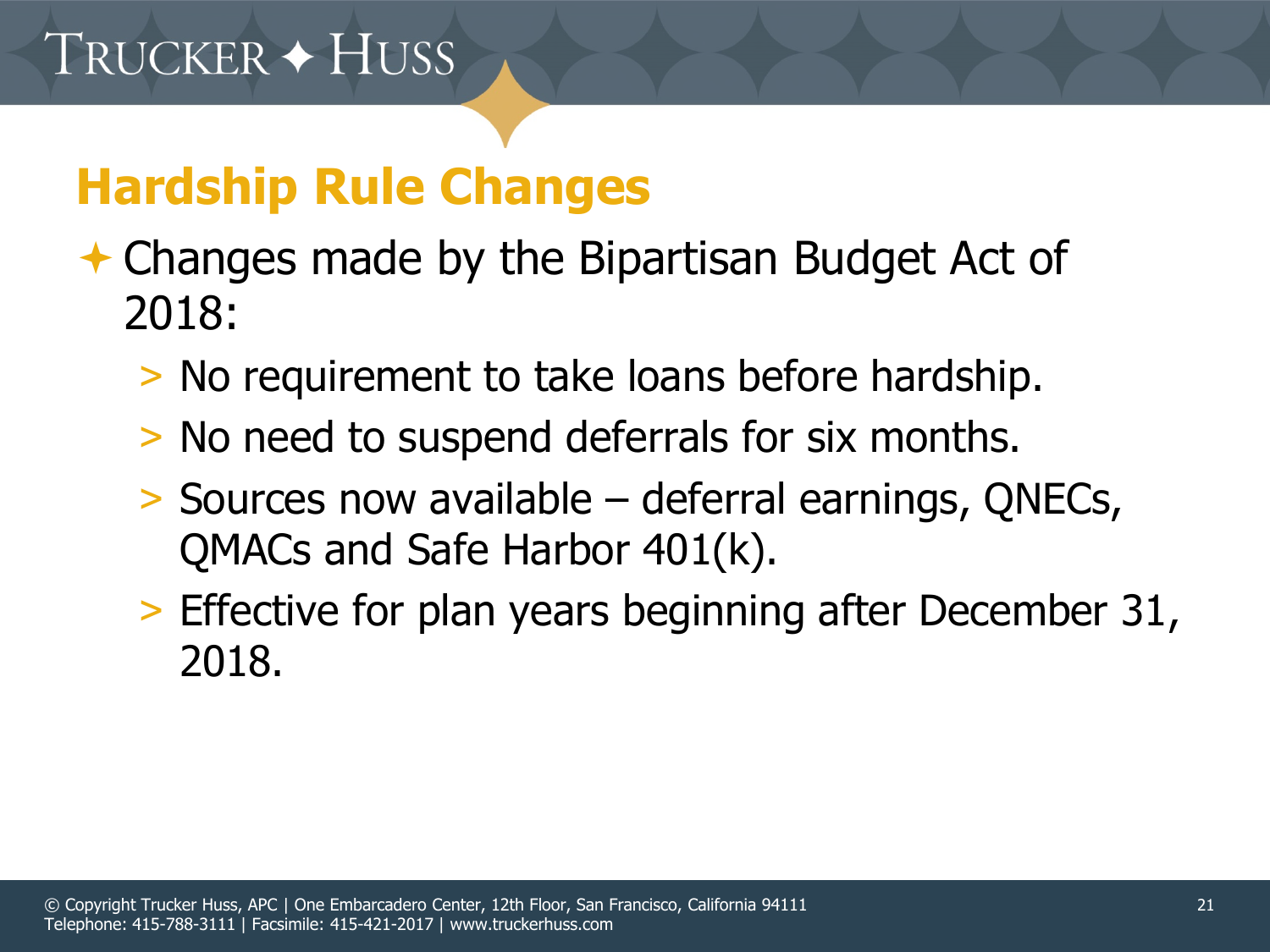- **↑ Added "primary beneficiary.." as an individual who** could qualify for medical, educational or funeral expenses. This was a law change from PPA '06.
- **← Clarified that the home casualty loss does not have** to be in a federally declared disaster area (this was an unintended consequence of TCJA 2017).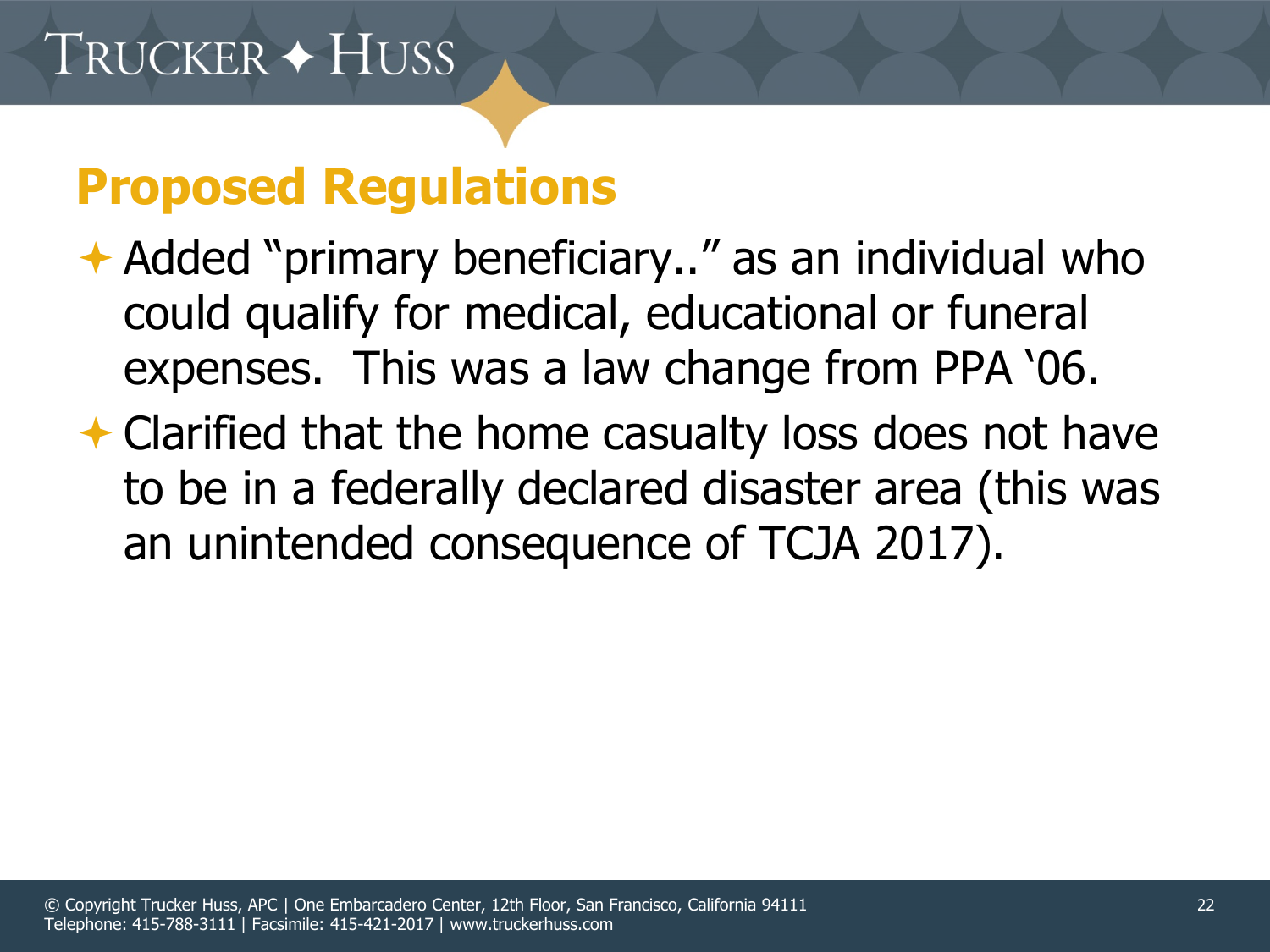Added a new item to the list of safe harbor reasons to have an immediate and heavy financial need – **expenses or losses incurred by the employee as a result of a FEMA declared federal disaster, provided the employee lives or has a principal place of employment within the disaster area.** 

 $\rightarrow$  This was the type of relief the IRS has previously provided on an episodic basis for federal disasters (e.g., floods, hurricanes, and wildfires).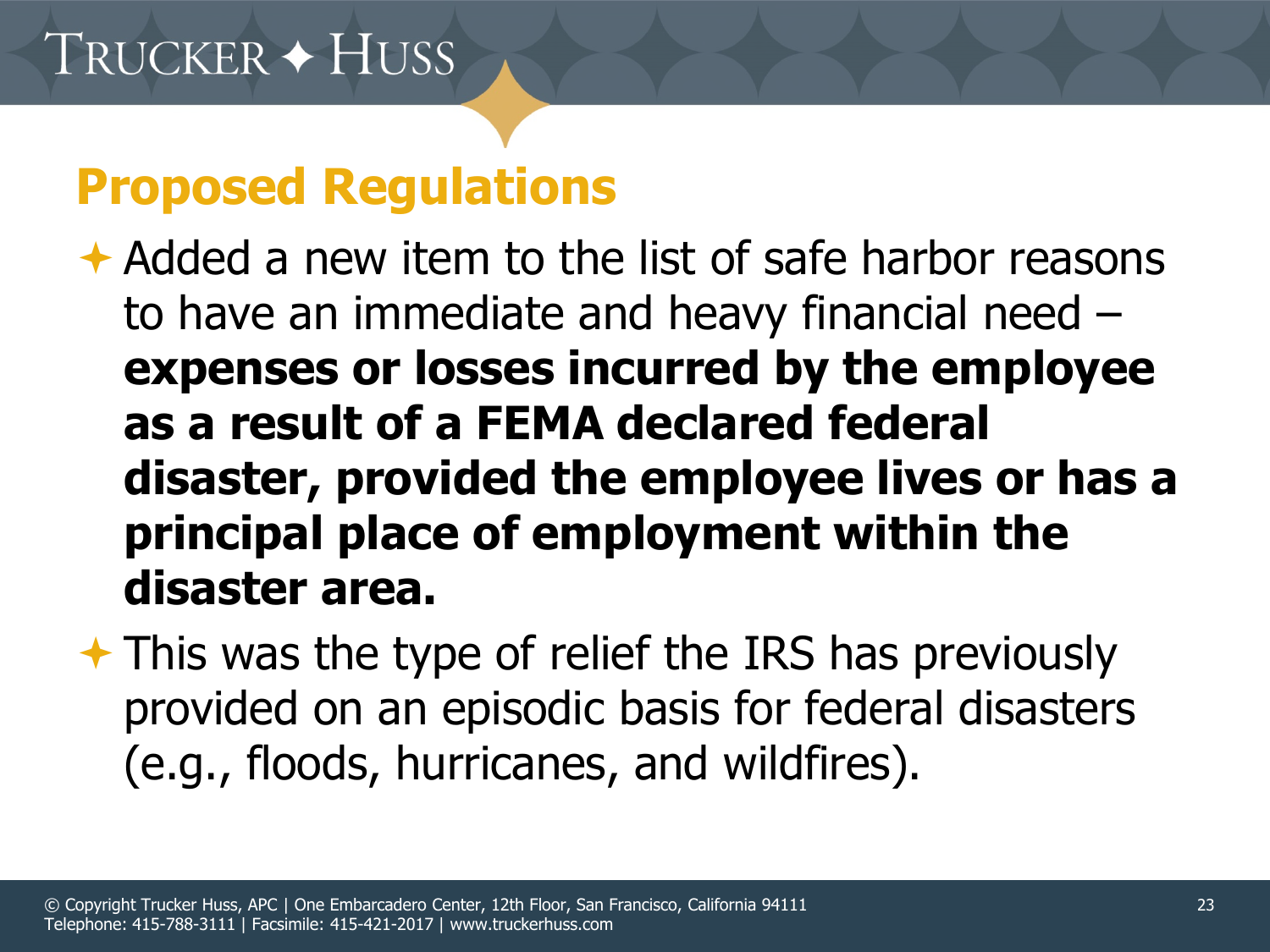- Suspension of elective deferrals or after-tax contributions will no longer be allowed for any reason. This was previously part of the "other resources" safe harbor test.
- $\rightarrow$  This change is generally effective as of the beginning of the 2019 plan year. However, there are optional transition rules (next slide).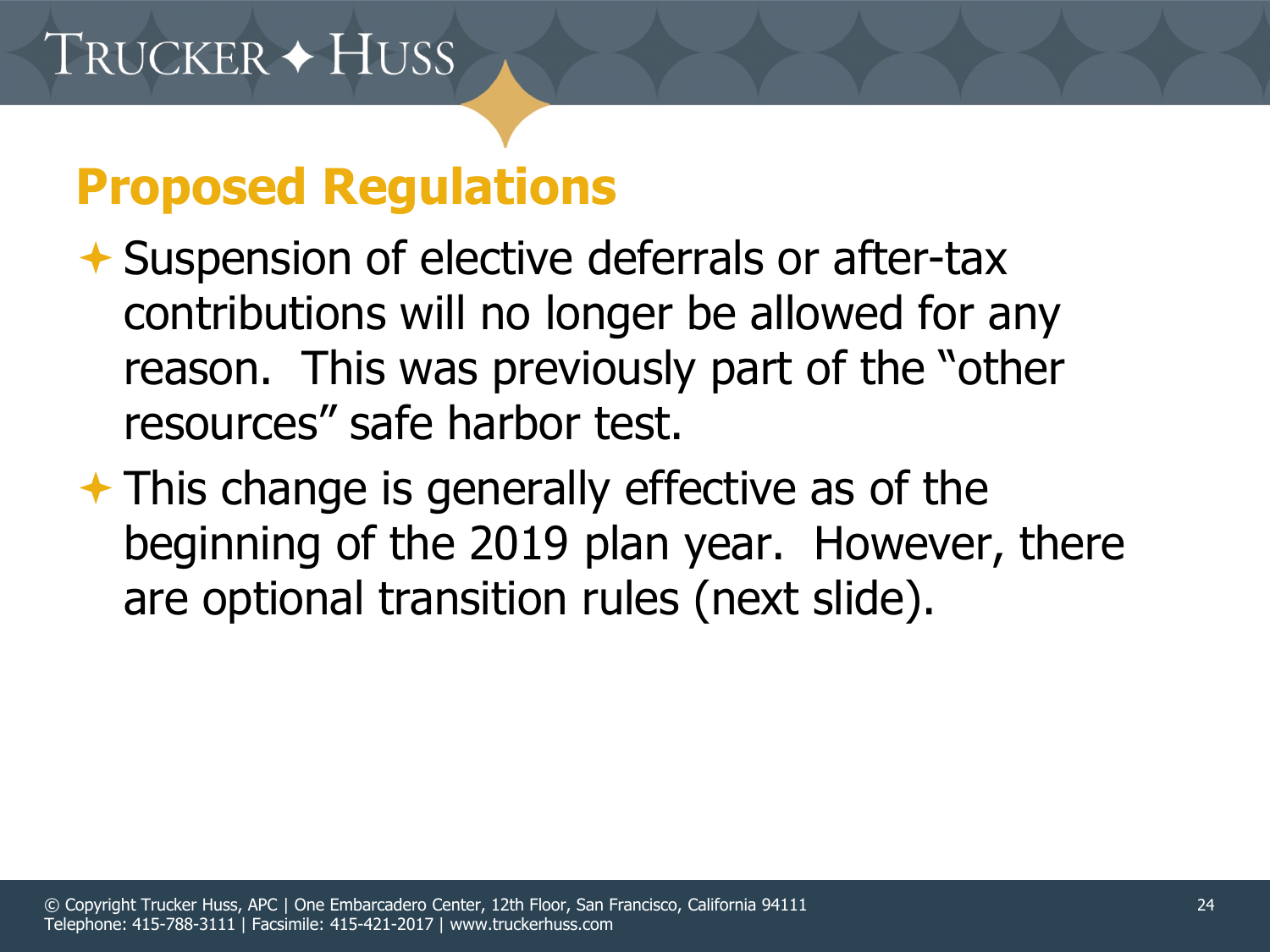#### **Optional** transition rules:

- > A suspension that started in the last 6 months of the 2018 plan year may be lifted as of the first day of the 2019 plan year.
- > A six-month suspension may continue to be applied for hardship distributions made before January 1, 2020.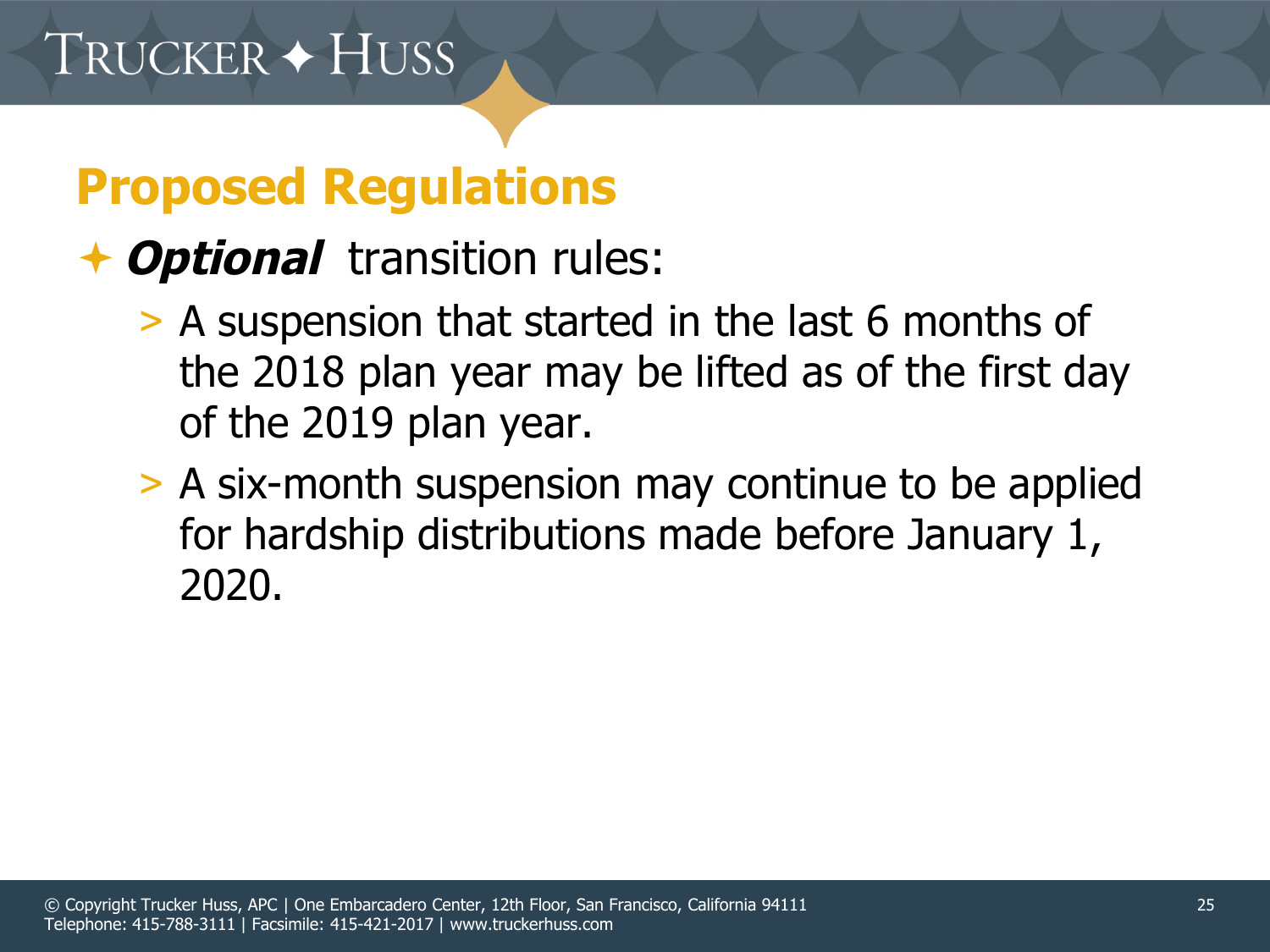- $\triangle$  Effective for the 2019 plan year, the proposed regulations would do away with the requirement that the employee take all available, non-taxable, loans from the plan before receiving a hardship distribution.
- $\rightarrow$  This change is optional and a plan can still require that a loan be taken first (but why would you?).
- Employee must still receive all available non-hardship distributions before receiving a hardship distribution.
- $\rightarrow$  Effective for the 2019 plan year, the proposal eliminates the facts and circumstances methodology for the "other resources" test and now there is ONE general standard (see next slide).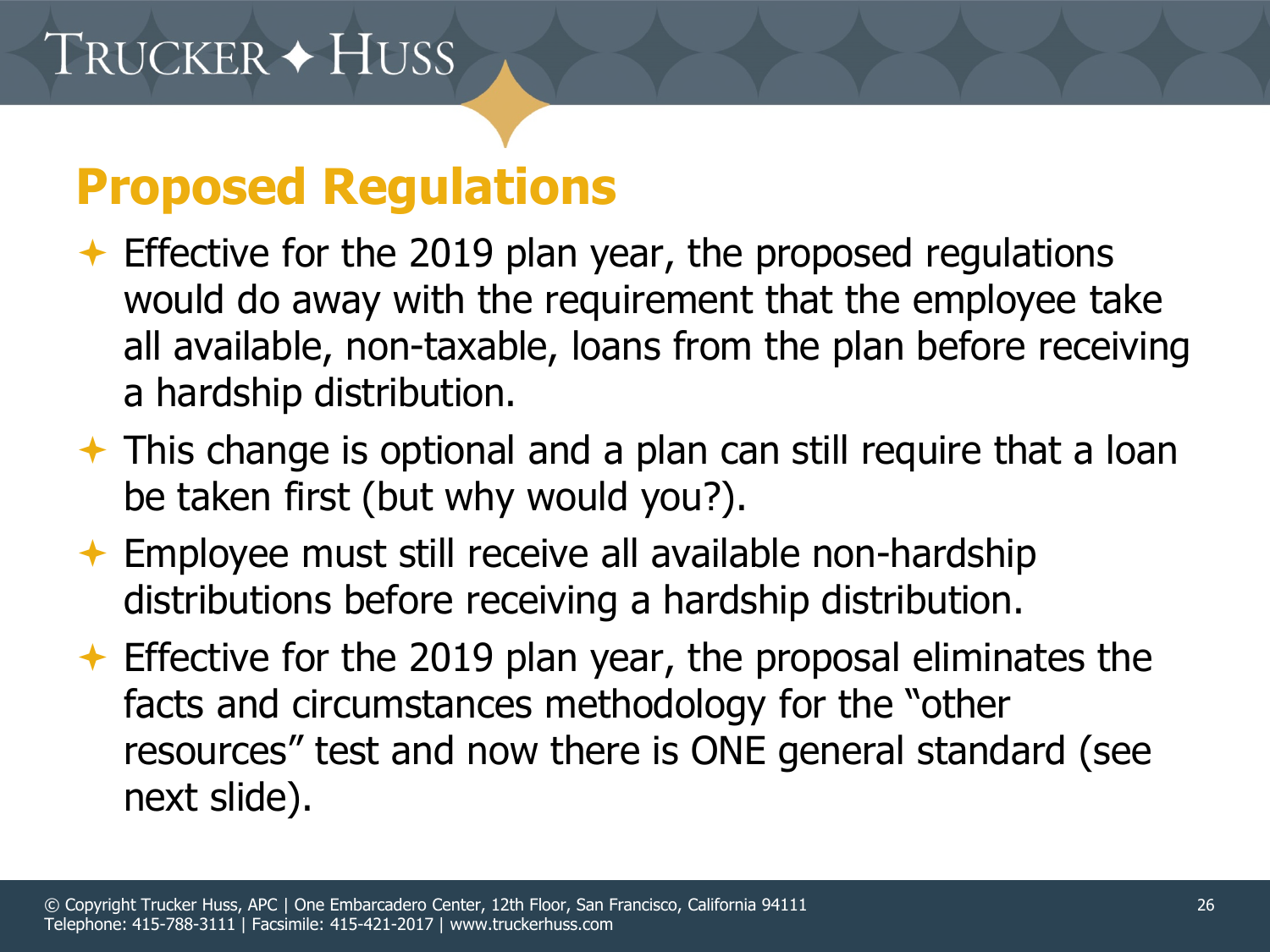#### General standard

- > Hardship may not exceed amount of the need, increased for anticipated taxes and penalties.
- > Participant must first obtain all other available distributions under the employer's plans (but remember not loans).
- > For distributions made after December 31, 2019, employee must represent that he or she has insufficient cash or liquid assets to satisfy the financial need.
- > Plan administrator may rely on this representation unless there is actual knowledge to the contrary.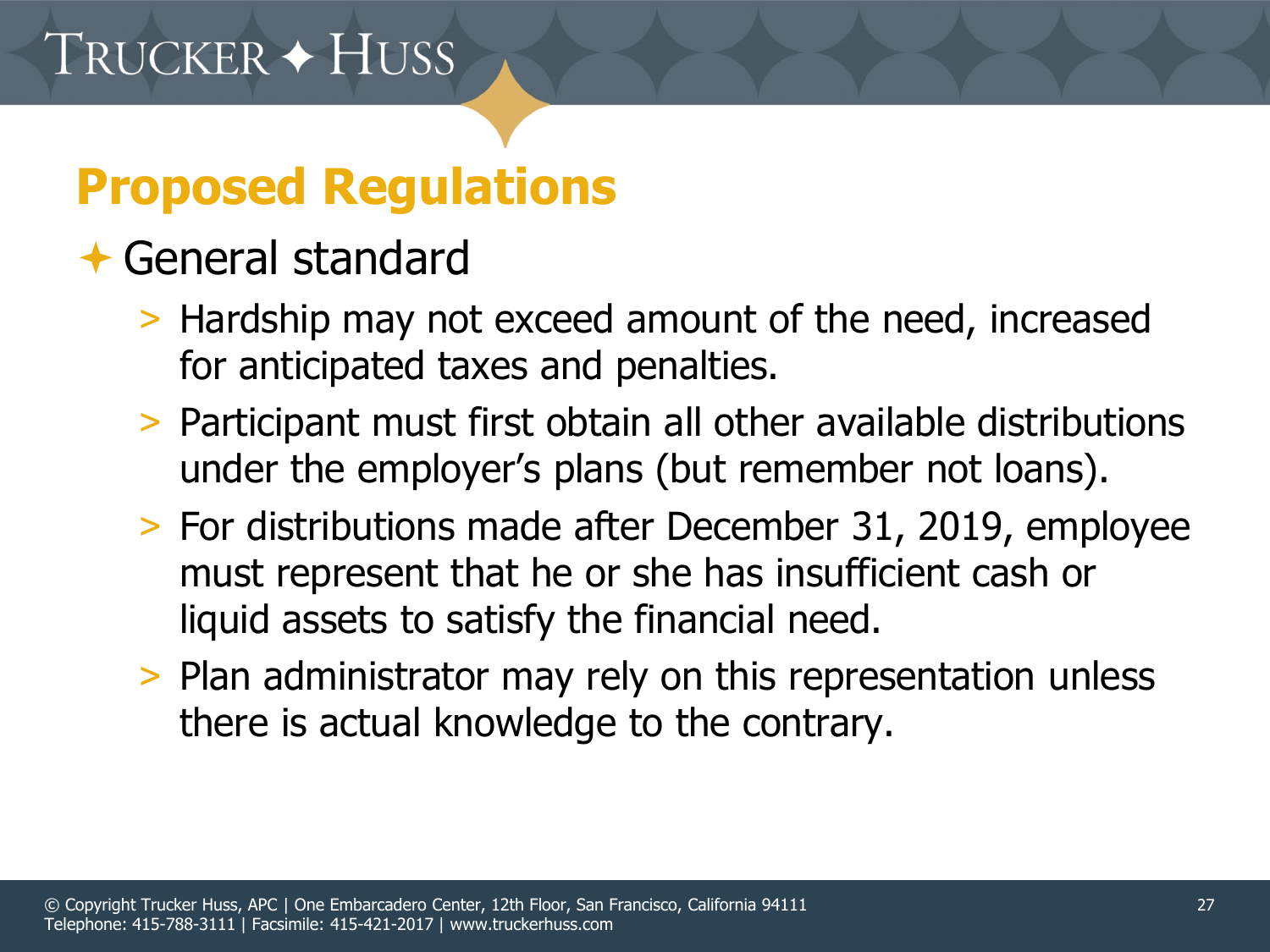- **★ Sources for hardship expanded** 
	- > Elective deferrals PLUS earnings.
	- > QNECs, QMACS, safe harbor contributions all of these plus earnings.
	- > Note that this is optional and plans may still limit the available sources for a hardship distribution (for example, only from the elective deferral account with accrued earnings).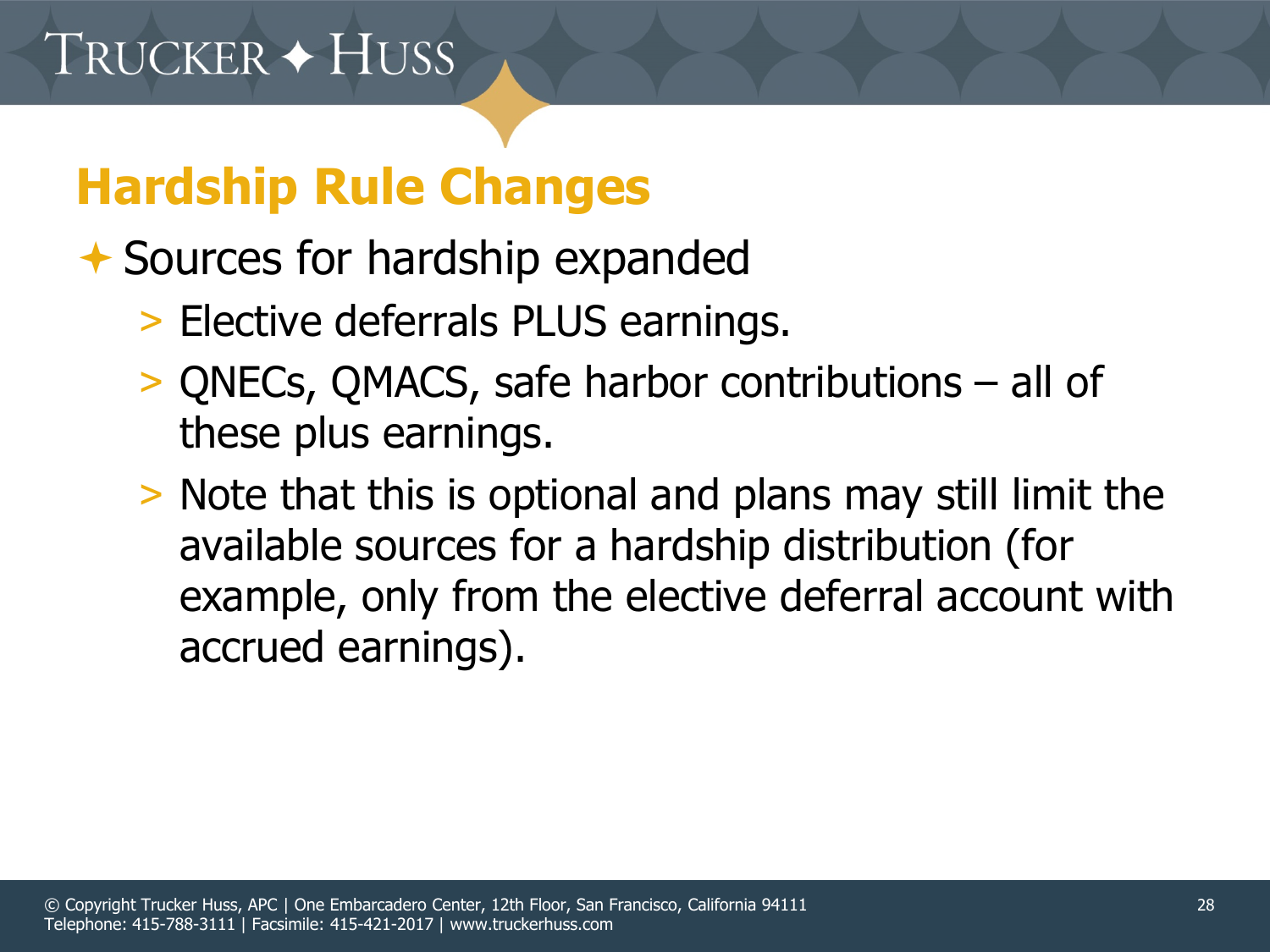#### §403(b) arrangements

- > Income allocable to elective deferrals is still not eligible for hardship – this needs a technical correction in the law.
- > 403(b) custodial account plans are limited by IRC §403(b)(7)(A)(ii) so that a distribution may only be paid at death, disability, age 59½, or severance from employment.
- > Elective deferrals may also be paid on account of hardship
- > QNECs and QMACs that are not in 403(b)(7) custodial accounts are eligible for a hardship distribution.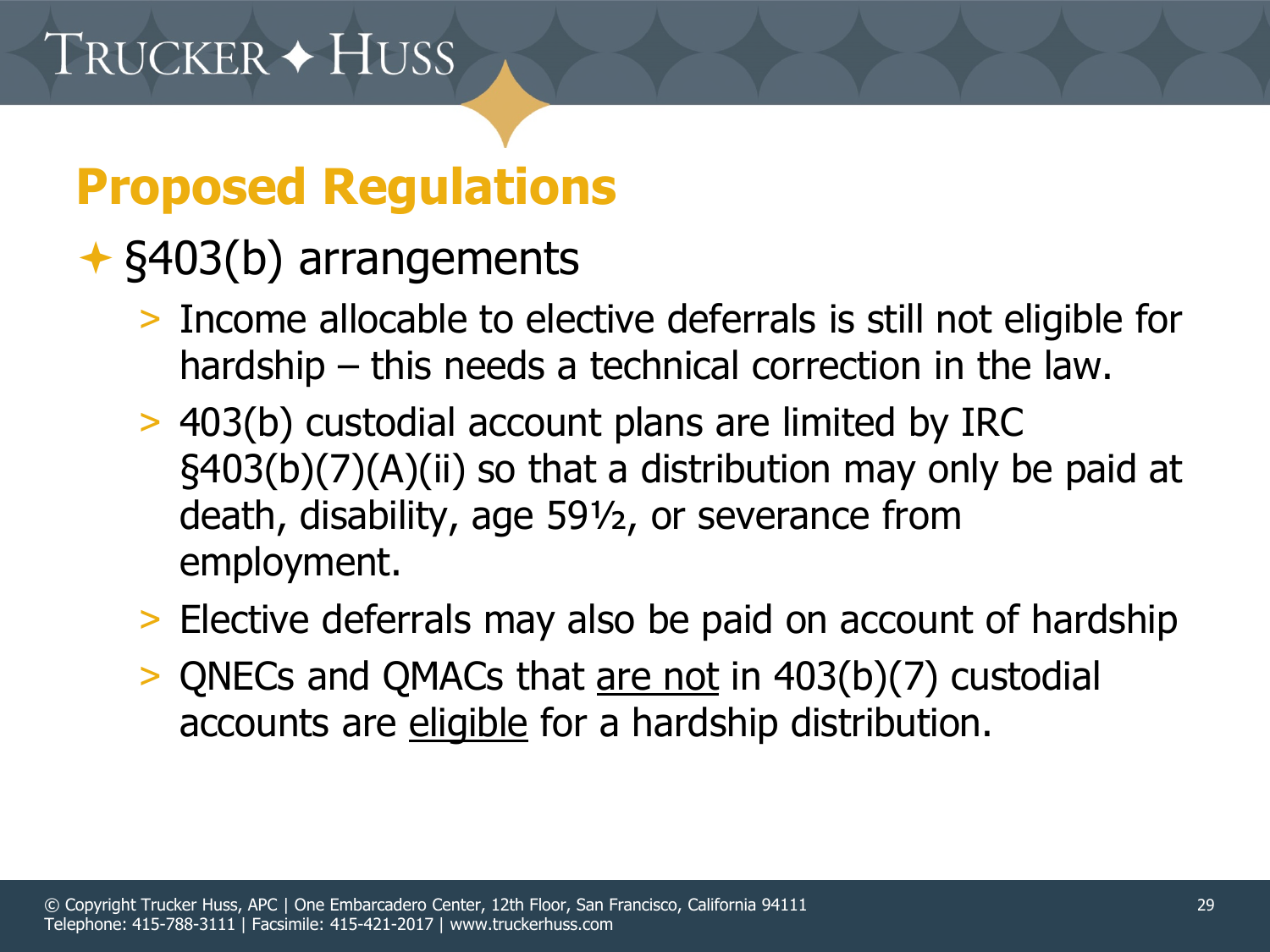- **★ The employee representation standard applies to** distributions made on or after January 1, 2020.
- $\rightarrow$  The updated list of safe harbor reasons may be relied upon and can be made retroactively effective as early as January 1, 2018.
	- > This may help with confusion that occurred due to the need to be in a federally declared disaster area in order to take a casualty loss deduction under TCJA.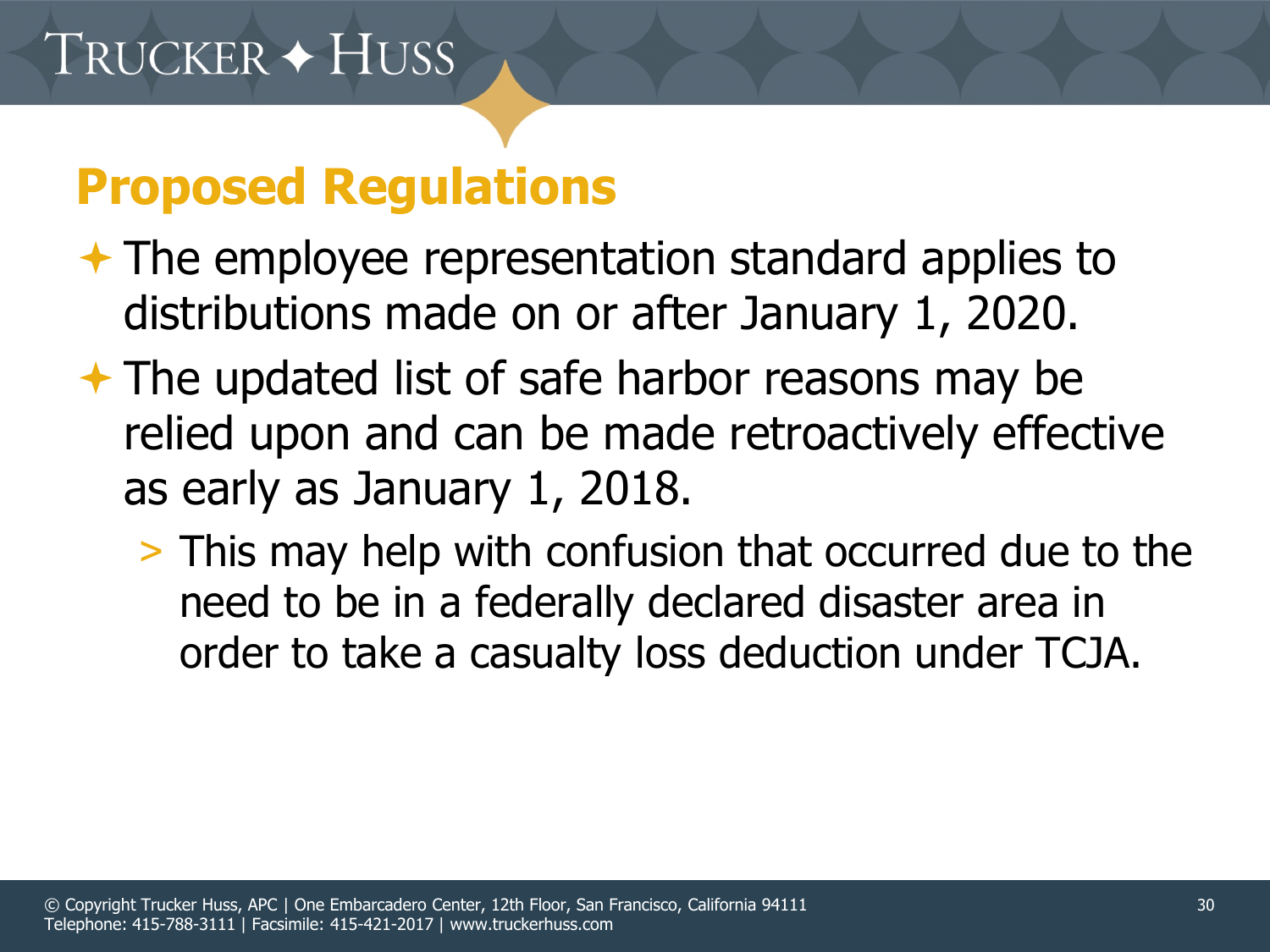#### $\bigstar$  Reliance

- > The proposed regulations did not include a traditional "reliance statement," i.e., a statement that taxpayers can rely on the proposed regulations until final regulations are issued.
- > However, the "Operational Compliance List" on the IRS Employee Plans website now provides that taxpayers may rely on the proposed regulations until the date of publication of the final regulations in the Federal Register.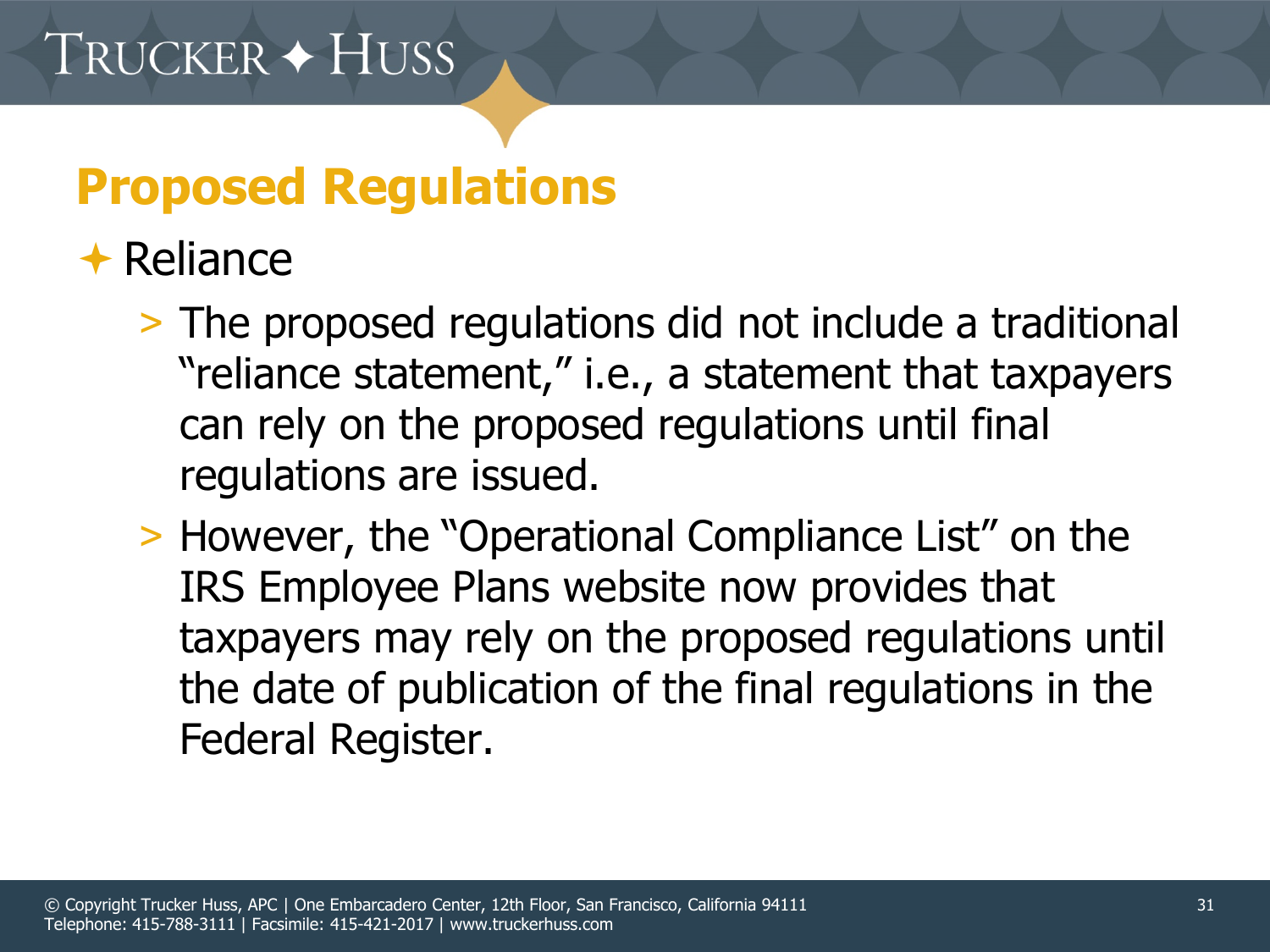$\rightarrow$  Individually designed plan amendment deadline  $-$ 

- > The end of second calendar year that begins after the issuance of the Required Amendments list that includes the regulation as finalized.
- > Assuming the proposed regulation is finalized this year and the list is published before year end, the deadline will be 12/31/2021.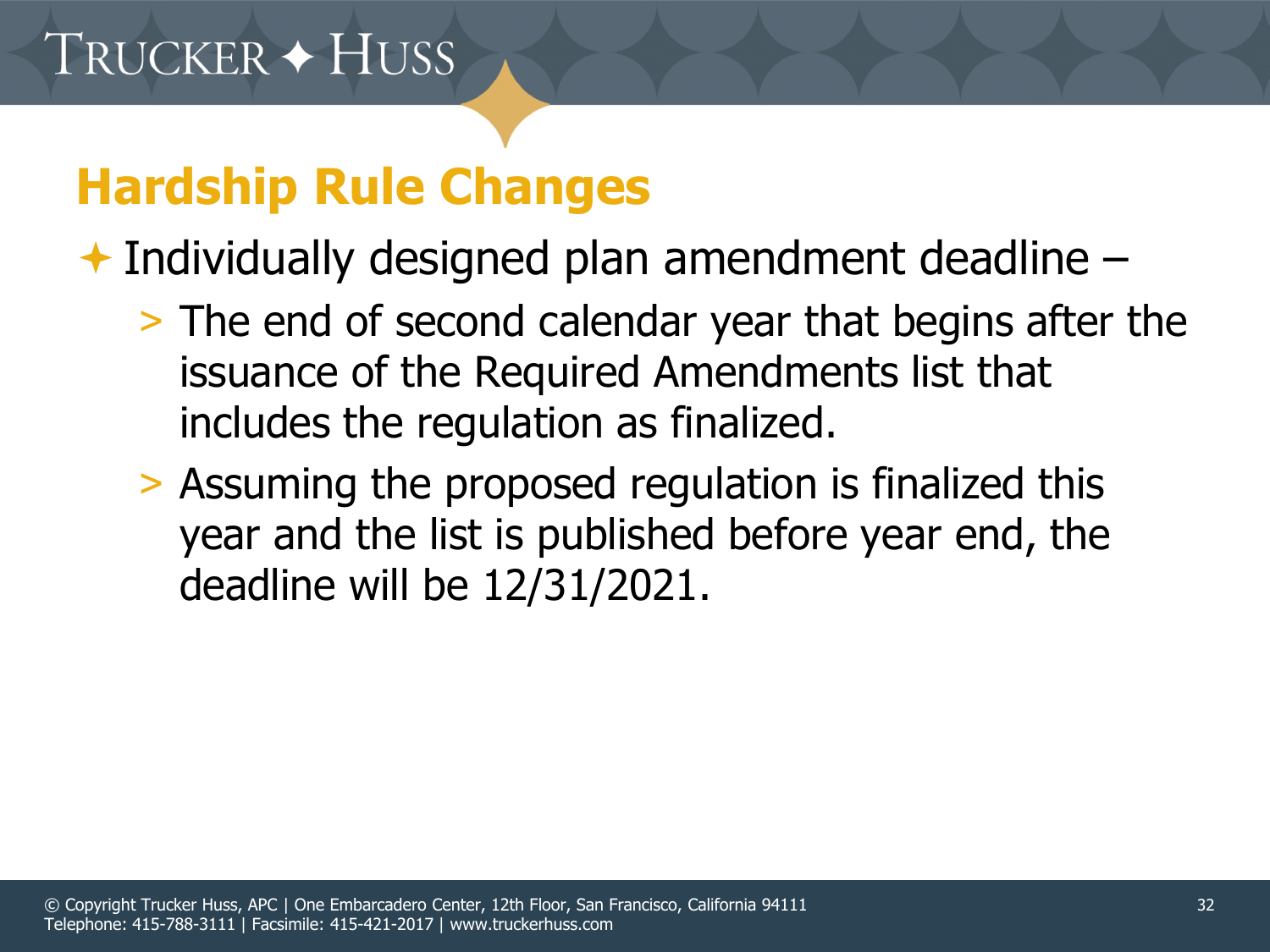**← Pre-Approved plan interim amendment deadline –** 

- > Disqualifying Provisions the later of:
	- the end of the plan year in which the disqualifying provision took effect; or
	- the due date of the employer tax return for the tax year which includes the effective date of the disqualifying provision.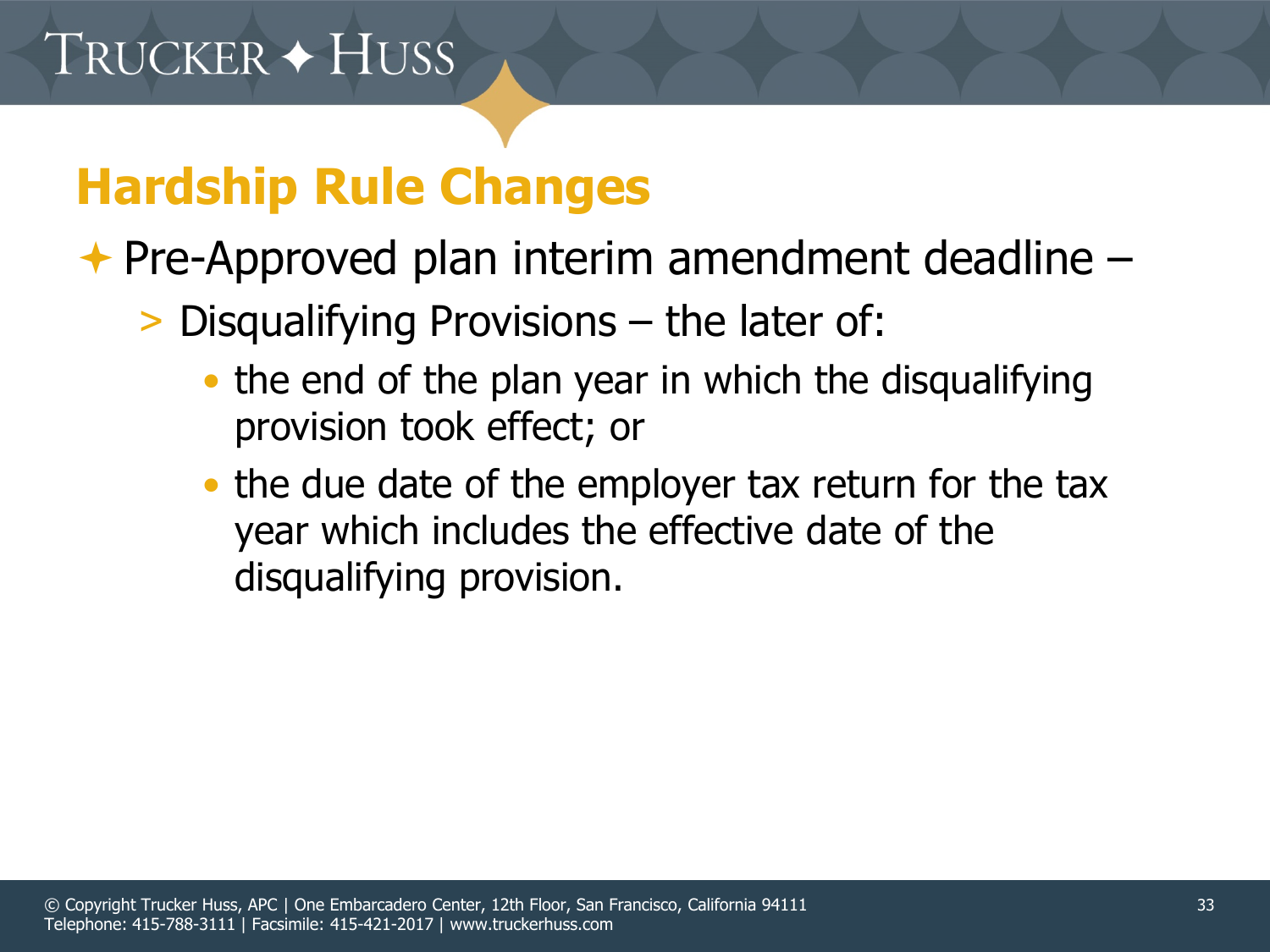**← Pre-Approved plan interim amendment deadline –** 

> Integrally Related Provisions – the later of:

- the end of the plan year in which the plan was operated in accordance with the change; or
- the due date of the employer tax return for the tax year which includes the date on which the plan was first operated in accordance with the change.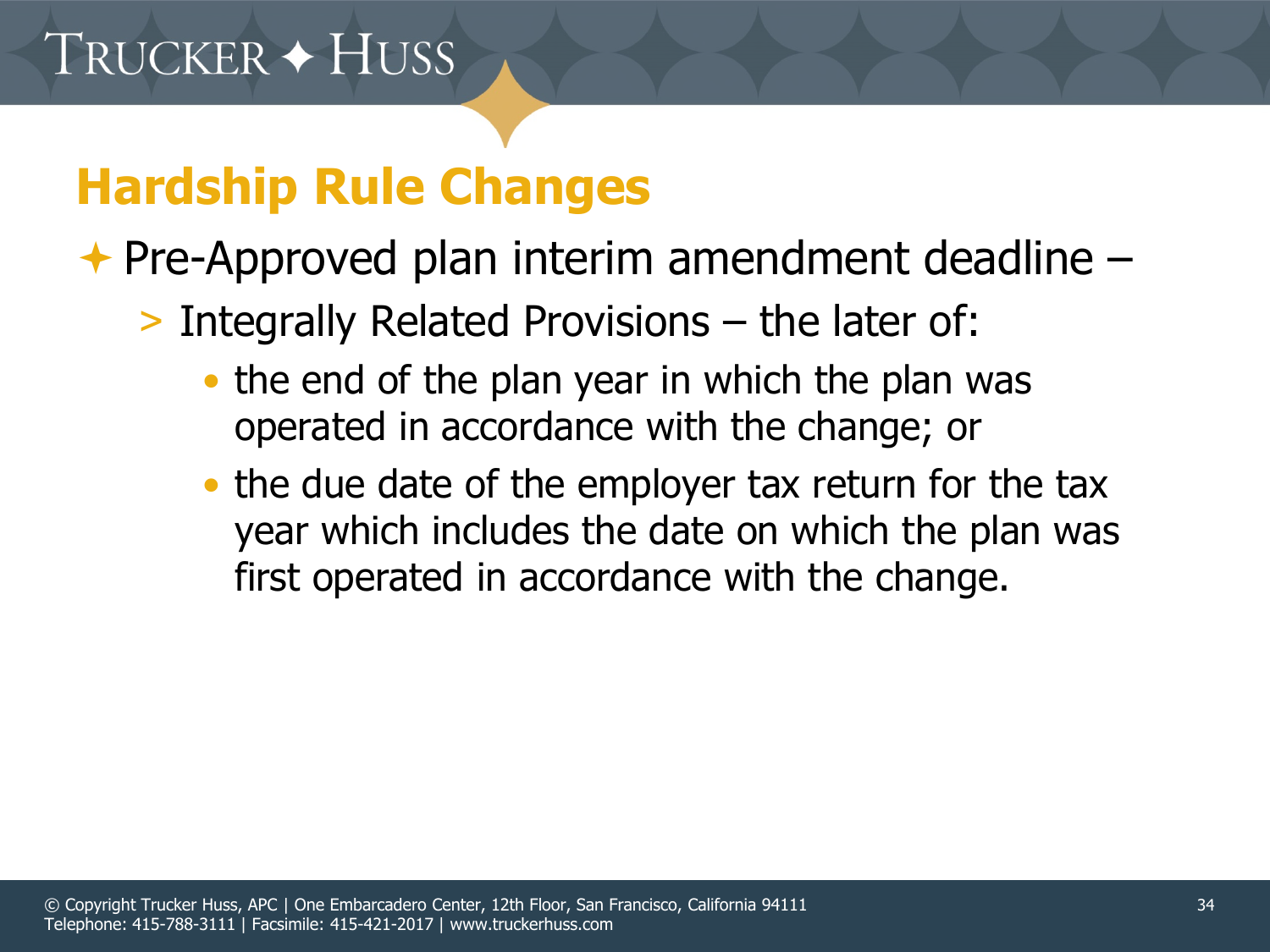- $\rightarrow$  Given the transitional rules, an argument can be made that a plan does not have a disqualifying provision until January 1, 2020, which is the latest date on which it will no longer be permissible to require a 6-month suspension upon receiving a hardship distribution and the new certification of resources will be required.
- **← Under this argument, the deadline for interim** amendments would be the due date of the employer's tax return for the tax year which includes January 1, 2020 (the effective date of the disqualifying provision).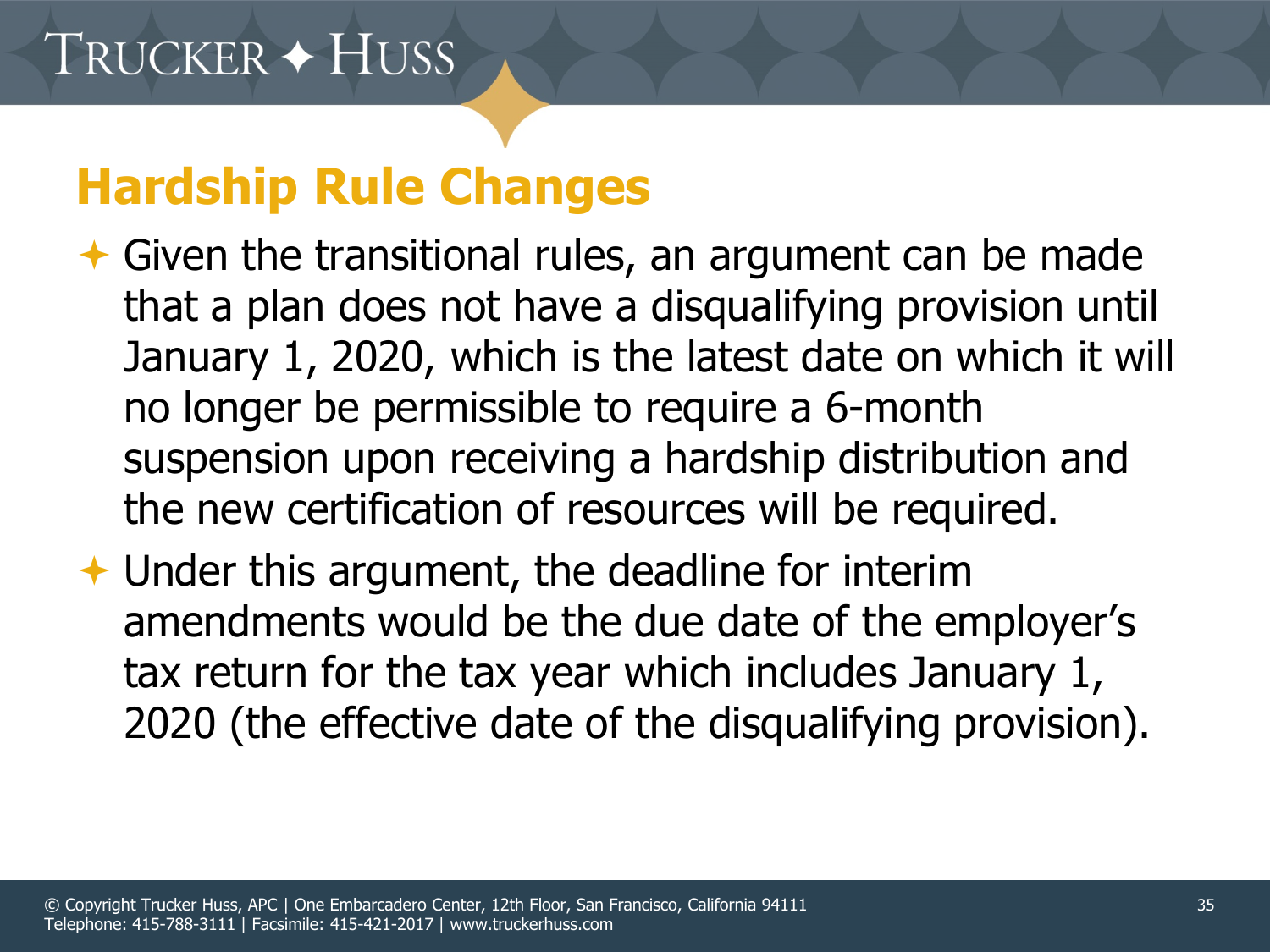- $\rightarrow$  The preamble to the proposed regulation provides that the discretionary/optional changes will be treated as integrally related to the disqualifying provisions.
- $\rightarrow$  "Therefore all amendments that relate to the final regulations will have the same amendment deadline. This deadline will also apply to an amendment reflecting the extension of the relief under Announcement 2017-15 to victims of Hurricanes Florence and Michael, as provided in this preamble."
- $\rightarrow$  In the absence of clarification from the IRS, it appears that the prudent approach is to adopt an interim amendment by the due date of the 2019 tax return.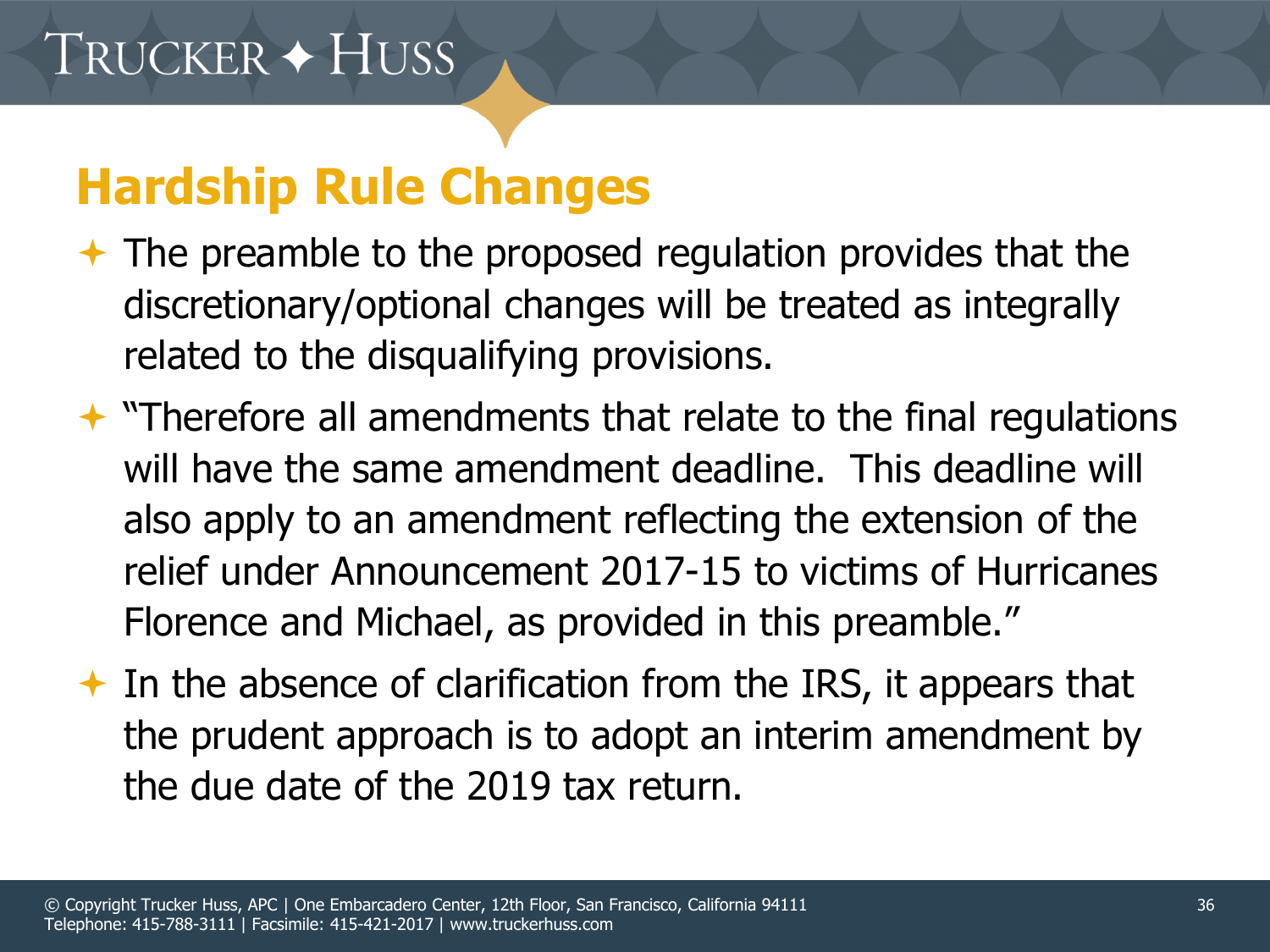

# **STUDENT LOANS AND 401(K)S**

© Copyright Trucker Huss, APC | One Embarcadero Center, 12th Floor, San Francisco, California 94111 Telephone: 415-788-3111 | Facsimile: 415-421-2017 | www.truckerhuss.com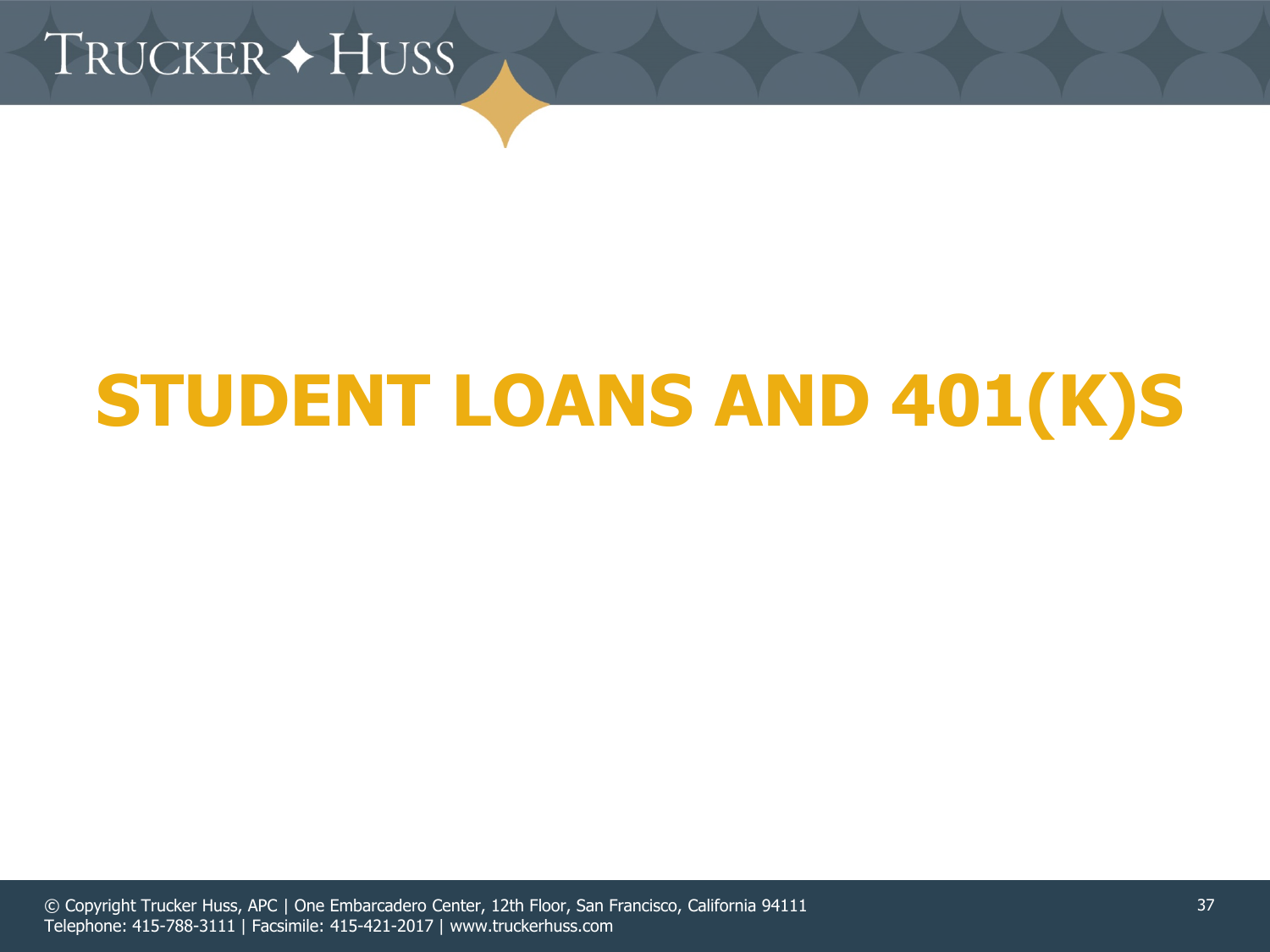# TRUCKER + HUSS

- $\rightarrow$  Financial advisors talk about the battle for an employee's benefit budget.
	- > Retirement.
	- > Health care and HSAs.
	- > Saving for child's college.
	- > Repayment of student loans.
- $\rightarrow$  These obligations impact the ability to save for retirement.
	- > Not good for plans.
	- > Not good for participant.

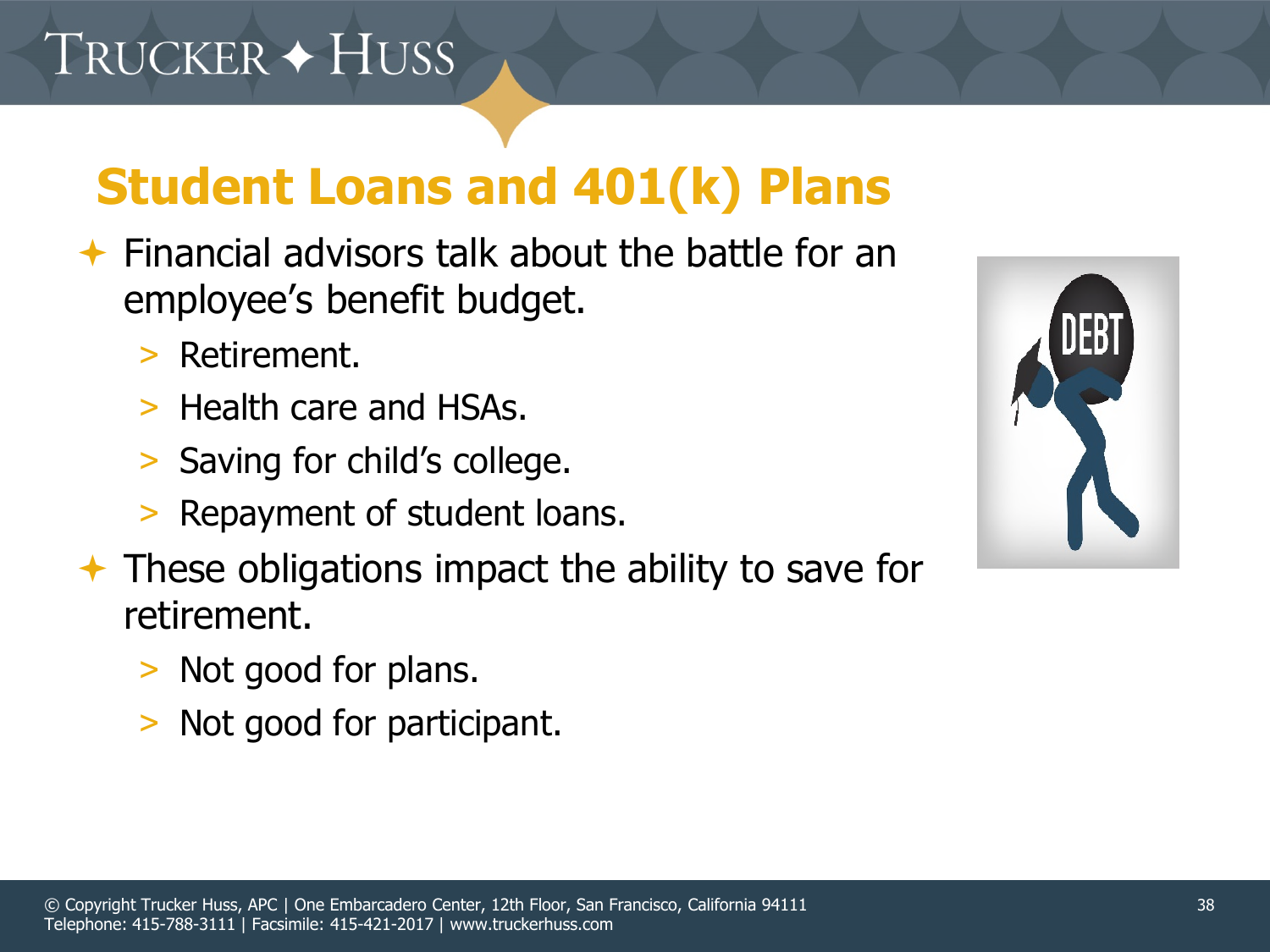# TRUCKER + HUSS

#### **Student Loans and 401(k) Plans**



- $\rightarrow$  Why consider a contribution to the plan for those that are currently repaying student loans:
	- > Help attract and retain employees (college grads)
	- > A tax deferred benefit
	- Deductible by employer
	- No FICA or FUTA tax on non-elective contributions
- USA Today Money Section headline on May 31, 2019 - "Americans look for student-debt lifeline – Workers increasingly drawn to firms offering payback help."

 $\rightarrow$  Travelers Insurance Company recently announced a 401(k) student loan "matching" program will begin in 2020.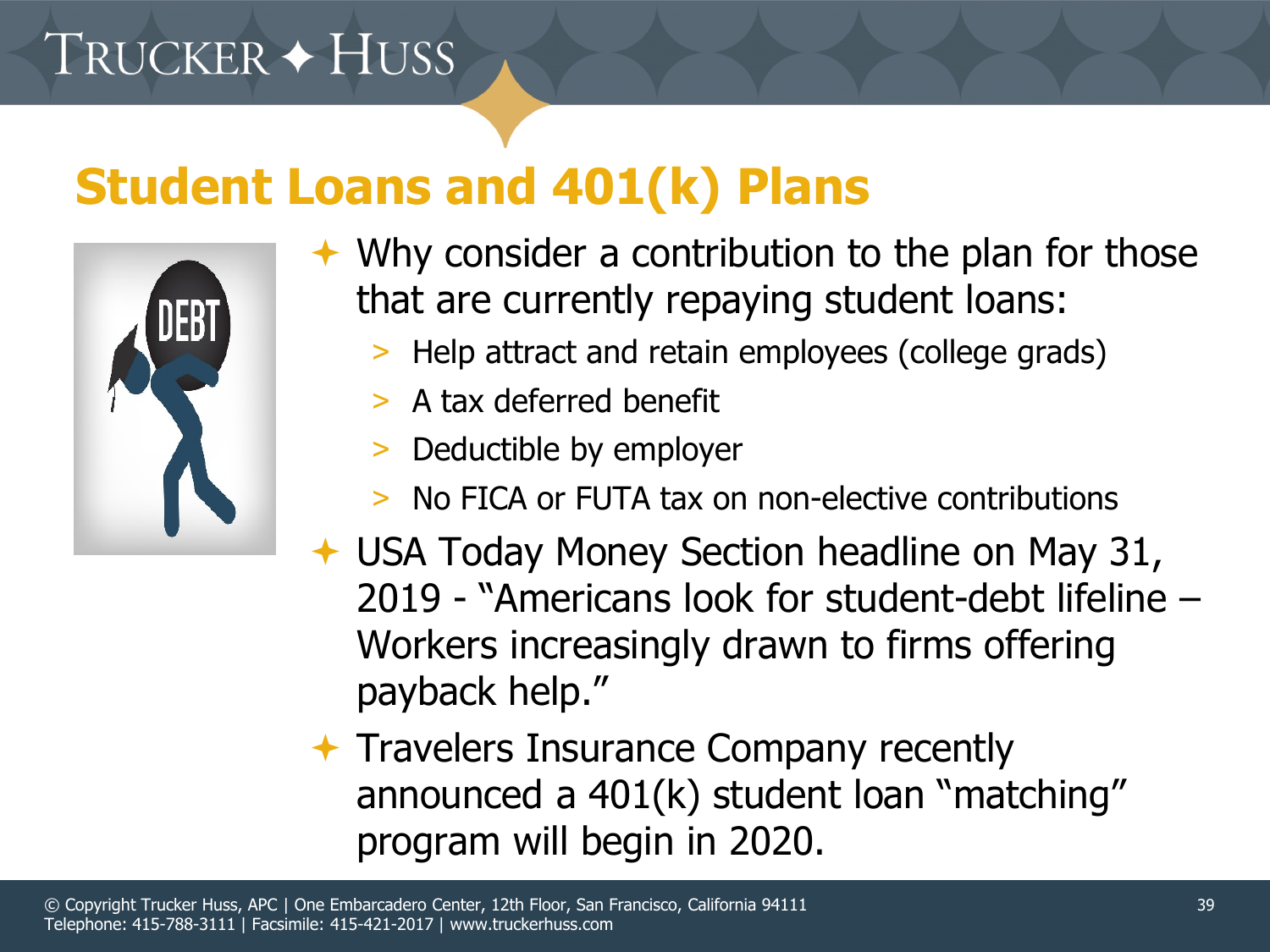- $\div$  PLR 2018-33012 (Abbott Laboratories requested).
- $\rightarrow$  Private letter rulings are issued to a specific taxpayer who is the only taxpayer who can "rely" on the guidance.
- $\triangleq$  It is possible the IRS may address a similar fact pattern in a full blown revenue ruling which could be relied upon by all taxpayers.
- The only specific issue on which the IRS opined is that the Abbott Laboratories student loan matching program did not violate the contingent benefit rule.
- $\rightarrow$  Under the rule no benefit, inside or outside of the plan, may be contingent on an employee making (or not making) elective deferrals, other than matching contributions.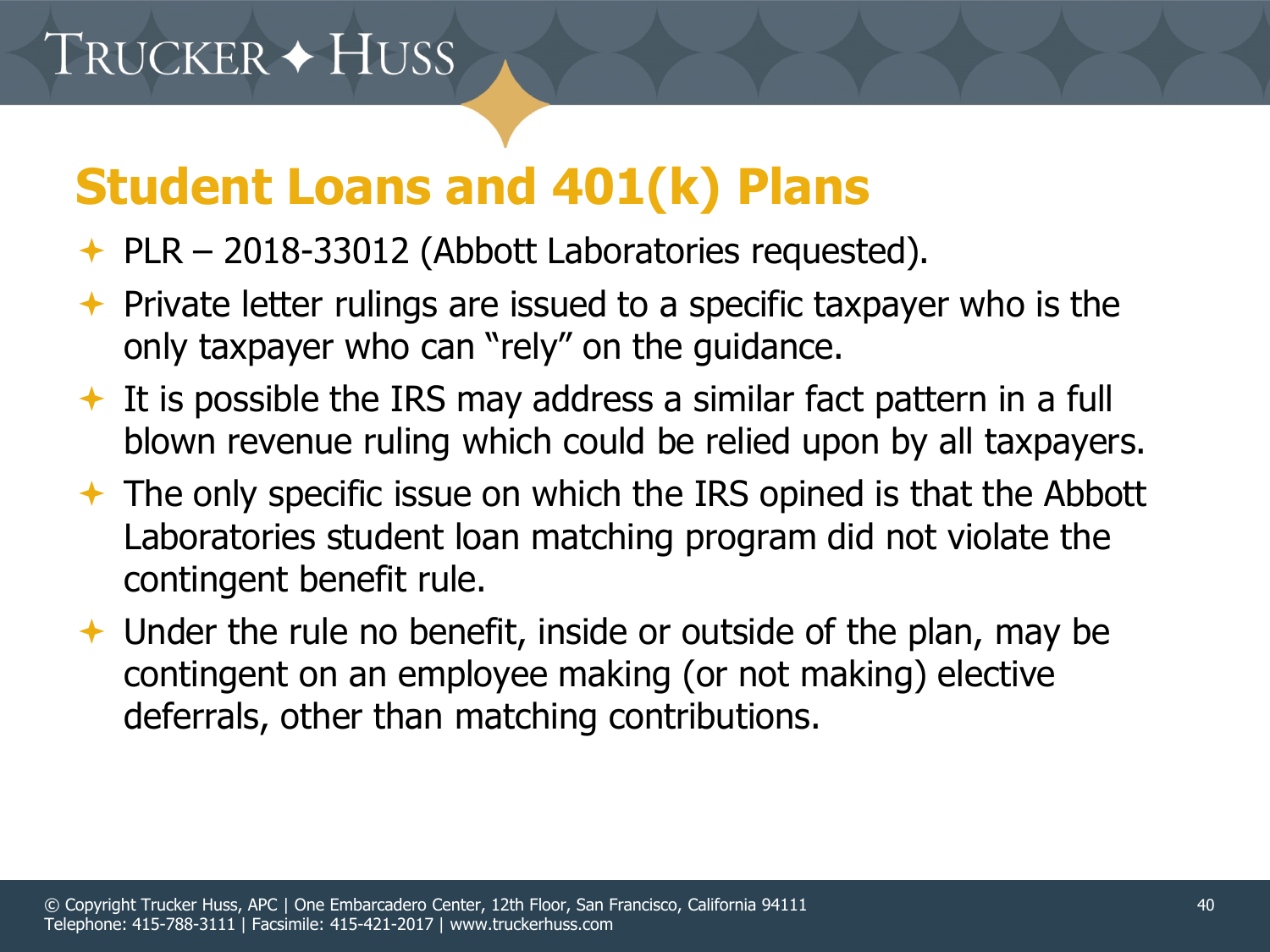# TRUCKER + HUSS

- Under the Abbott program, employees who are making student loan repayments receive a special contribution into their 401(k) plan.
- $\leftarrow$  Contributions
	- > Traditional match plan provides a 5% of compensation matching contribution if a participant defers at least 2% (per payroll).
	- > New feature if employee makes a student loan repayment of at least 2% (not a deferral into the 401(k)), they would receive a **nonelective contribution** of 5% and no actual matching contribution but must be employed at year end.
- $\triangle$  If employees do not sign up for student loan "matching" contributions, they remain eligible for the traditional match.
- If they sign up but don't actually make student loan payments, they get a "true-up" matching contribution at year end if still employed.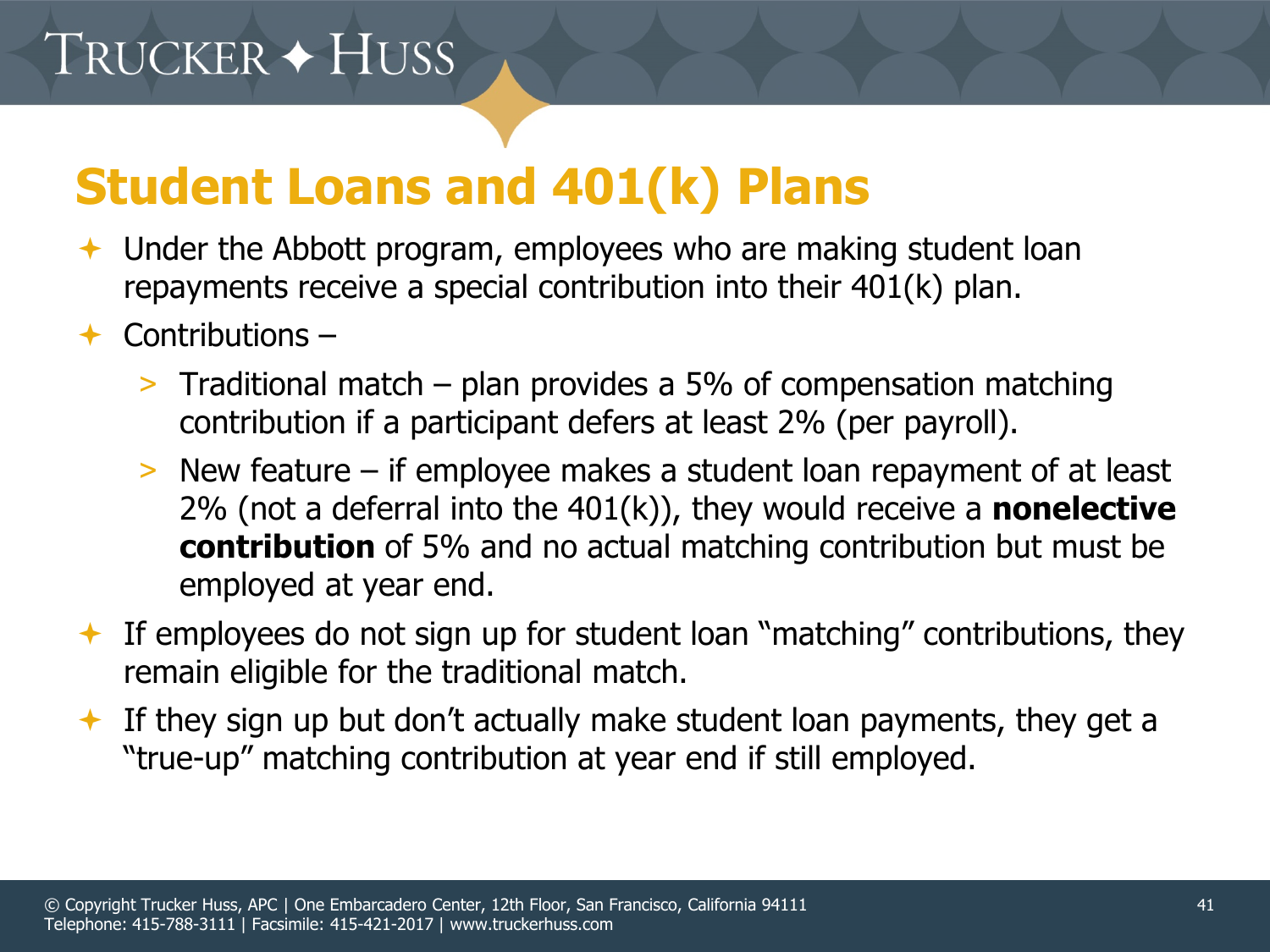- **↑ Student loan "matching" contributions are not matching** contributions under the  $§401(k)$  and  $(m)$  regulations because they are not made with respect to elective deferrals or after-tax voluntary contributions.
- **★ The "matching" contributions are actually employer non**elective contributions that are tested under the general non-discrimination test of IRC §401(a)(4).
- **← Could be problematic if HCEs are the ones benefiting** under the program.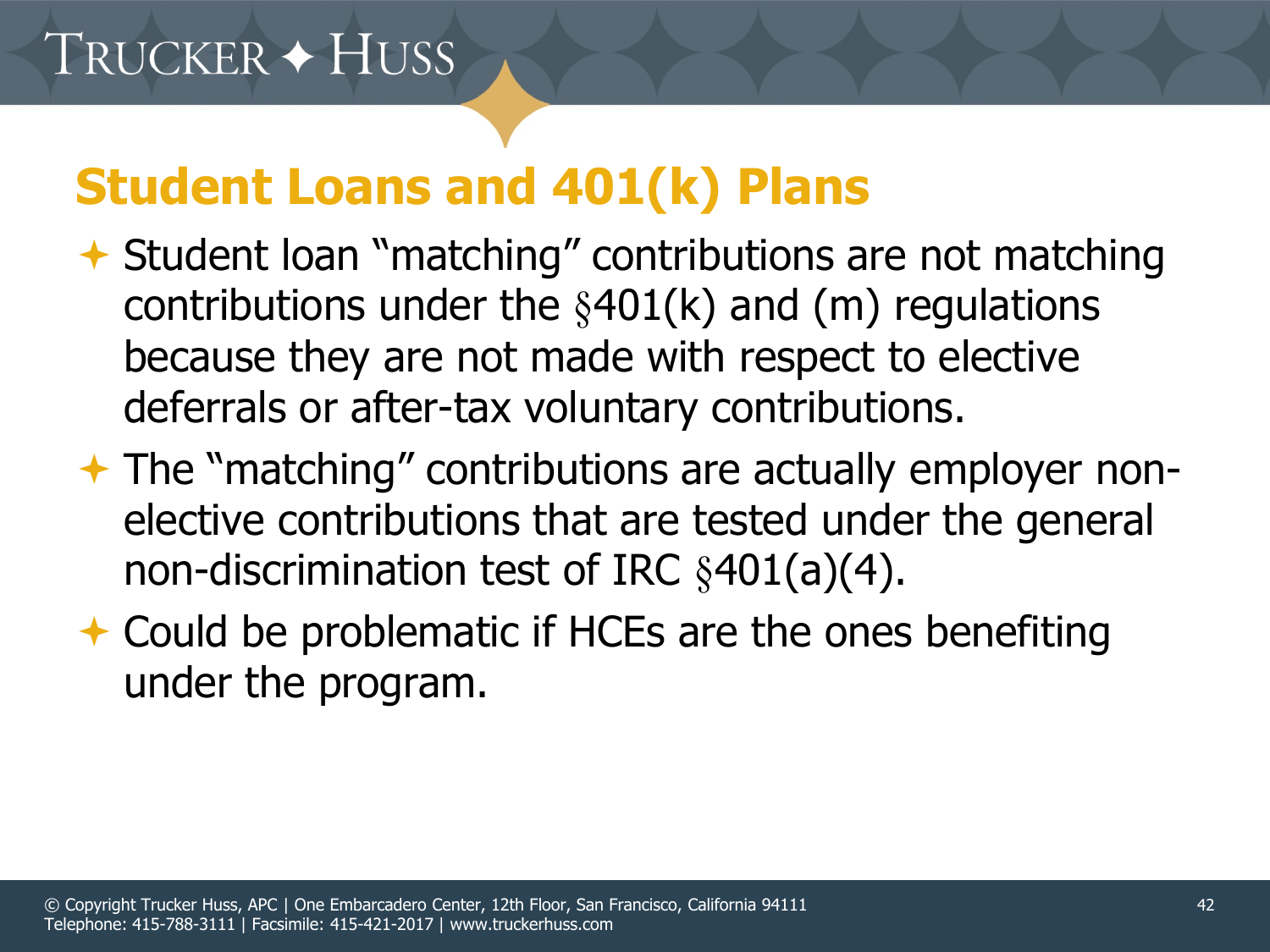# **Look Before You Leap**

← Potential detrimental impact on ADP/ACP testing.

- > If student loan matching contributions are made predominately for NHCES then the overall ACP average will be lower since these contributions are not considered in the ACP test.
- > Similarly, the student loan repayments are not considered in the ADP test making it harder to pass if the program is predominately benefiting NHCEs.
- $\rightarrow$  If the "matching" contribution is the only nonelective contribution, then coverage testing could be a problem if HCEs are receiving the "match."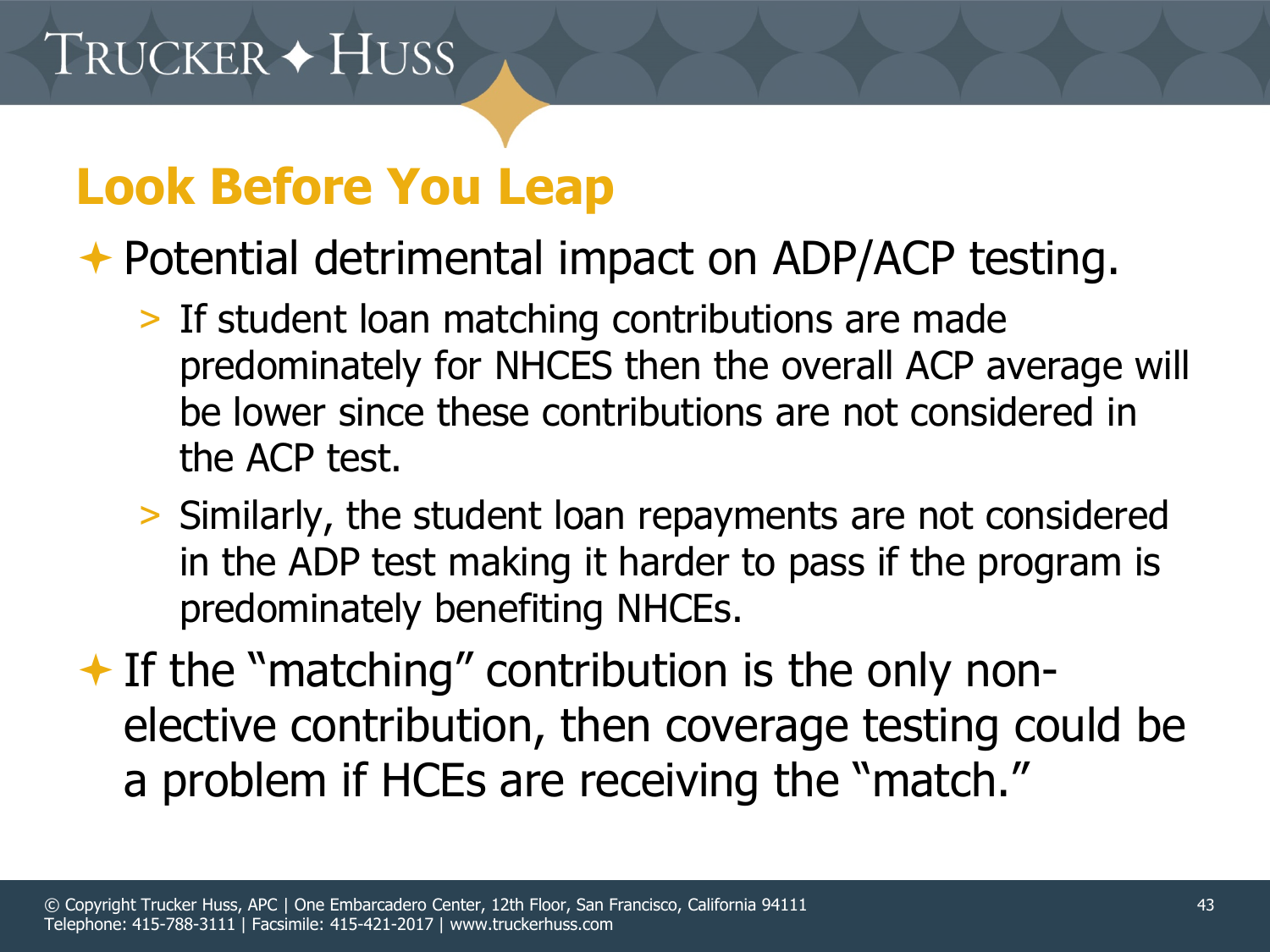### **Look Before You Leap**

- What allocation formula will be used for the student loan matching contributions?
	- > Most prototype plans allow for the individual allocation groups but this can be unwieldy for a large plan.
	- > If the allocation formula is going to be changed, then care must be taken not to violate the anti-cutback rules, i.e., no change if a participant has earned the right to an allocation under the current formula.
- $\rightarrow$  How to substantiate student loan payments?
- $\triangle$  Ruling is specifically limited to the holding that the arrangement doesn't violate the contingent benefit rule and nothing else (and only the taxpayer who requested the PLR may rely on it).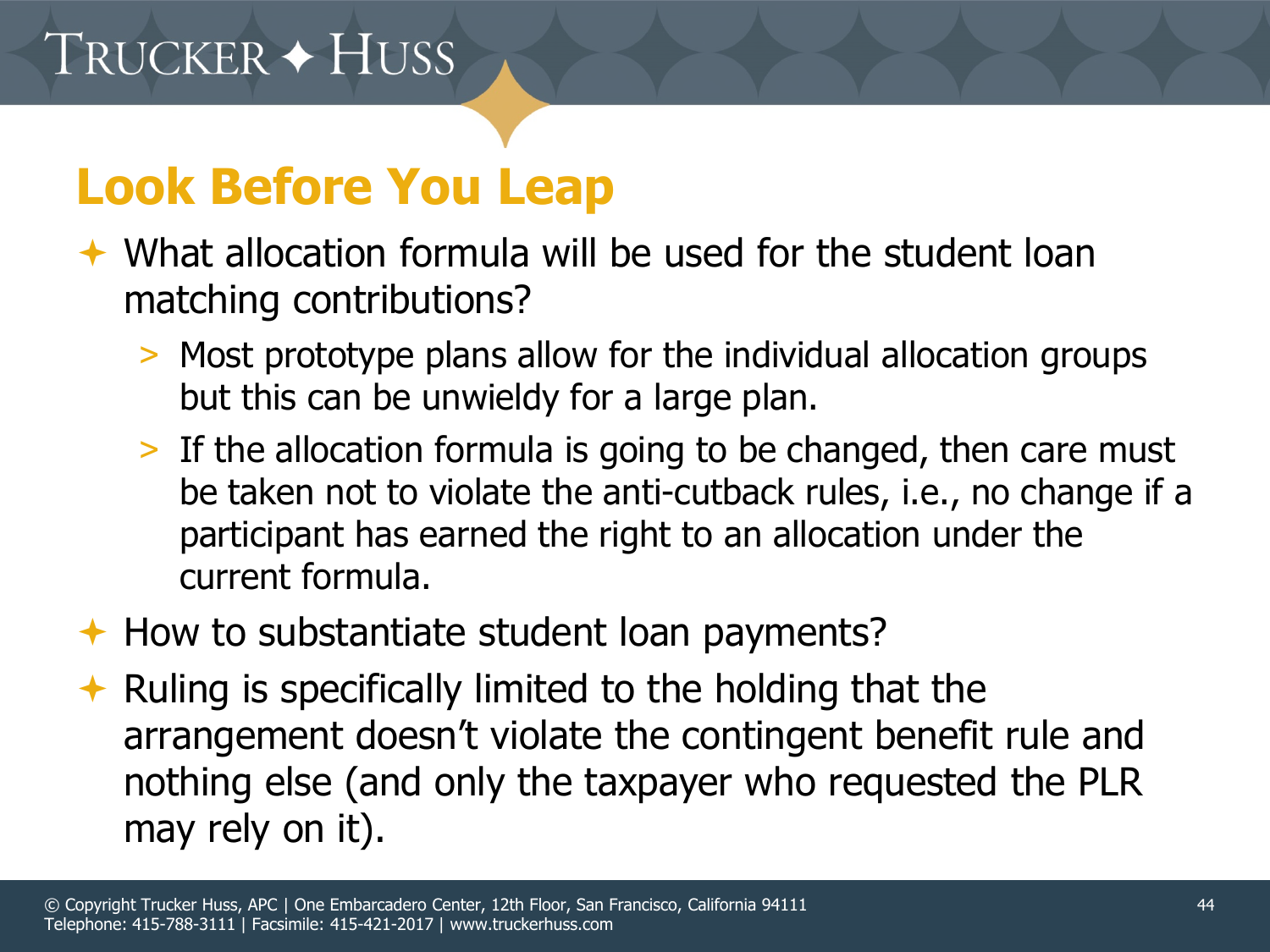#### **Proposed Legislation**

- **← On May 13, 2019, Senator Ron Wyden introduced the** Retirement Parity for Student Loans Act of 2019 (RPSLA).
- **← Under the RPLSA, if certain requirements are satisfied,** matching contributions made with respect to student loan repayments:
	- > Are tested under the ACP test; and
	- > A student loan payment can be treated as an elective deferral for purposes of a safe harbor 401(k) plan.
- **★ The student loan repayment is not, however, considered** in the ADP test.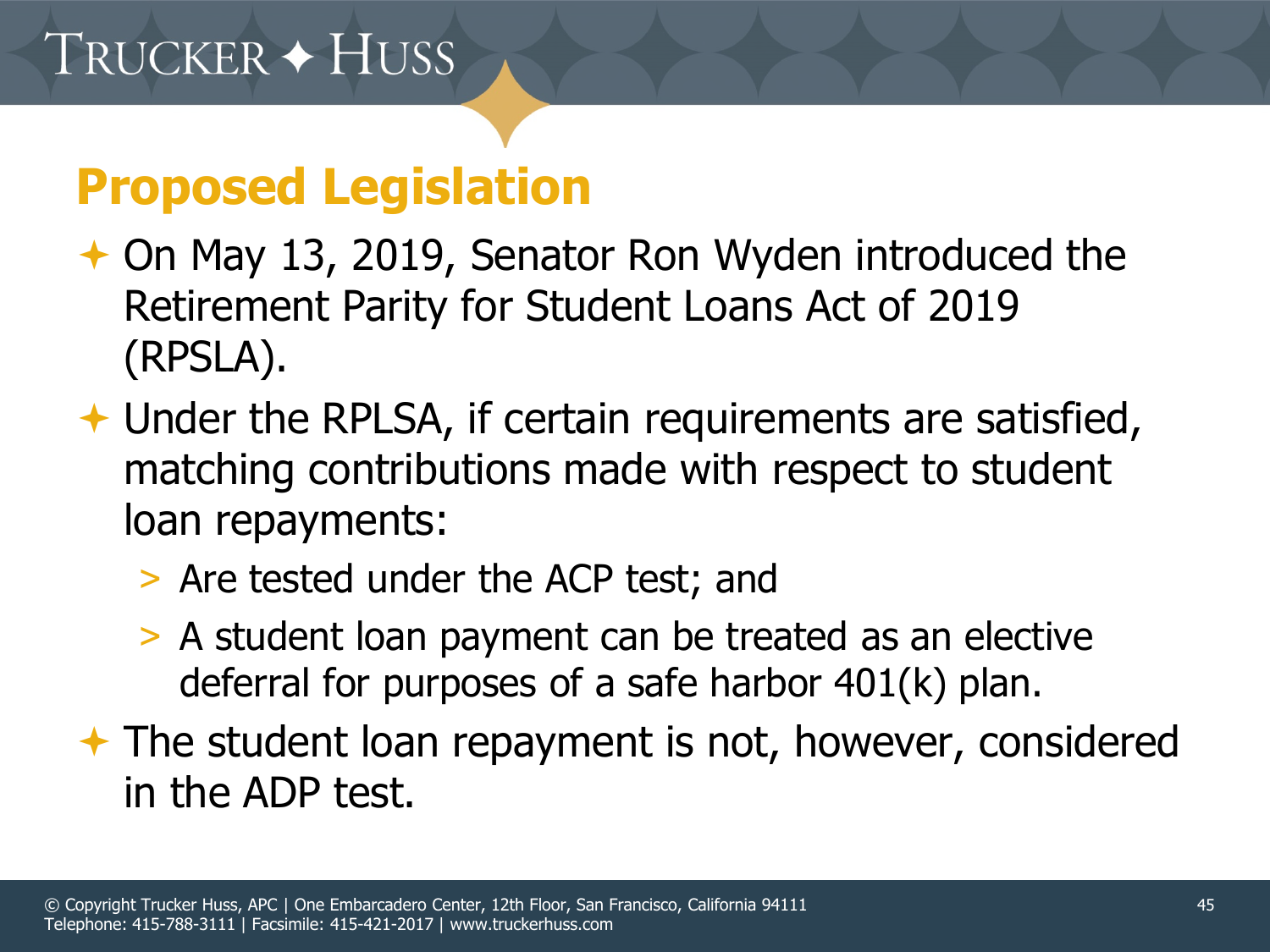#### **Proposed Legislation**

- **★ The RPSLA is not likely to be considered in this session** of Congress because of the upcoming election cycle.
- ← Dealing with the student loan problem remains a priority for both Republicans and Democrats.
- Although Senator Wyden's bill is co-sponsored by four other Democrats, Senators Rob Portman (R-OH) and Ben Cardin (D-MD) have included identical provisions in their latest iteration of proposed retirement legislation.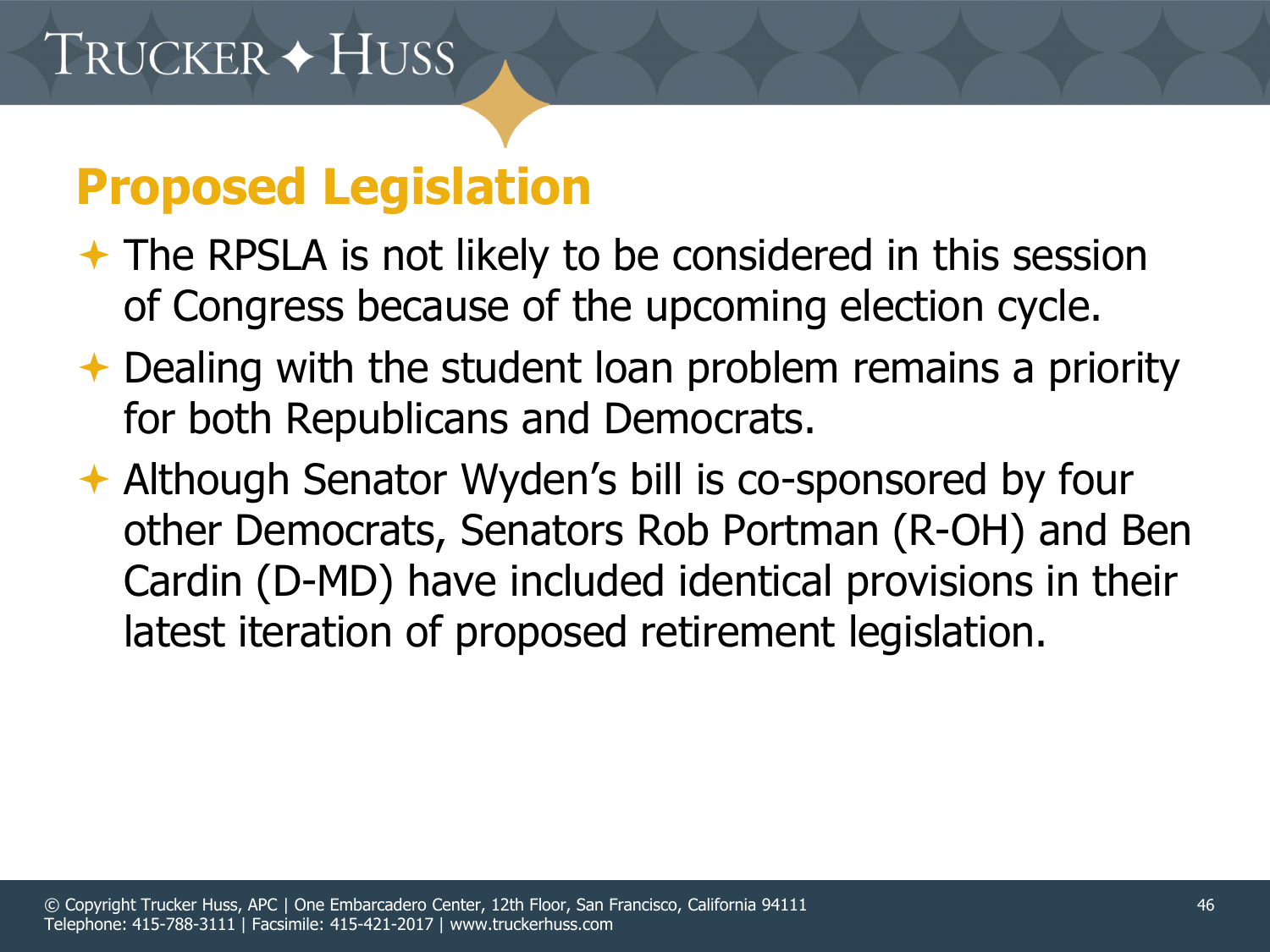TRUCKER + HUSS

# **BACK DOOR ROTH**

© Copyright Trucker Huss, APC | One Embarcadero Center, 12th Floor, San Francisco, California 94111 Telephone: 415-788-3111 | Facsimile: 415-421-2017 | www.truckerhuss.com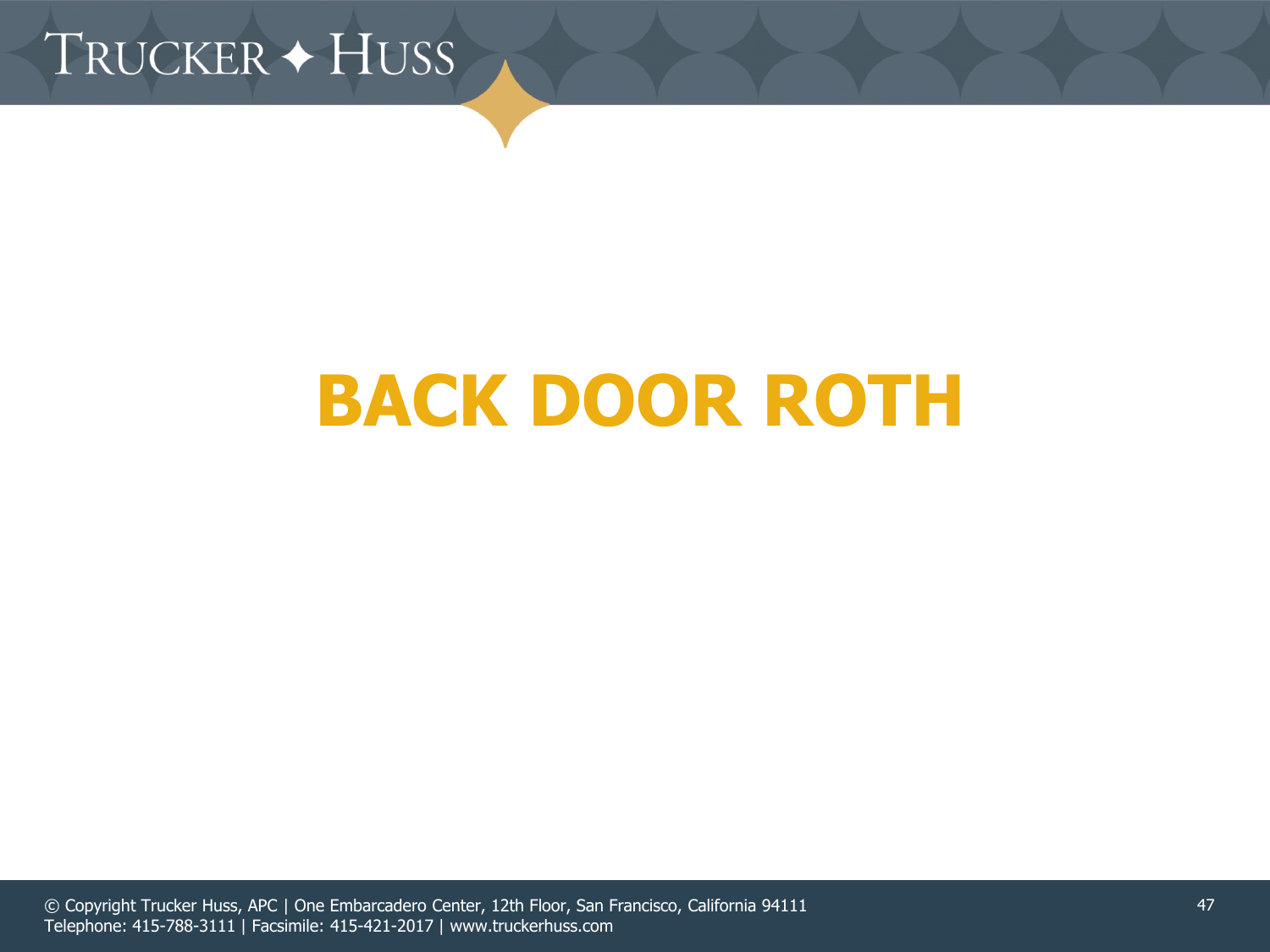- $\rightarrow$  Roth contributions are typically made as after-tax elective deferral contributions to a 401(k) plan or IRA.
- Generally, if a Roth contribution account is maintained for 5 years, earnings on the account are not taxed when distributed.
- $\rightarrow$  Roth contributions have traditionally been recommended for individuals who believe their current marginal income tax rate is lower than it will be when the amounts are withdrawn.
- $\rightarrow$  Roth has also been recommended as a way to diversify the tax treatment of retirement income sources to provide retirees with tax flexibility.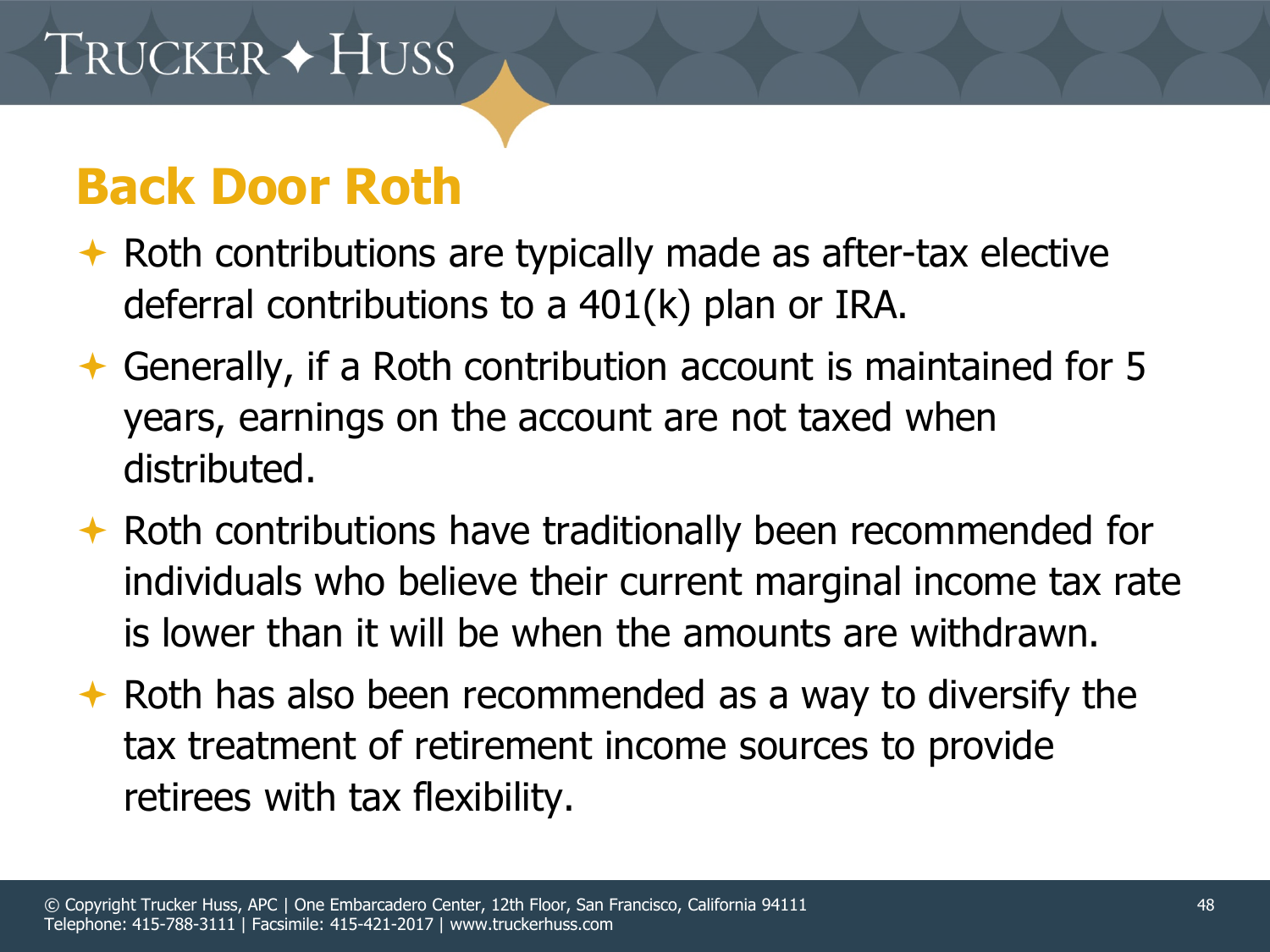- $\rightarrow$  Roth contributions are subject to the normal 402(g) limits when contributed to a 401k plan.
- $\rightarrow$  The 2019 limit is \$19,000 plus a potential catch-up contribution limit of \$6,000.
- Similarly, Roth IRA contributions are limited to \$6,000 with a \$1,000 catch-up limit.
- $\rightarrow$  In 2019, if a taxpayer's modified adjusted gross income is greater than \$137,000 (single) or \$203,000 (married filing jointly), then he/she is not eligible to contribute to a Roth IRA.
- **★ There is no adjusted gross income limit for making Roth** contributions to a 401(k) plan.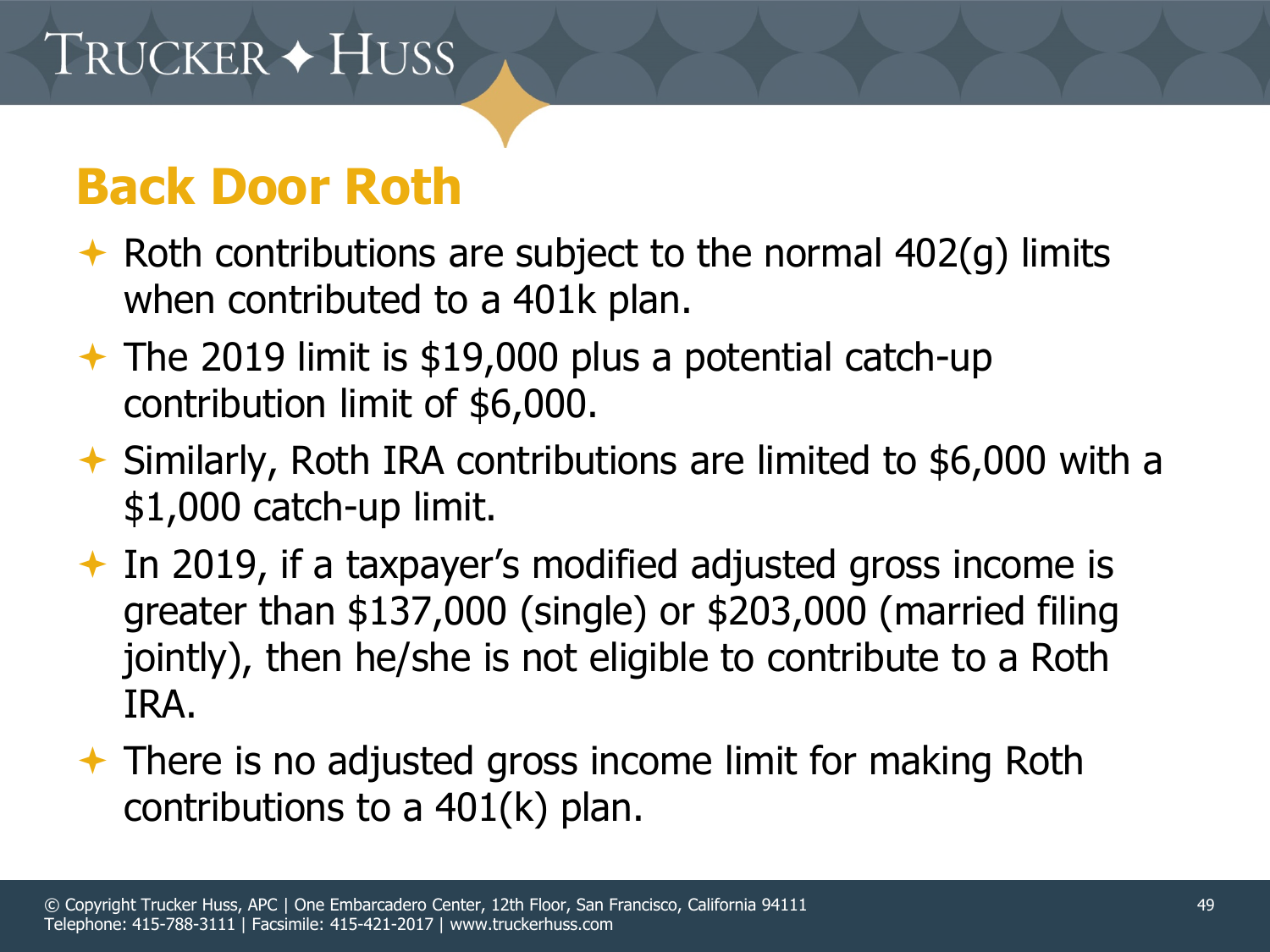- $\rightarrow$  A back door 401(k) Roth is a way to make Roth contributions in excess of the 402(g) limit.
- $\rightarrow$  A similar strategy can be used with a back door Roth IRA as a work around the AGI limit
- $\rightarrow$  We will focus on using the strategy in the context of a 401(k) plan.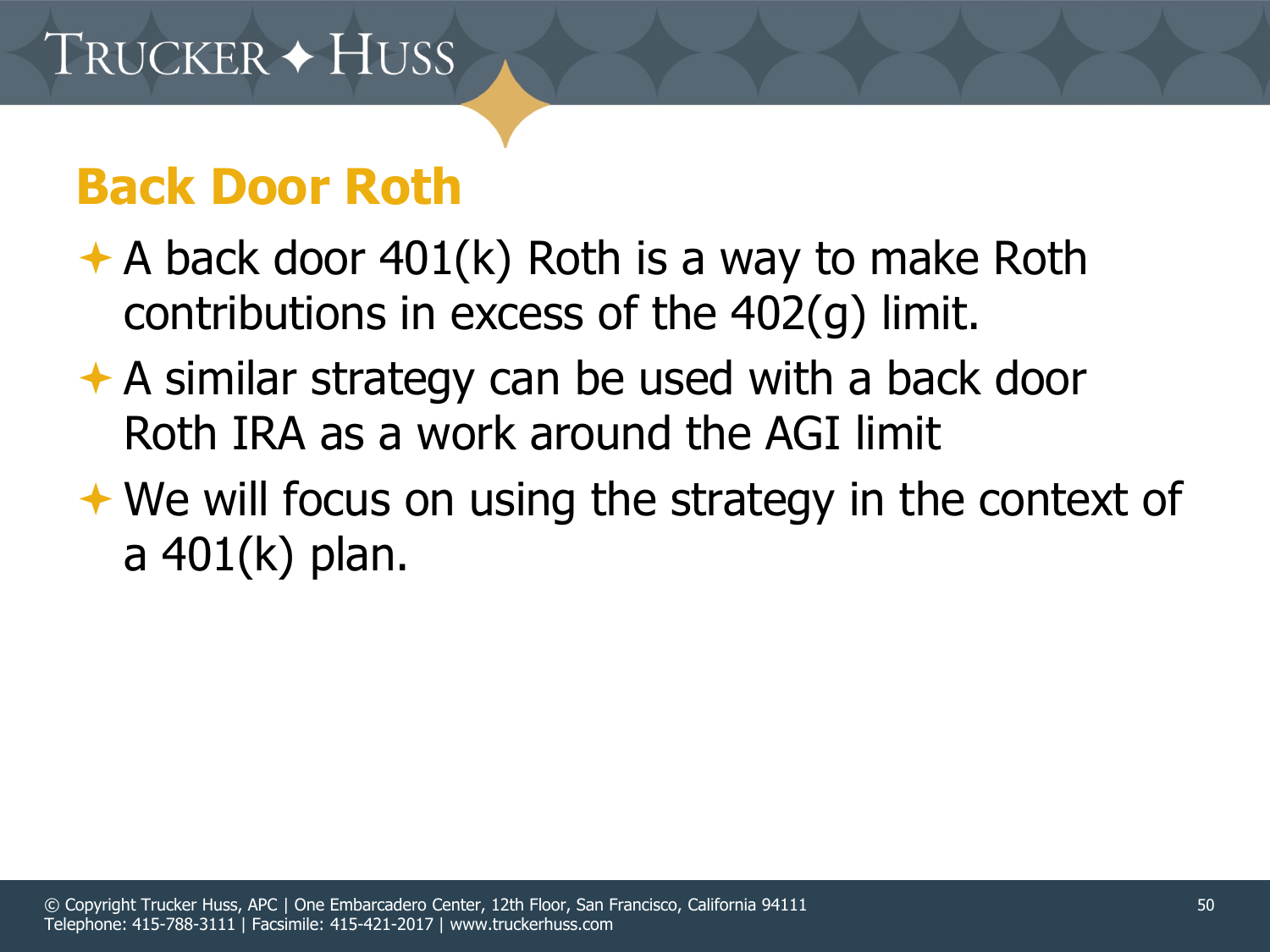- $\rightarrow$  This first step in the process is to contribute the maximum elective Roth contributions, \$19,000 or \$26,000, to the 401(k) plan.
- Assuming no other employer contribution, step two is to then make after–tax employee voluntary contributions up to the participant's 415 limit (lesser of 100% of compensation or \$56,000 for 2019).
- $\rightarrow$  Then, at a future date, the plan participant elects to make an in-plan Roth conversion of the after-tax voluntary employee contributions and is taxed only on the accrued earnings.
- $\rightarrow$  The converted amount can then be invested and future earnings can be distributed tax free if the other qualifying conditions for Roth treatment are satisfied.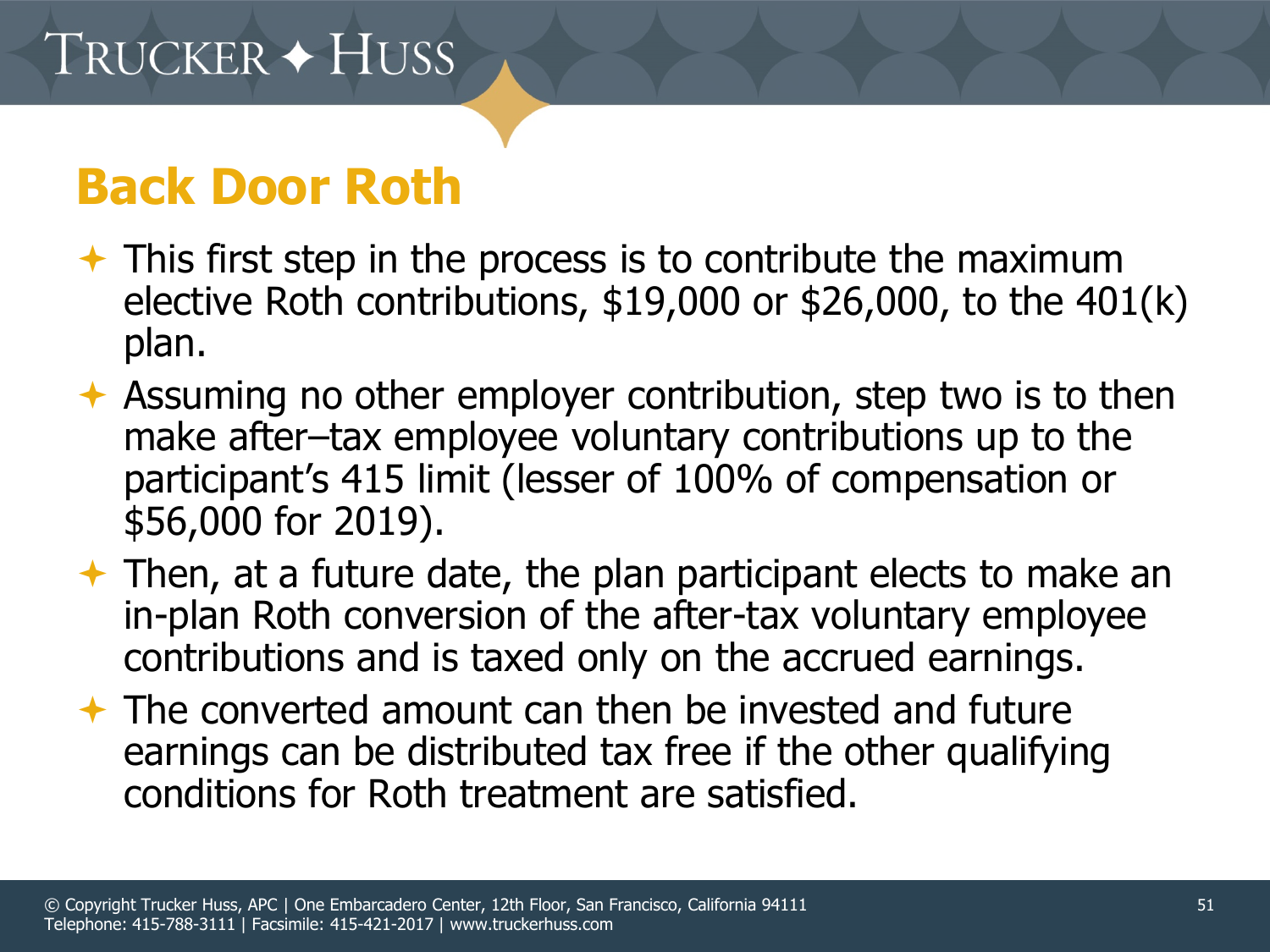#### **Example – How Does It Work**

- $\rightarrow$  Sue is 45 and a participant in the ABC company 401(k) plan. In 2019, Sue earns \$250,000 and contributes \$19,000 as a Roth contribution to the plan. The employer makes a 3% matching contribution equal to \$7,500.
- $\rightarrow$  Sue also elects to make \$29,500 in after-tax employee voluntary contributions up to her maximum 415 limit of \$56,000.
- After contributing the after-tax contribution, Sue elects to make an in-plan Roth conversion of the funds.
- The earnings that accrue thereafter will ultimately be paid out on a tax free basis (or they could be rolled over to a Roth IRA and be paid out favorably at a later date).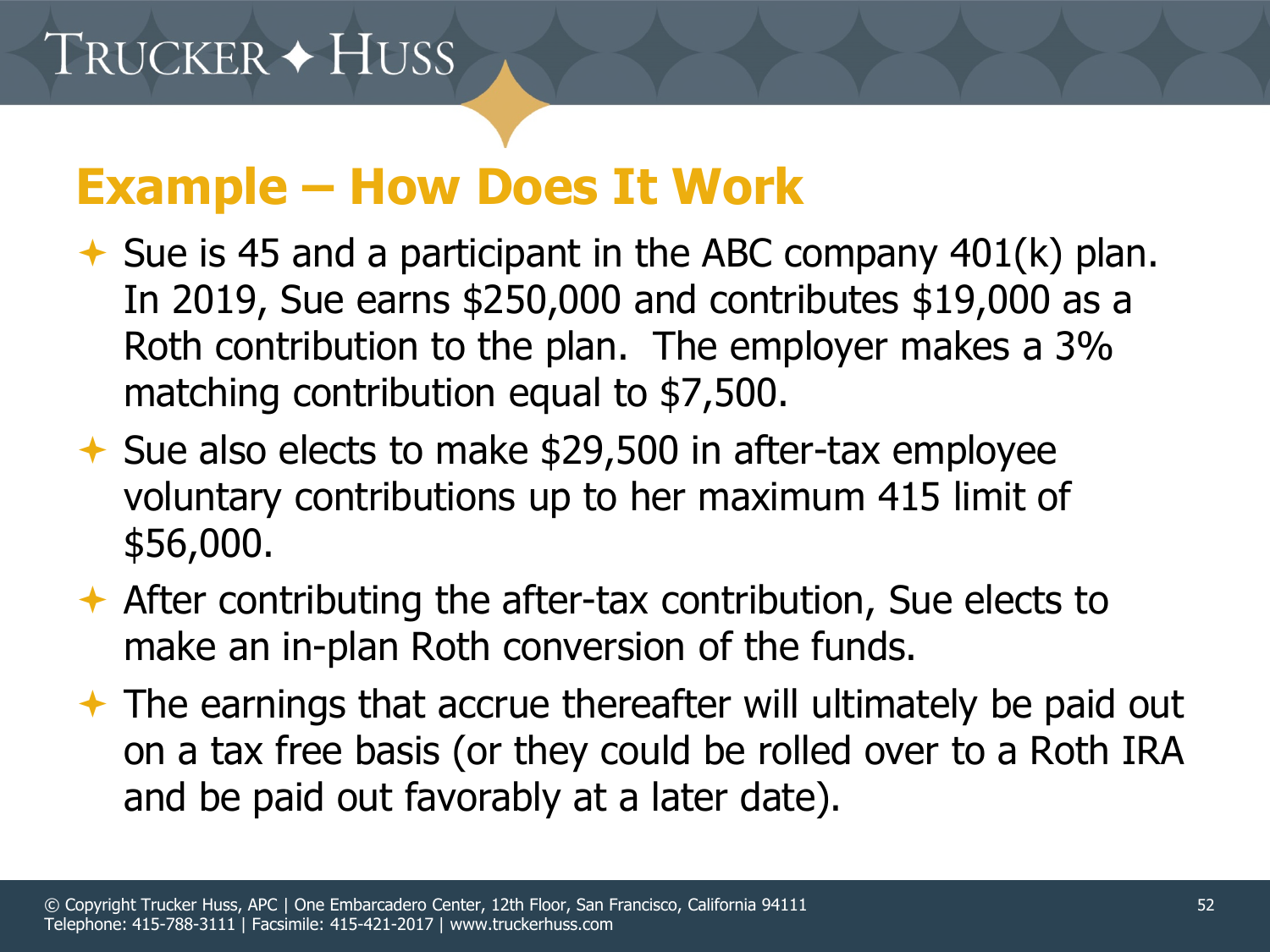#### **Four Potential Concerns**

#### $\rightarrow$  Plan provisions:

- > Must permit Roth contributions;
- > Must permit after-tax employee voluntary contributions; and
- > Must permit in-plan Roth conversions.
- $\rightarrow$  ACP testing.
- ◆ Potential violation of the "step transaction doctrine."
- **★ Will Congress close this "loophole?"**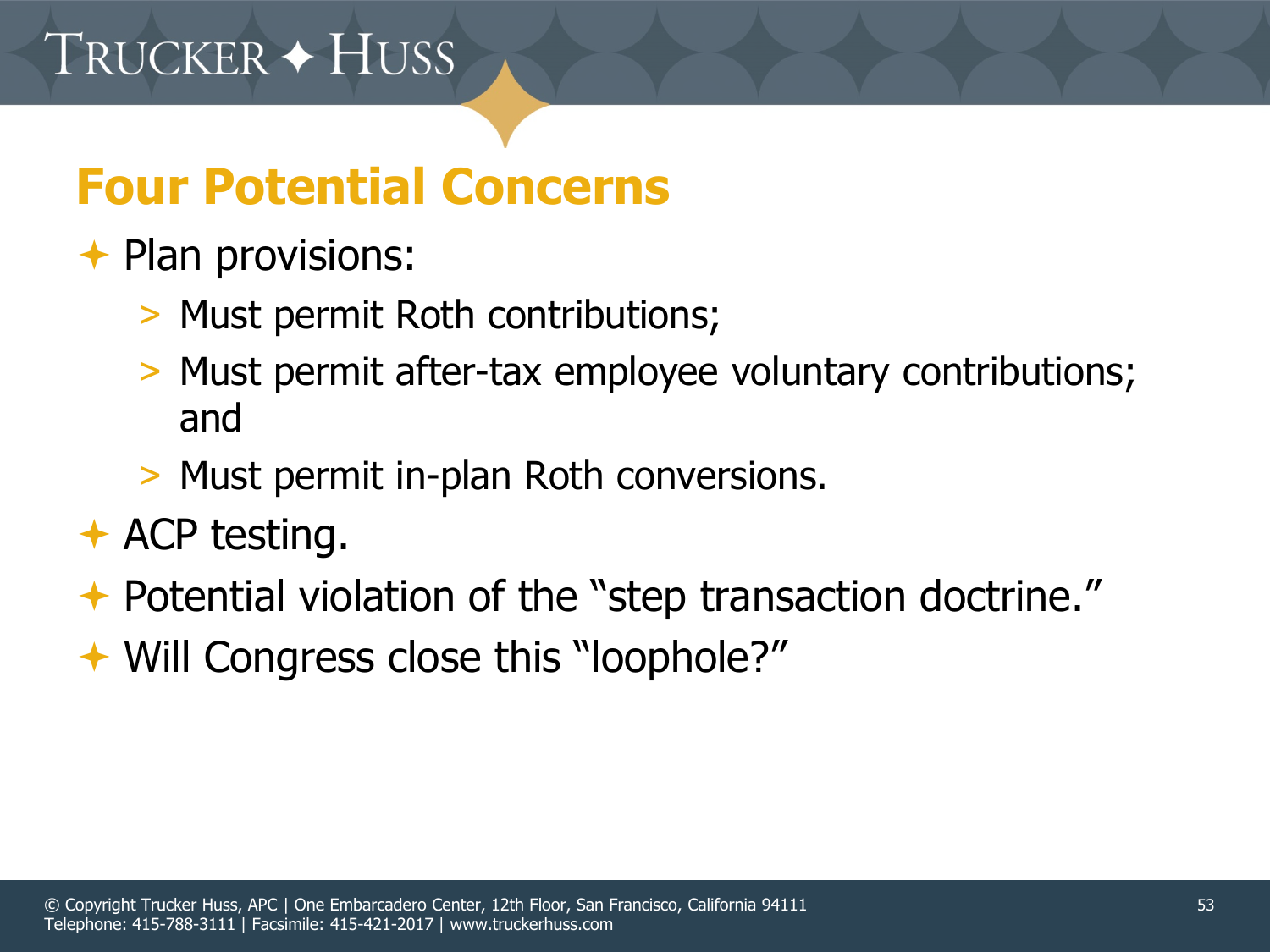#### **Plan Provisions**

- $\rightarrow$  The ability to make after-tax Roth contributions is not available in every 401(k) plan (although many plans now offer this option).
- Similarly, the ability to make an in-plan Roth conversion is not always a plan option.
- **★ After-tax employee voluntary contributions were, at one** time, very popular but with the advent of ACP testing, very few plans offer this option today.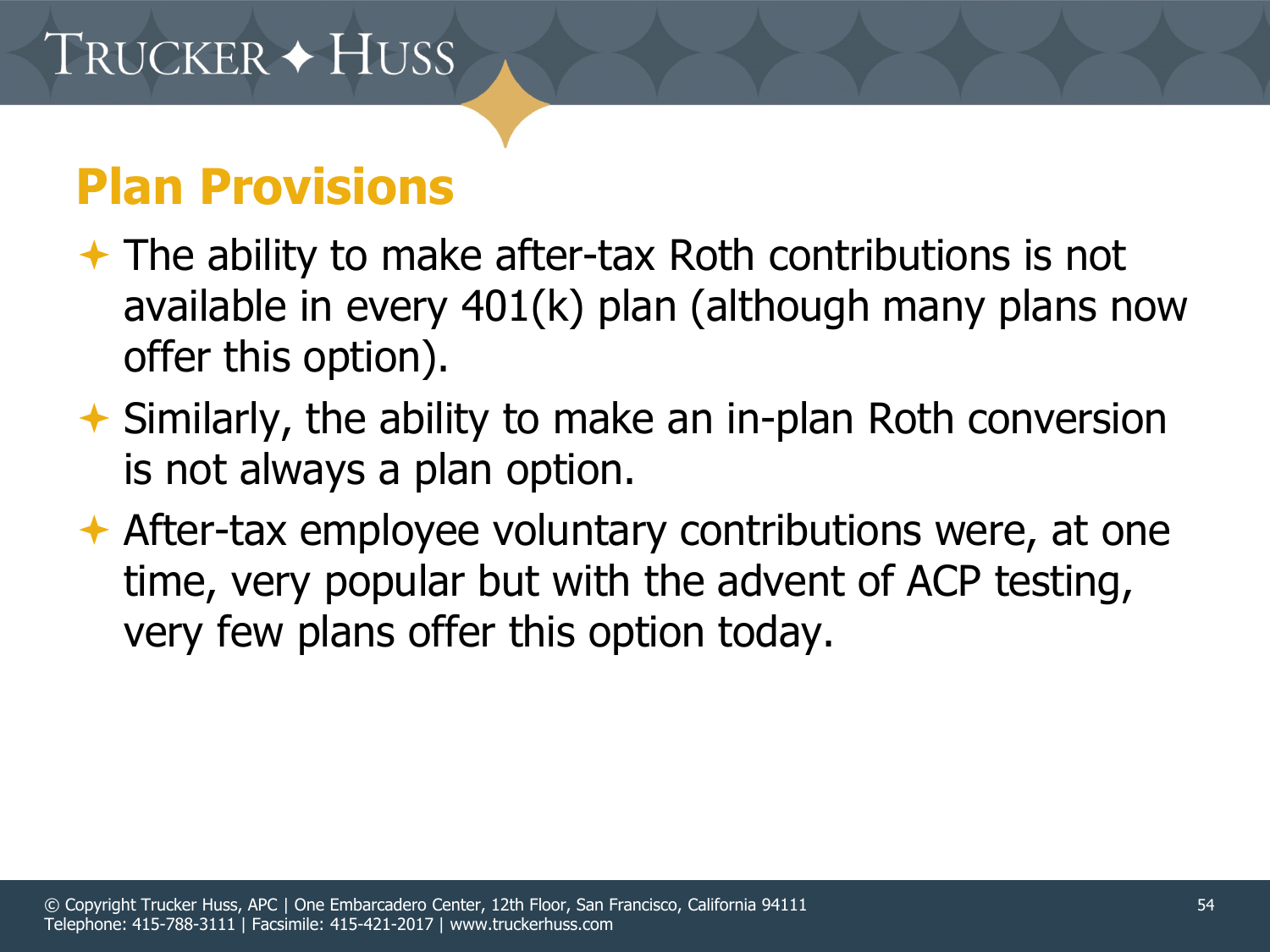- $\bigstar$  IRC section 401(m) is most often thought of as a test that compares the average rate of matching contributions for the highly compensated employees as compared to the non-highly compensated employees.
- **★ What can be over looked is that after-tax employee** voluntary contributions are also included in the respective averages when running the ACP test.
- **★ Since the back door Roth strategy tends to appeal to** higher paid employees, it could cause havoc with the ACP test.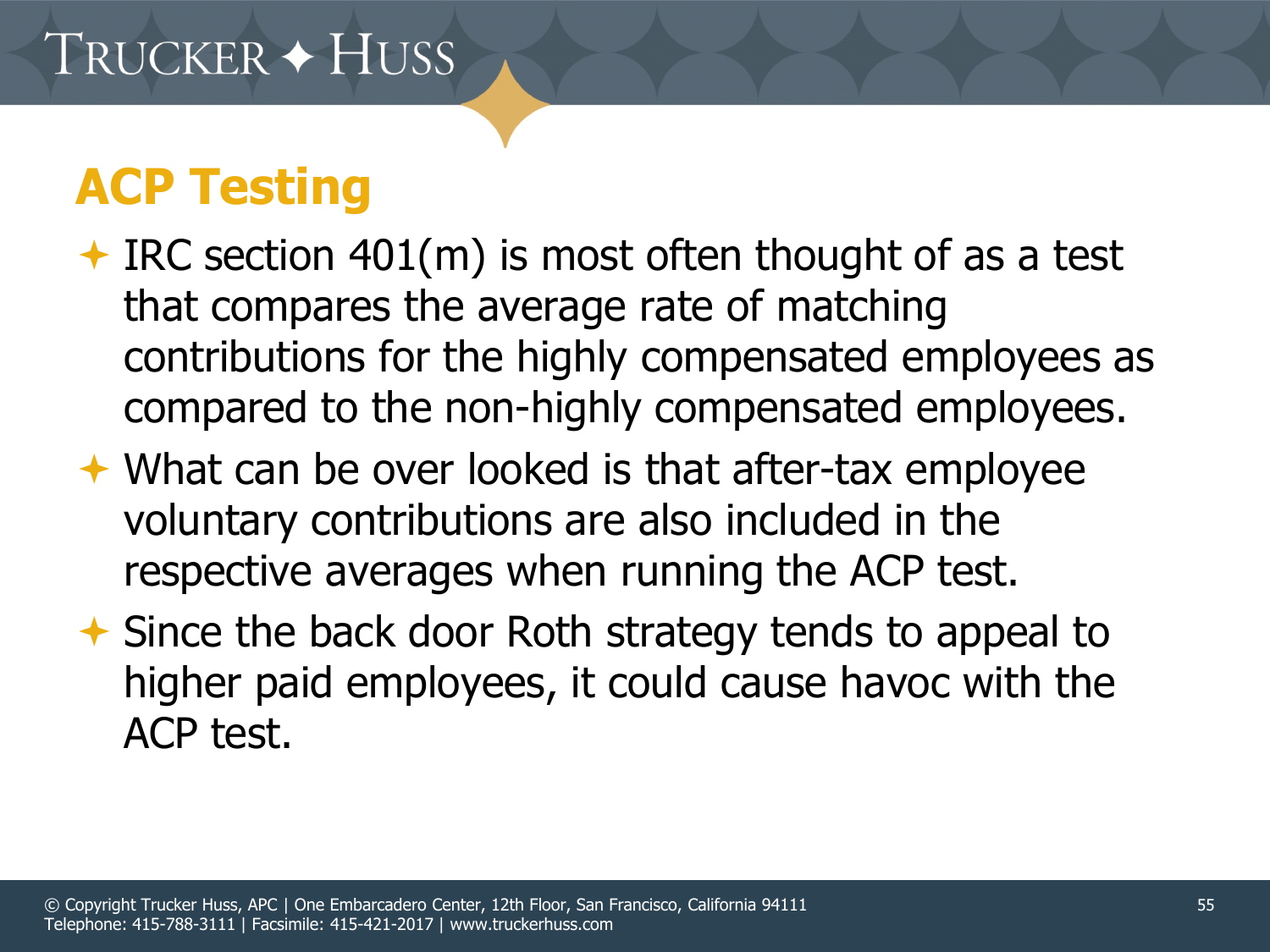#### **★ For example, Sue, at Acme Paint Company, received:**

- > \$7,500 of matching contributions; and
- > \$29,500 in after-tax employee voluntary contributions.
- **★ Sue's actual contribution percentage is 14.8%** (\$37,000/\$250,000).

 $\rightarrow$  If Sue is an HCE, her individual ACP, when added to the HCE average, may cause the test to fail since the plan matching rate is 3% (which will likely be what most NHCEs have as their individual ACP ratio).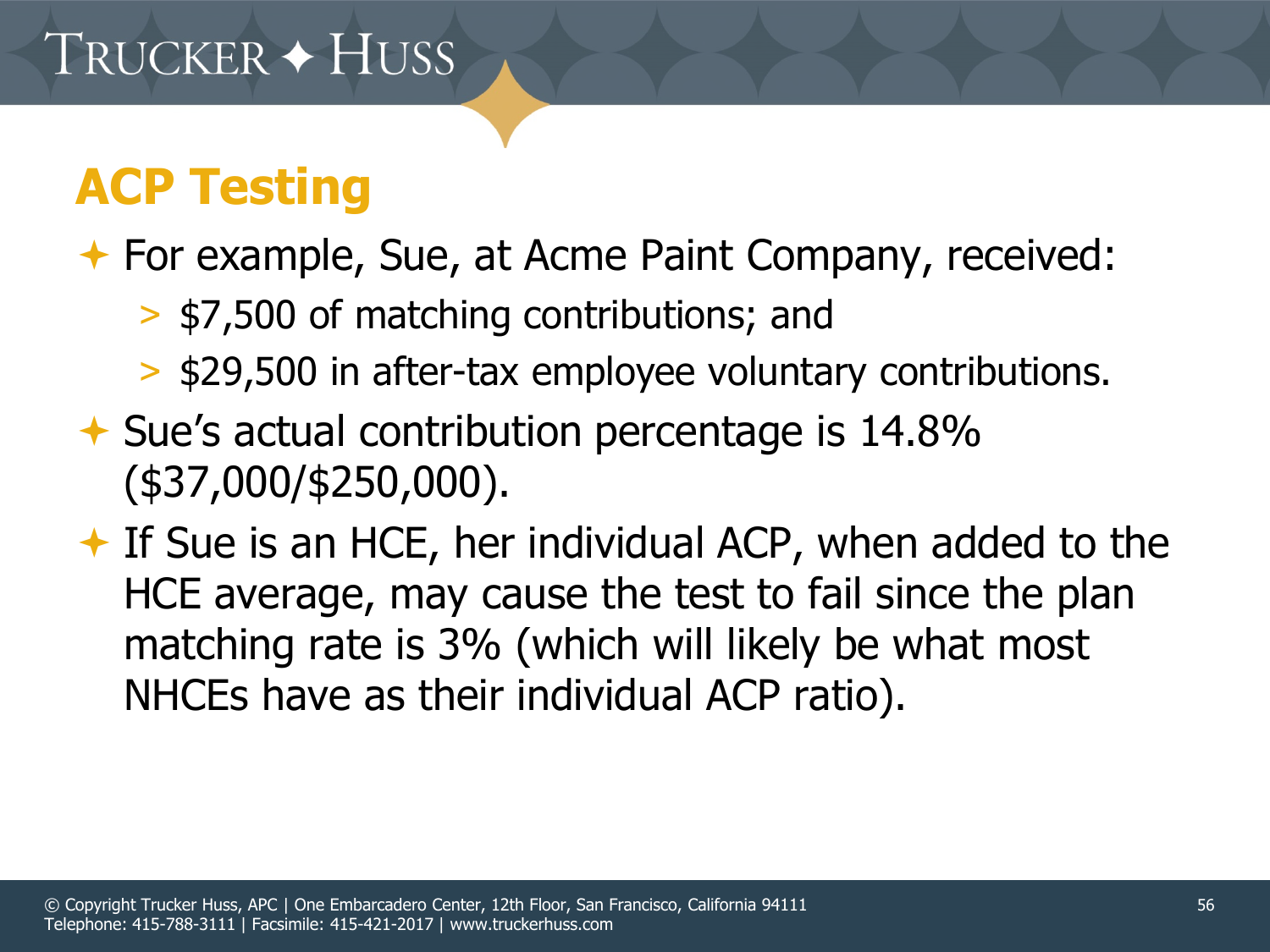- > If the plan is a safe harbor plan, the after-tax contributions are still subject to ACP testing. In other words, there is no way to make a safe harbor contribution to avoid the ACP test on after-tax employee voluntary contributions.
- > If after-tax employee voluntary contributions are made to a safe harbor plan, then the ACP test can be run by:
	- > Considering only the after-tax employee voluntary contributions; or
	- > Considering both the matching and after-tax employee voluntary contributions.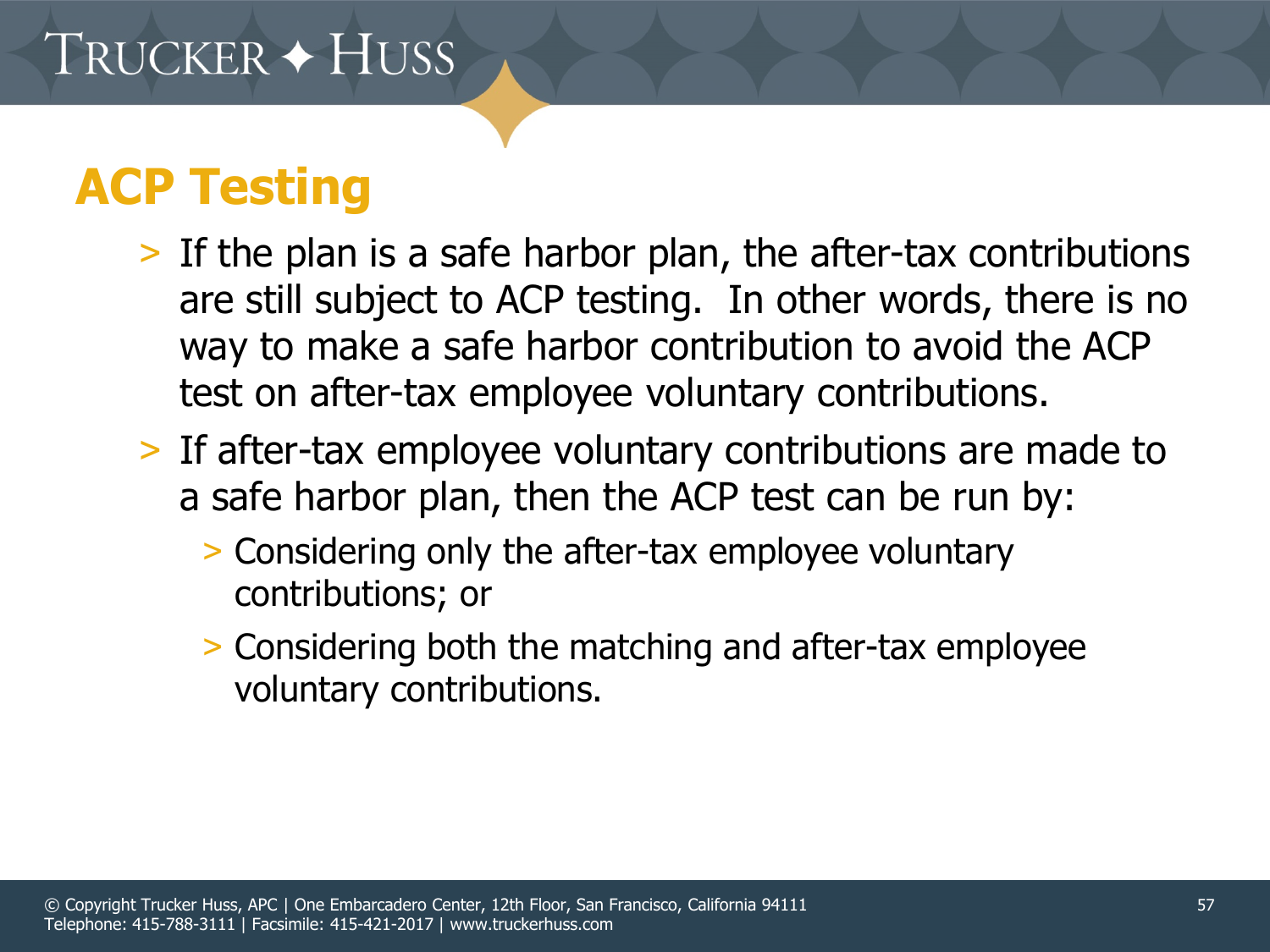- **★ Because of the ACP testing issue, the back door strategy will** only work if there are sufficient NHCEs receiving matching contributions and/or making after-tax employee voluntary contributions to pass the test.
- $\rightarrow$  The most likely plan sponsors who can offer this option will be large companies where the average employee is highly paid.
- $\rightarrow$  This is because the top paid group election for determining HCEs can result in significant number of higher paid individuals being classified as NHCES given the right demographics.
- $\rightarrow$  The plan document needs to address the election and it must be consistent with respect to all plans of the employer.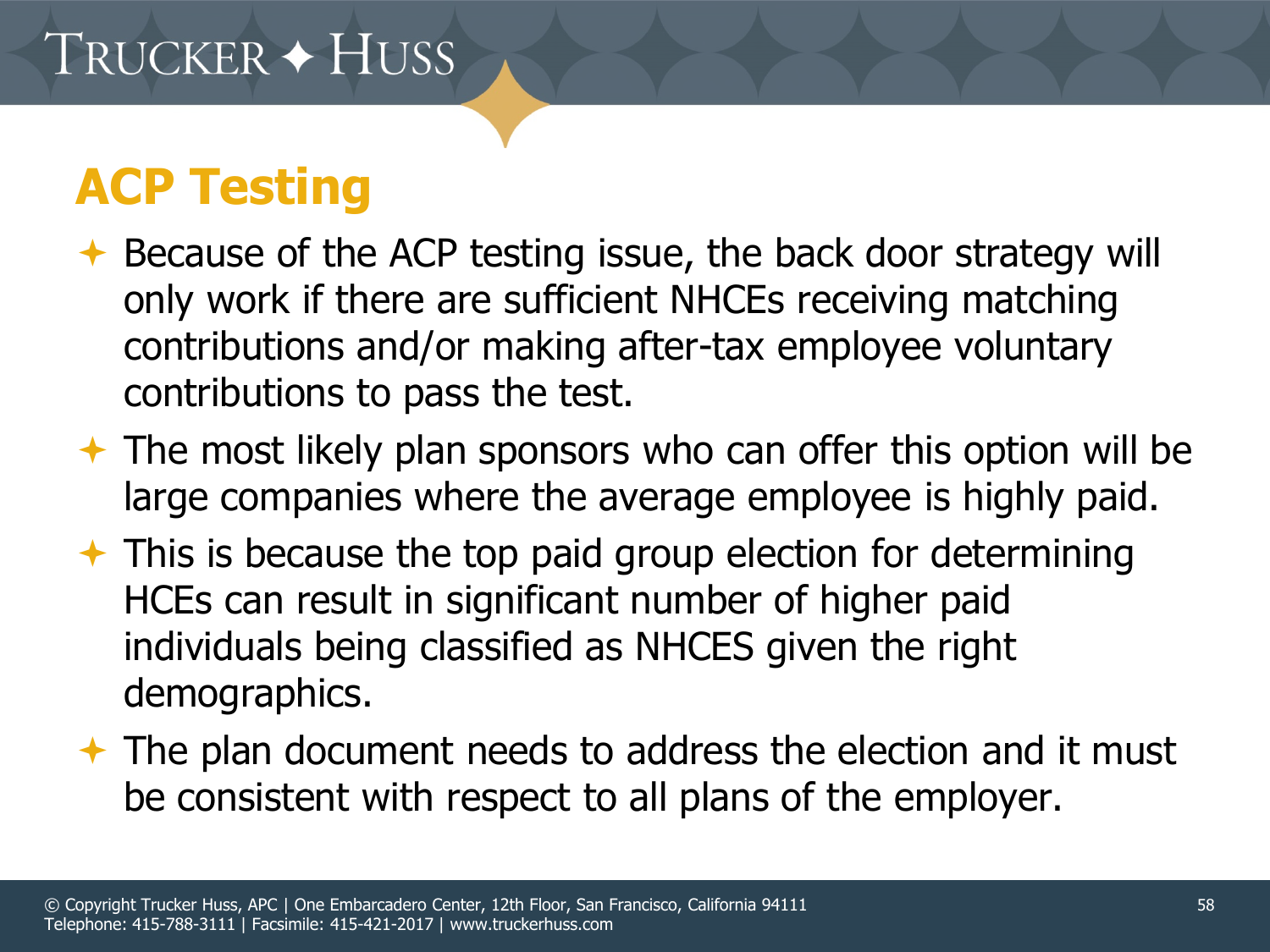- $\rightarrow$  For example, consider a high tech company with 10,000 employees. Under the top paid group election, only the 2,000 highest paid are considered to be HCEs by virtue of their compensation.
- $\triangle$  If the employees just below that threshold are interested in employing the back door Roth strategy, they would be unencumbered by the ACP test since they are NHCEs (assuming they don't fall into any other HCE category).
- $\rightarrow$  In fact, their participation will raise the ACP average for the NHCE group making it potentially possible for HCEs in the top 20% to contribute some amount of after-tax employee voluntary contributions if desired.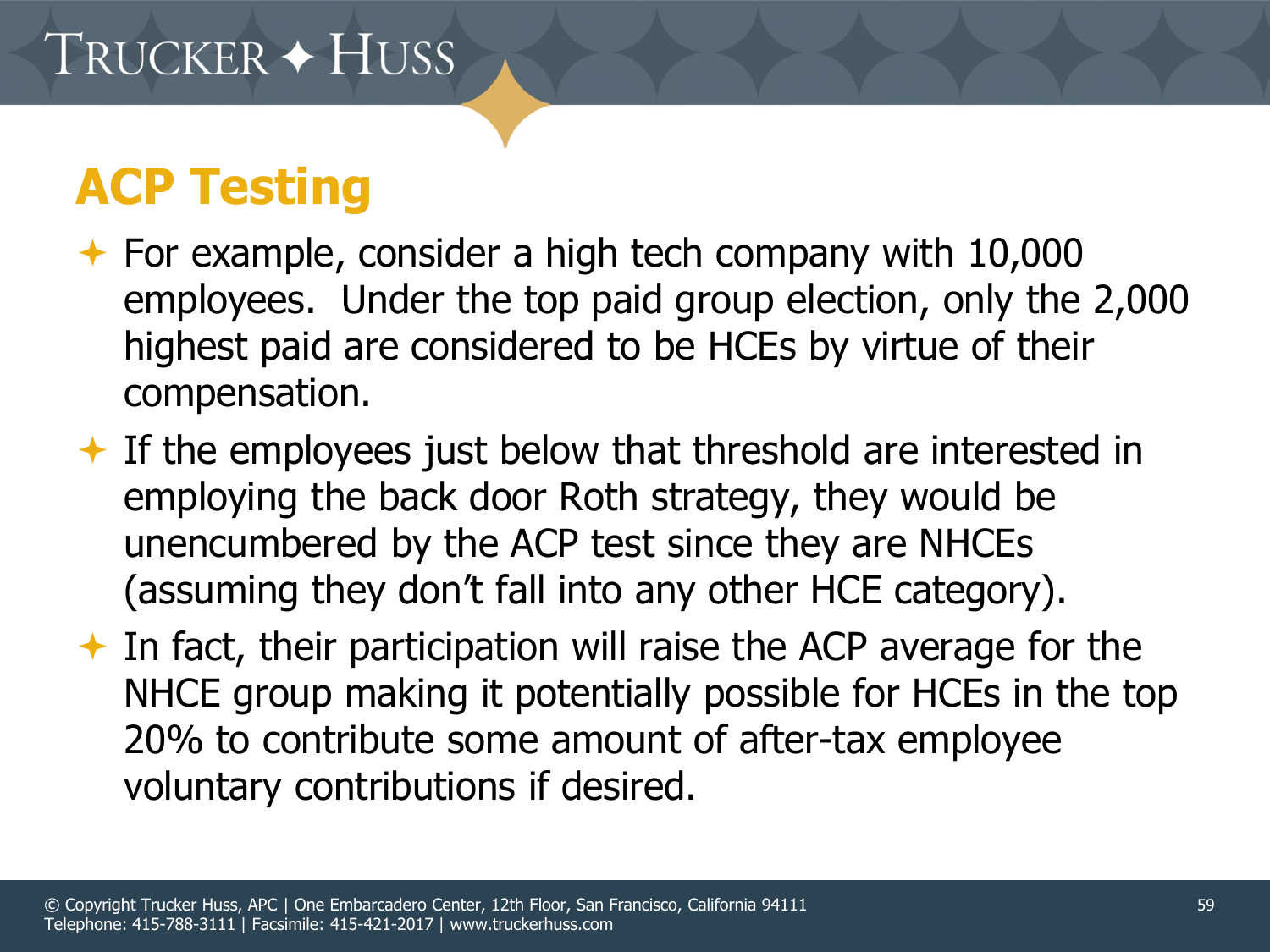#### **Step Transaction – Congress**

- Since back door Roth contributions are a series of related transactions, the IRS could view it as a single transaction and view the contribution as exceeding the IRC §402(g) limit.
- $\triangle$  Lengthening the time between when the after-tax contribution is made and when it is converted into a Roth account would help insulate against the doctrine being applicable.
- **★ There is also concern that Congress may someday prohibit** this loophole but that would be a prospective worry.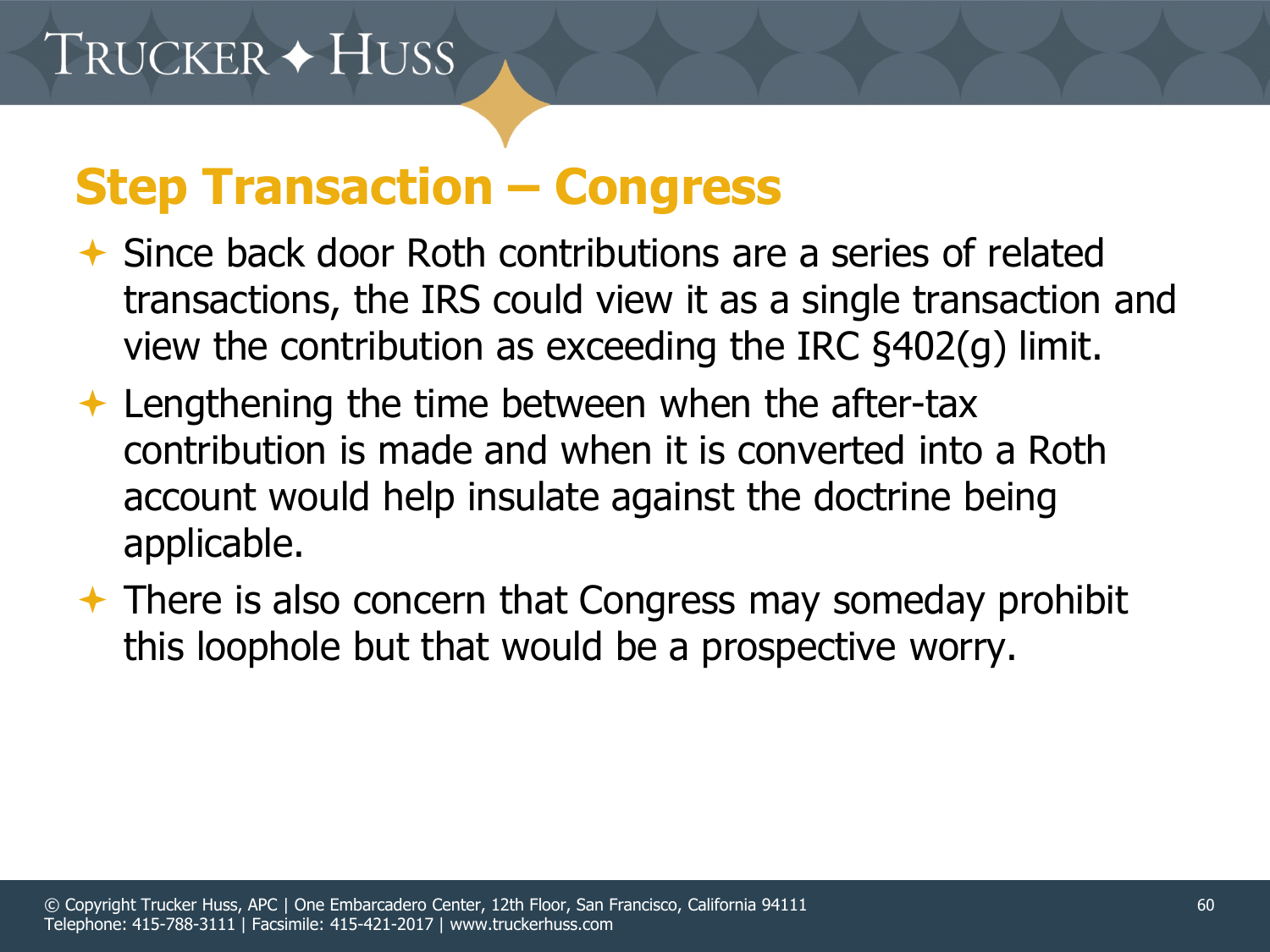#### **Conclusion**

- $\rightarrow$  Back door Roth 401(k) contributions will only work for employers with the right demographics.
- $\rightarrow$  There is also the question of whether it makes sense for a high-income individual to make Roth contributions in their prime working years when his or her marginal tax rate is likely higher than it will be in retirement.
- $\rightarrow$  To diversify the tax treatment of retirement distributions, a participant may want to consider having retirement savings invested in both pre-tax and after-tax Roth accounts.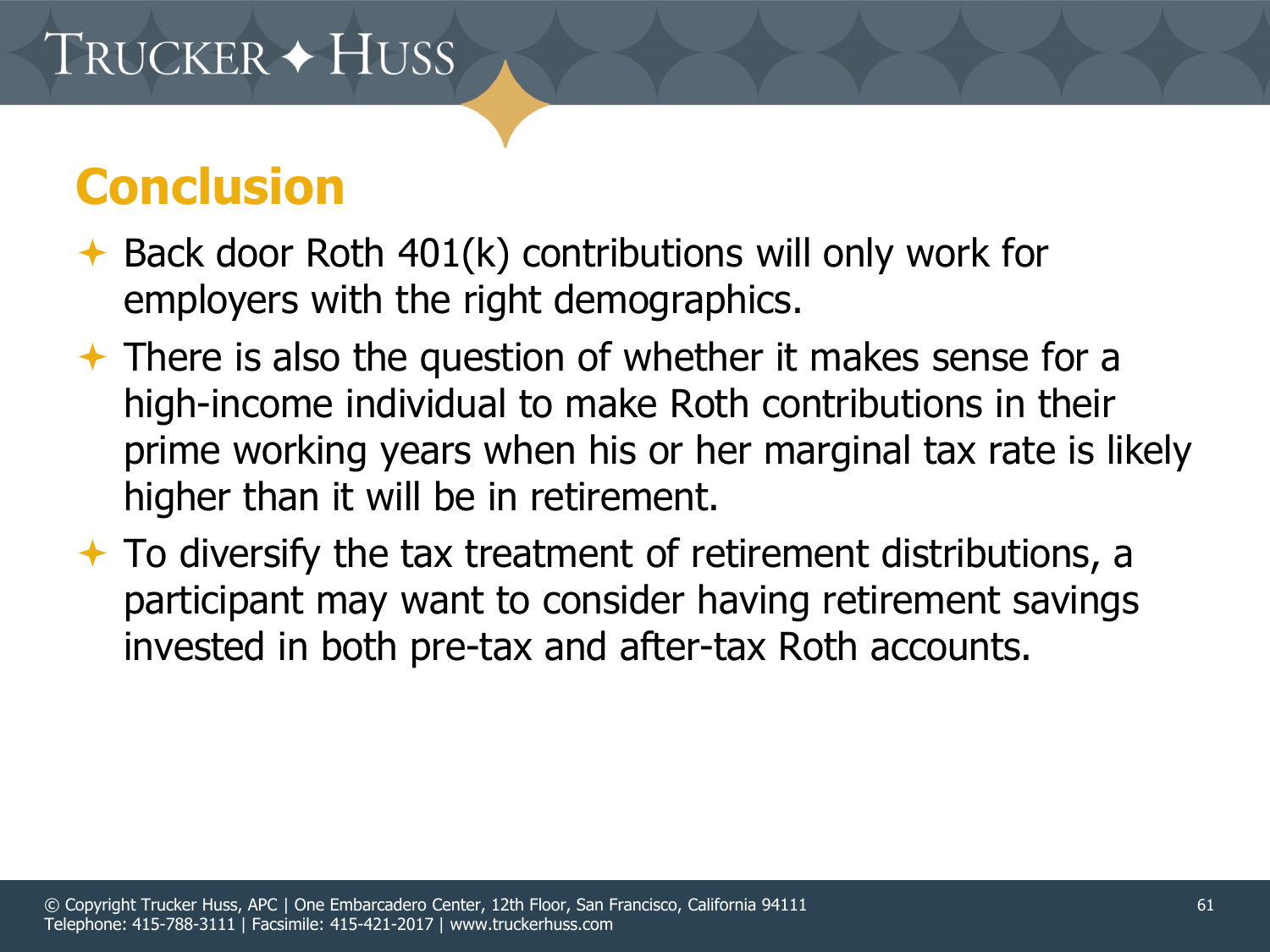

# **Questions ?**



© Copyright Trucker Huss, APC | One Embarcadero Center, 12th Floor, San Francisco, California 94111 Telephone: 415-788-3111 | Facsimile: 415-421-2017 | www.truckerhuss.com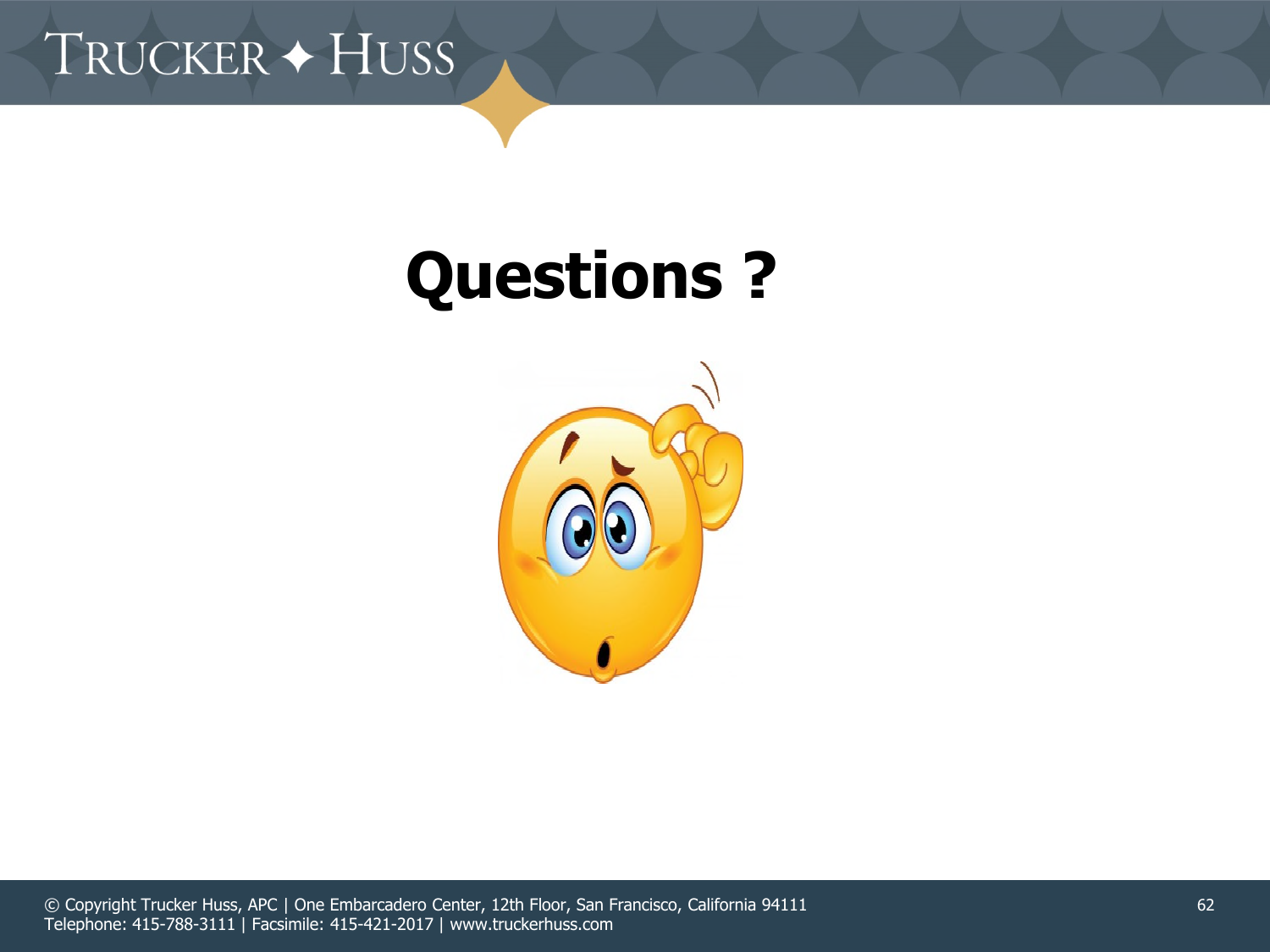#### **Contact**

**← Craig P. Hoffman, Esq.** choffman@truckerhuss.com

 $\rightarrow$  Kevin E. Nolt, Esq. knolt@truckerhuss.com

Trucker  $\leftrightarrow$  Huss, APC One Embarcadero Center, 12<sup>th</sup> Floor San Francisco, CA 94111 (415) 788-3111 www.truckerhuss.com